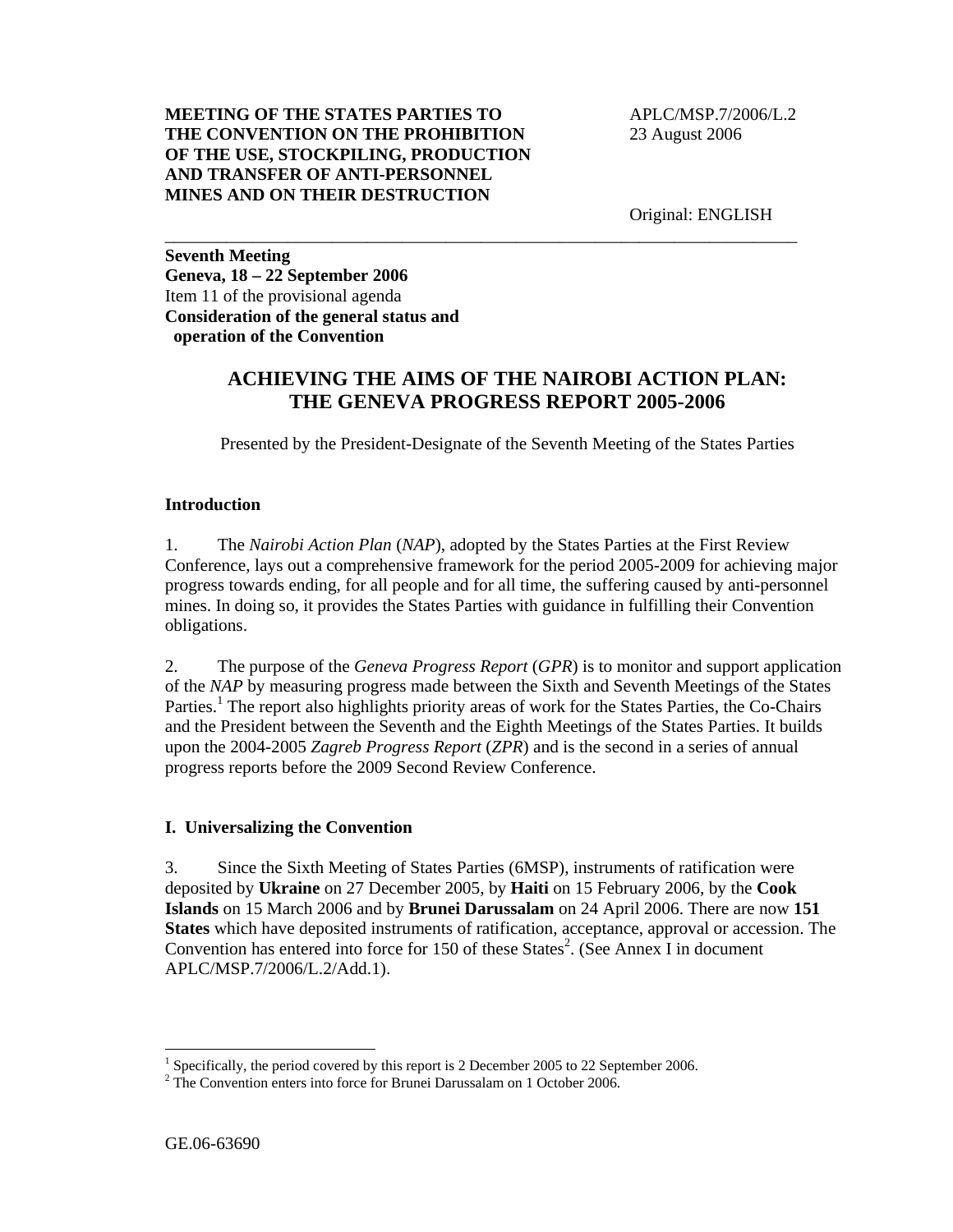4. Forty-four (44) States have not yet ratified or acceded to the Convention. Among these states are some that produce, use, transfer and / or maintain large stockpiles of anti-personnel mines. And some are considering developing new kinds of anti-personnel mines. For instance, the International Campaign to Ban Landmines (ICBL) has reported that since the 6MSP three States not parties – Myanmar, Nepal and the Russian Federation – have made new use of antipersonnel mines. Some States not parties are mine-affected and could benefit from the Convention's cooperation and assistance provisions if they acceded to the Convention. In addition, among these 44 States are three States that signed the Convention: Indonesia, the Marshall Islands and Poland.

5. Since the 6MSP, States Parties have promoted adherence to the Convention by States not parties. The President of the 6MSP wrote to all States not parties encouraging them to ratify or accede to the Convention as soon as possible. Canada, in addition to coordinating the Universalization Contact Group, held military-to-military dialogues with India and Pakistan. On the margins of the 6MSP and the May 2006 meetings of the Standing Committees, New Zealand and Jordan convened regional universalization discussions for the Asia-Pacific and the Middle East, respectively. Other States Parties have regularly raised ratification of or accession to the Convention with States not parties.

6. The International Campaign to Ban Landmines (ICBL) held youth workshops in Egypt and Lebanon, sent high-level delegations to Brunei, Egypt, India and Lebanon, and led a delegation to Poland. Its country campaign in Nepal played a leading role in convincing Nepal's government and Maoist groups to include a commitment to refrain from landmine use in a code of conduct agreed upon during peace talks in May 2006. The International Committee of the Red Cross (ICRC) promoted adherence to the Convention, particularly among signatory States and in South Asia. The United Nations (UN) recorded in its 2006-2010 inter-agency mine action strategy that it will continue to promote full adherence to the Convention. The Implementation Support Unit (ISU) in the Geneva International Centre for Humanitarian Demining (GICHD) and the GICHD's Director provided relevant information to help States not parties make informed decisions on acceptance of the Convention.

7. The European Union's (EU) commitment of support to the destruction of Ukraine's stockpiled anti-personnel mines was critical in facilitating Ukraine's entry into the Convention. The EU was called upon to act with respect to bringing into the Convention Finland and Poland, the only EU member States that have not ratified or acceded to the Convention. The Organization of American States continued to play an important role in universalization. The OAS's General Assembly adopted a resolution on 6 June 2006 urging its member States that have not yet done so to ratify or consider acceding to the Convention.

8. States Parties and other actors, including the ICBL and its member organizations, the ICRC, the UN, and the OAS General Assembly, have advocated the end to use, stockpiling, production and transfer of anti-personnel mines by armed non-State actors. Several States Parties and the United Nations Mine Action Service (UNMAS) expressed their support and / or made financial commitments to the Geneva Call for its work to engage armed non-State actors and promote their adherence to the Convention's norms. Armed non-State actors in three States have signed the Geneva Call's *Deed of Commitment for Adherence to a Total Ban on Anti Personnel Mines and for Cooperation in Mine Action* since the 6MSP.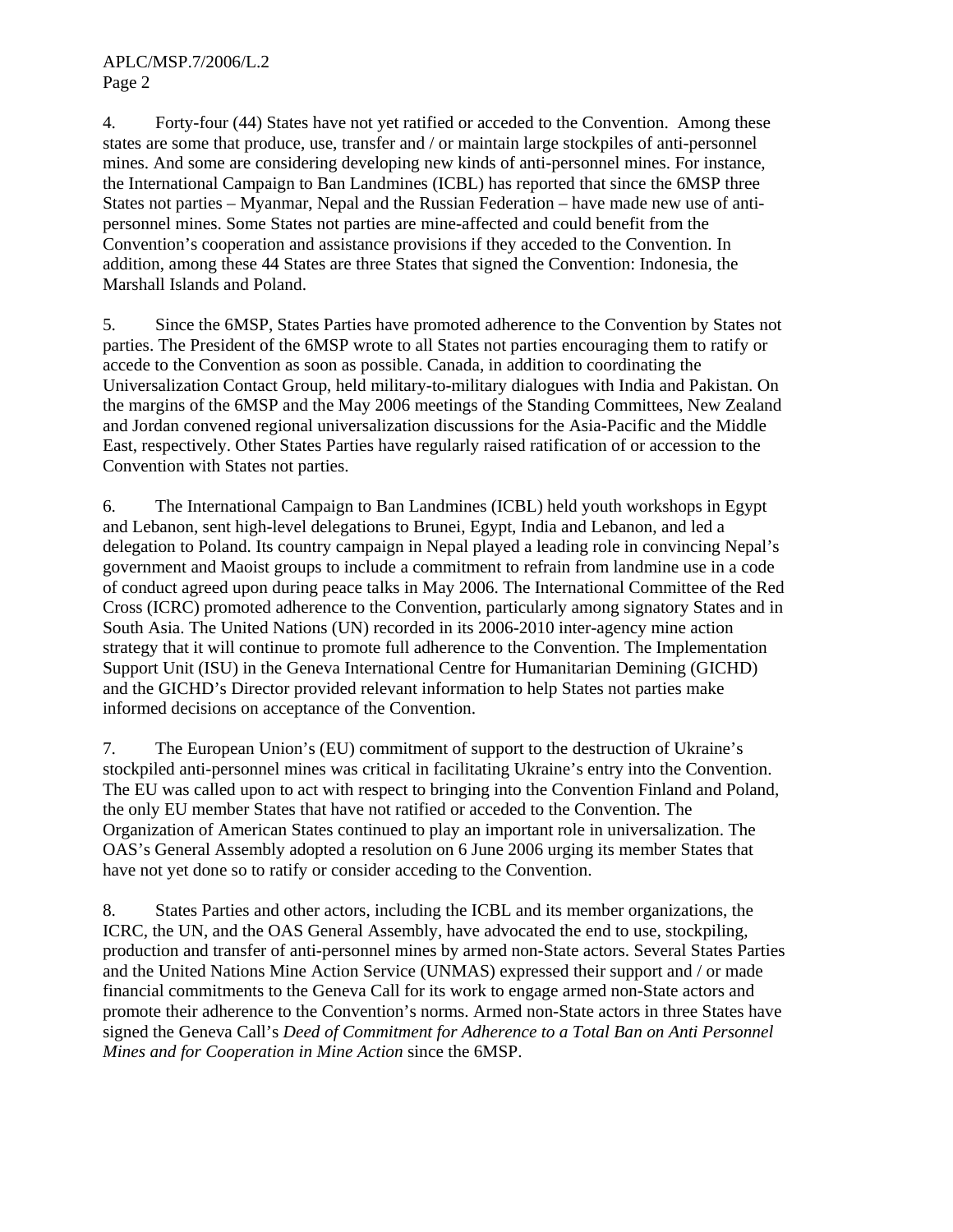9. Despite this progress, armed non-State actors in 10 States (Burundi, Colombia, Guinea-Bissau, India, Iraq, Myanmar, Nepal, Pakistan, Russia and Somalia) have made new use of antipersonnel mines or improvised explosive devices since the 6MSP, according to the ICBL. The ICRC reminded States Parties that assuring combatants on all sides of an armed conflict, including armed non-State actors, respect the Convention's norms is a humanitarian necessity if civilians are to be spared the devastating effects of anti-personnel mines. The ICRC also recalled the provisions of the 1949 Geneva Conventions and their 1977 Additional Protocols according to which the application of international humanitarian law "shall not affect the legal status" of armed non-State actors.

10. Also in this context, as rights and obligations enshrined in the Convention and commitments in the Nairobi Action Plan apply to State Parties, some State Parties are of the view that when engagement with armed non-State actors is contemplated, State Parties concerned should be informed, and their consent would be necessary in order for such an engagement to take place.

#### *Priorities for the period leading to the Eighth Meeting of the States Parties:*

11. States Parties must turn their commitment to universalization into action in accordance with *NAP* Actions #1 to #8, particularly given the extent of the challenges that remain. States not parties should continue to be approached on a case specific basis. And pending their adherence to the Convention, they should be encouraged to participate as observers in Convention meetings and to implement voluntarily the Convention's provisions.

# **II. Destroying stockpiled anti-personnel mines**

12. Since the 6MSP, Ukraine – which possesses stockpiled anti-personnel mines – ratified the Convention. And the **Democratic Republic of the Congo** and **Latvia** reported fulfilment of their stockpile destruction obligations. Hence twelve States Parties have indicated the obligation to destroy stockpiled anti-personnel mines remains relevant for them: Afghanistan, Angola, Belarus, Burundi, Cyprus, Ethiopia, Greece, Guyana, Serbia, Sudan, Turkey and Ukraine. One of these States Parties indicated during the May 2006 meeting of the Standing Committee on Stockpile Destruction that it may seek an extension for destroying its stockpiles. Yet the Convention does not permit such extensions. Timelines for States Parties to complete stockpile destruction in accordance with Article 4 are in Annex II (APLC/MSP.7/2006/L.2/Add.1).

13. One hundred and thirty nine (139) States that have ratified or acceded to the Convention no longer hold stocks of anti-personnel mines, either because they never did or because they have completed their destruction programmes. States Parties have destroyed more than 38 million stockpiled mines. But for a small number of States Parties, stockpile destruction remains relevant and several challenges remain.

14. Some States Parties are emerging from years of conflict and may not know the extent of stockpiled anti-personnel mines in areas under their jurisdiction. In some instances, these States Parties may not have control over all such areas. For two States Parties, the destruction of vast numbers of the PFM-1 type mine remains a challenge. For some, the sheer volume of mines that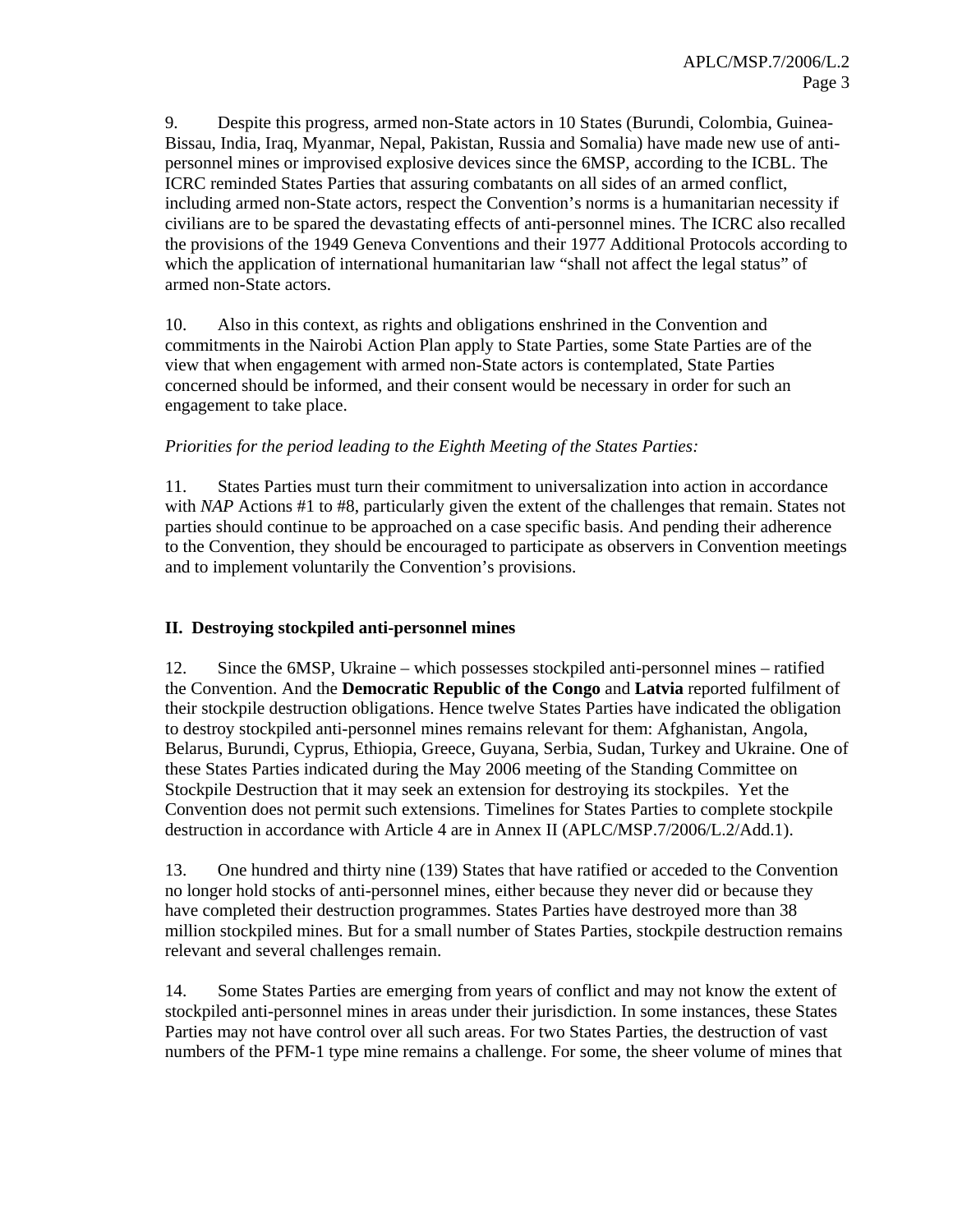must be destroyed presents difficulties. In addition, all 12 relevant States Parties are challenged by the obligation to destroy their stocks "as soon as possible".

15. Two States Parties (Ethiopia and Guyana), have not yet reported, as required, the number and types of stockpiled anti-personnel mines under their respective jurisdiction or control. Bhutan, Cape Verde, Equatorial Guinea, Gambia and Sao Tome and Principe have not provided an initial Article 7 report to confirm the assumption that they do not hold stocks.

16. States Parties continued to discuss their commitment to report, in accordance with Article 7 and through informal means, discoveries of previously unknown stockpiles found after stockpile destruction deadlines have passed. And they reaffirmed the need to destroy these mines as a matter of urgent priority (*NAP* Action #15). It was suggested that Form G of the Article 7 reporting format could be amended to facilitate reporting.

17. While the responsibility to destroy stockpiled anti-personnel mines rests with each State Party, the Convention calls for others to assist. In most instances States Parties can fulfil Article 4 obligations with their resources. But it was again noted that the Convention community must respond to appeals for technical or other assistance, in accordance with Article 6 paragraph 5 of the Convention and as committed to in *NAP* Actions #13 and #14.

18. The *ZPR* recorded the need to raise awareness of the need to destroy stockpiled mines belonging to armed non-State actors that have committed to ban the use, stockpiling, production and transfer of anti-personnel mines. The Geneva Call reported the destruction of stockpiled anti-personnel mines in Western Sahara by a signatory to the Geneva Call's *Deed of Commitment*. Armed non-State Actors in Somalia have declared to the Geneva Call that they possess stockpiled anti-personnel mines and sought assistance in their destruction. The Geneva Call, the Danish Demining Group and the UNDP are assessing the situation.

# *Priorities for the period leading to the Eighth Meeting of the States Parties:*

19. All States Parties must act to comply with their deadlines. States Parties that have a relatively high level of economic development should display leadership in destroying their stockpiles as soon as possible. All other States Parties fulfilling Article 4 obligations need to have a clear plan to ensure compliance with their deadlines. The seven States Parties that have not reported their stockpile status as required under Article 7 should do so.

# **III. Clearing mined areas**

20. **Guatemala** and **Suriname** formally reported that they had fulfilled their Article 5 obligations. This brings to six the number of States Parties that have reported fulfilment of their Article 5 obligations. There remain **45 States Parties** which have indicated that the mine clearance obligations of Article 5 remain relevant for them: Afghanistan, Albania, Algeria, Angola, Argentina, Bosnia and Herzegovina, Burundi, Cambodia, Chad, Chile, Colombia, the Congo, Croatia, Cyprus, the Democratic Republic of the Congo, Denmark, Ecuador, Eritrea, Ethiopia, France, Greece, Guinea-Bissau, Jordan, Malawi, Mauritania, Mozambique, Nicaragua, Niger, Peru, Rwanda, Senegal, Serbia, Sudan, Swaziland, Tajikistan, Thailand, the Former Yugoslav Republic of Macedonia, Tunisia, Turkey, Uganda, United Kingdom of Great Britain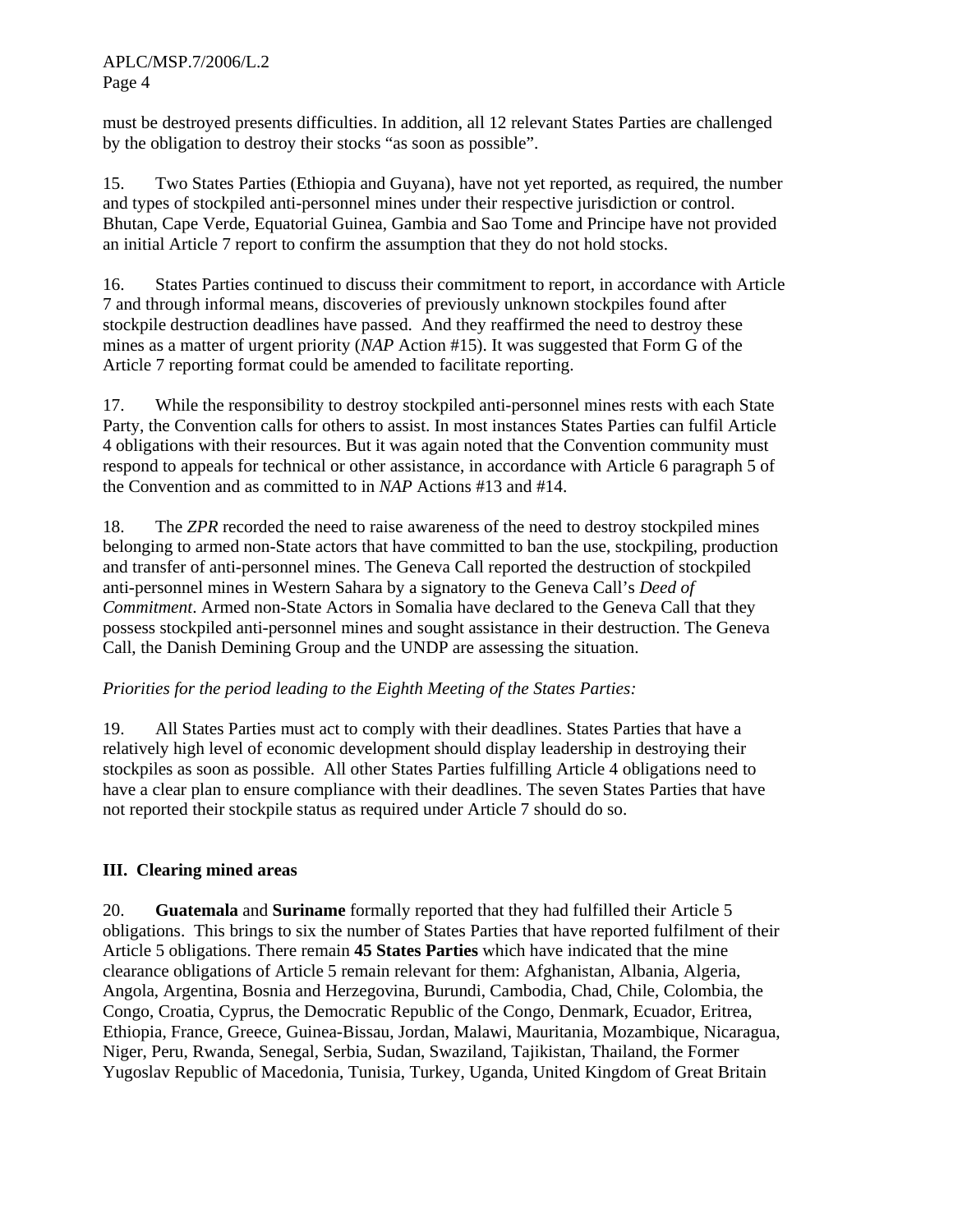and Northern Ireland, Venezuela, Yemen, Zambia, and Zimbabwe. Timelines for these States Parties to destroy or ensure the destruction of anti-personnel mines in mined areas in accordance with Article 5 are in Annex III (APLC/MSP.7/2006/L.2/Add.1).

21. It was recalled that, in accordance with Article 5 of the Convention, States Parties must "make every effort to identify all areas under (their) jurisdiction or control in which antipersonnel mines are known or suspected to be emplaced" and undertake "to destroy or ensure the destruction of all anti-personnel mines in mined areas under (their) jurisdiction or control, as soon as possible but not later than ten years after the entry into force of (the) Convention for (a particular) State Party." It was noted that the Convention does not contain language requiring each State Party to search every square metre of its territory to find mines. But the Convention does require the destruction of all anti-personnel mines in mined areas which a State Party has made every effort to identify. Moreover, it was noted that oft-used terms like "mine-free," "impact-free," and "mine-safe" do not exist in the Convention text and are not synonymous with Convention obligations.

22. It was emphasised that clearance of all mined areas in accordance with Article 5 is part of the Convention's overall comprehensive approach to ending the suffering and casualties caused by anti-personnel mines – "for all people, for all time."<sup>3</sup> Clearance of anti-personnel mines can have a humanitarian impact, assist development, further the disarmament goal of the Convention and help solidify peace and build confidence.

23. Despite clarifications made at the 6MSP, continuing ambiguity on mine clearance was evident in 2006. At the May 2006 meeting of the Standing Committee on Mine Clearance, Mine Risk Education and Mine Action Technologies, at least two States Parties referred to their endstate under Article 5 obligations as "impact-free" or having no new victims, terms which are neither in the Convention nor consistent with Convention obligations. At least one State Party indicated its intention to emplace *permanent* markings of minefields. This implied that such markings would not be an interim measure and that anti-personnel mines in such mined areas would not be destroyed as required by the Convention.

24. Given the urgent need to fulfil Article 5 obligations, the Co-Chairs of the Standing Committee on Mine Clearance, Mine Risk Education and Mine Action Technologies and others highlighted *NAP* paragraph 4 and the high expectations for ensuring implementation of Article 5. They recalled that successfully meeting the deadlines for clearing mined areas is the most significant challenge before the Second Review Conference. Meeting this challenge will require intensive efforts by mine-affected States Parties and those in a position to assist them. They recalled that States Parties agreed in *NAP* Actions #17 and #27 to "intensify and accelerate efforts to ensure the most effective and most expeditious possible fulfilment of Article 5 paragraph 1 mine clearance obligations in the period 2005-2009" and to "strive to ensure that few, if any, States Parties will feel compelled to request an extension in accordance with the procedure set out in Article 5, paragraphs 3-6 of the Convention."

25. The Co-Chairs of Standing Committee on Mine Clearance, Mine Risk Education and Mine Action Technologies encouraged all States Parties fulfilling Article 5 obligations to provide clarity on **national demining plans**, progress made, work that remains, and factors that

 $\overline{a}$ <sup>3</sup> *Nairobi Action Plan* (APLC/CONF/2004/5, Part III), Introduction.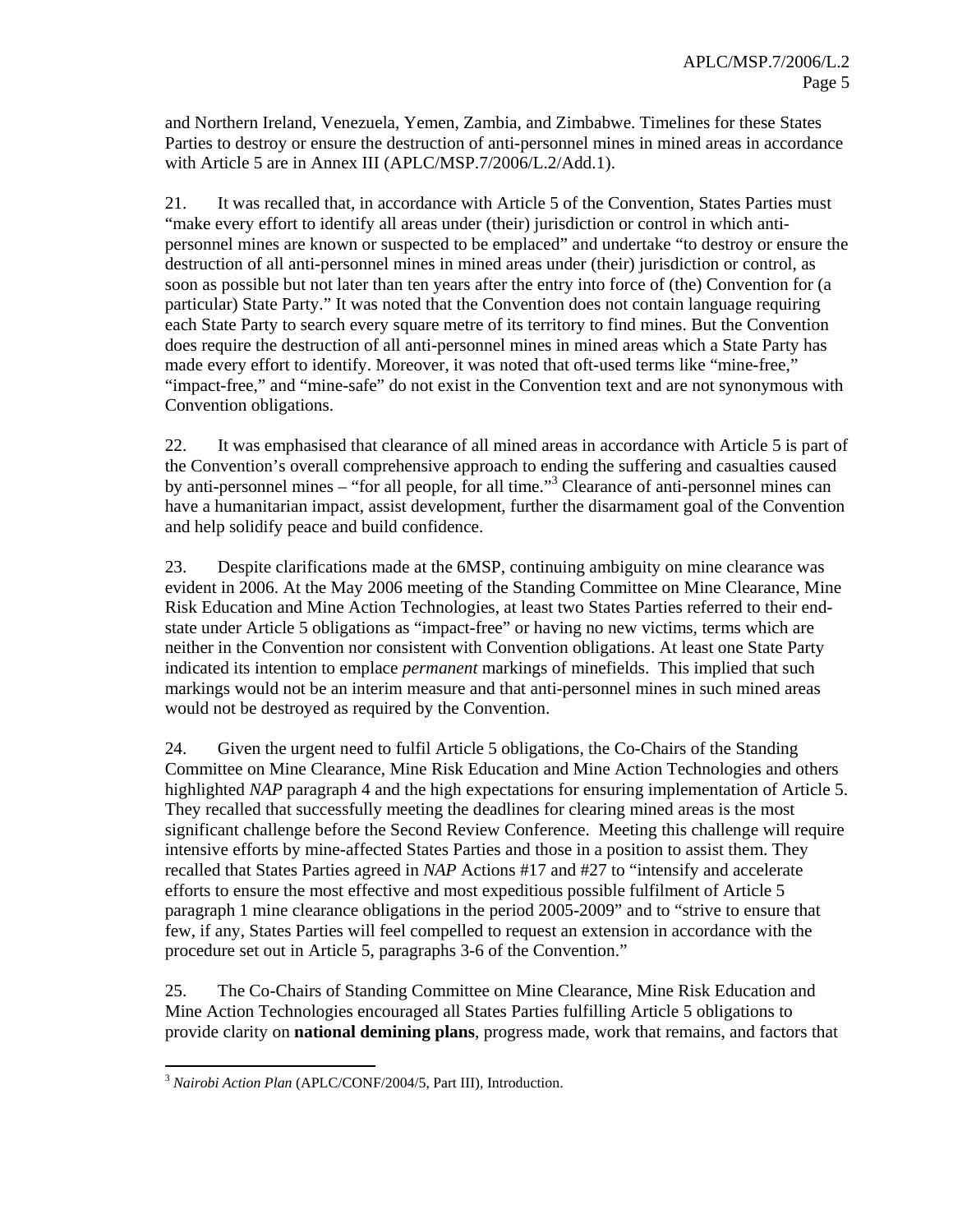may impede fulfilling their obligations in a 10 year period in May 2006. Thirty-five (35) of 45 relevant States Parties provided information, some with more clarity than ever before. But few of these States Parties indicated that they have a plan to fulfil their obligations by their deadlines. Some emphasised that completion in a 10 year period was contingent upon sufficient resources being made available.

26. Of the 45 States Parties that have indicated they must fulfil obligations under Article 5 of the Convention, [9] have provided details on national demining plans / programmes which are consistent with Article 5 obligations and the ten-year deadline set by the Convention. [Five (5)] have provided details on national demining plans / programmes which are not consistent with Article 5 obligations and / or the ten-year deadline set by the Convention. [Twelve (12)] States Parties have provided details on national demining plans / programmes which are unclear regarding consistency with Article 5 obligations and / or the ten-year deadline set by the Convention. [Eight (8)] States Parties have indicated that efforts are underway to establish a national demining plan / programme or to acquire the necessary information to do so. [Eleven (11)] States Parties have not provided details on a national demining plan/ programme. Immediate action must be taken by several States Parties to develop and implement national demining programmes with a view to meeting their deadlines. A table on the status of demining plans/programmes is in Annex IV (APLC/MSP.7/2006/L.2/Add.2). A summary of the clarity in implementing Article 5 provided at the May 2006 meeting of the Standing Committee on Mine Clearance, Mine Risk Education and Mine Action Technologies can be found in document […], which was presented to the 7MSP by the Standing Committee's Co-Chairs, Jordan and Slovenia.

27. Important advances in the understanding of **identifying mined areas** were made in 2006. In particular, the GICHD and the UN developed risk management approaches that focus on maximizing techniques for releasing rapidly previously suspect land thereby enabling more efficient deployment of demining assets to mined areas. In one UN mine action programme, such methodologies resulted in 50 per cent of suspect hazardous areas being determined to not contain mines. In Cambodia, methodologies have been established to cancel, with confidence, suspect hazardous areas. Non-governmental organizations are undertaking resurvey work to cancel large areas previously considered to contain anti-personnel mines. These advances suggest that the challenges faced by many States Parties may be less than previously thought and that efforts to fulfil Convention obligations can proceed in a more efficient manner. They also suggest that some Landmine Impact Surveys may have dramatically overstated the extent of the problem faced.

28. The Co-Chairs and Co-Rapporteurs of the Standing Committee on Mine Clearance, Mine Risk Education and Mine Action Technologies initiated a discussion on possible **requests for extensions of deadlines** to comply with Article 5 obligations at the May 2006 meeting. Issues considered included timelines, scope and format of extension requests, review procedures and decision-making process. Work on this issue continued with a view to actions being taken at the 7MSP.

29. The ICBL and UNICEF reported a growing number of mine clearance programmes now include a community liaison component to reduce risks to civilians from mined areas awaiting clearance as called for in the *ZPR*. Community liaison is increasingly integrated by clearance operators as a standard component of their programmes in three States Parties (Bosnia and Herzegovina, Ethiopia and Mauritania). And some community liaison has been recorded in 10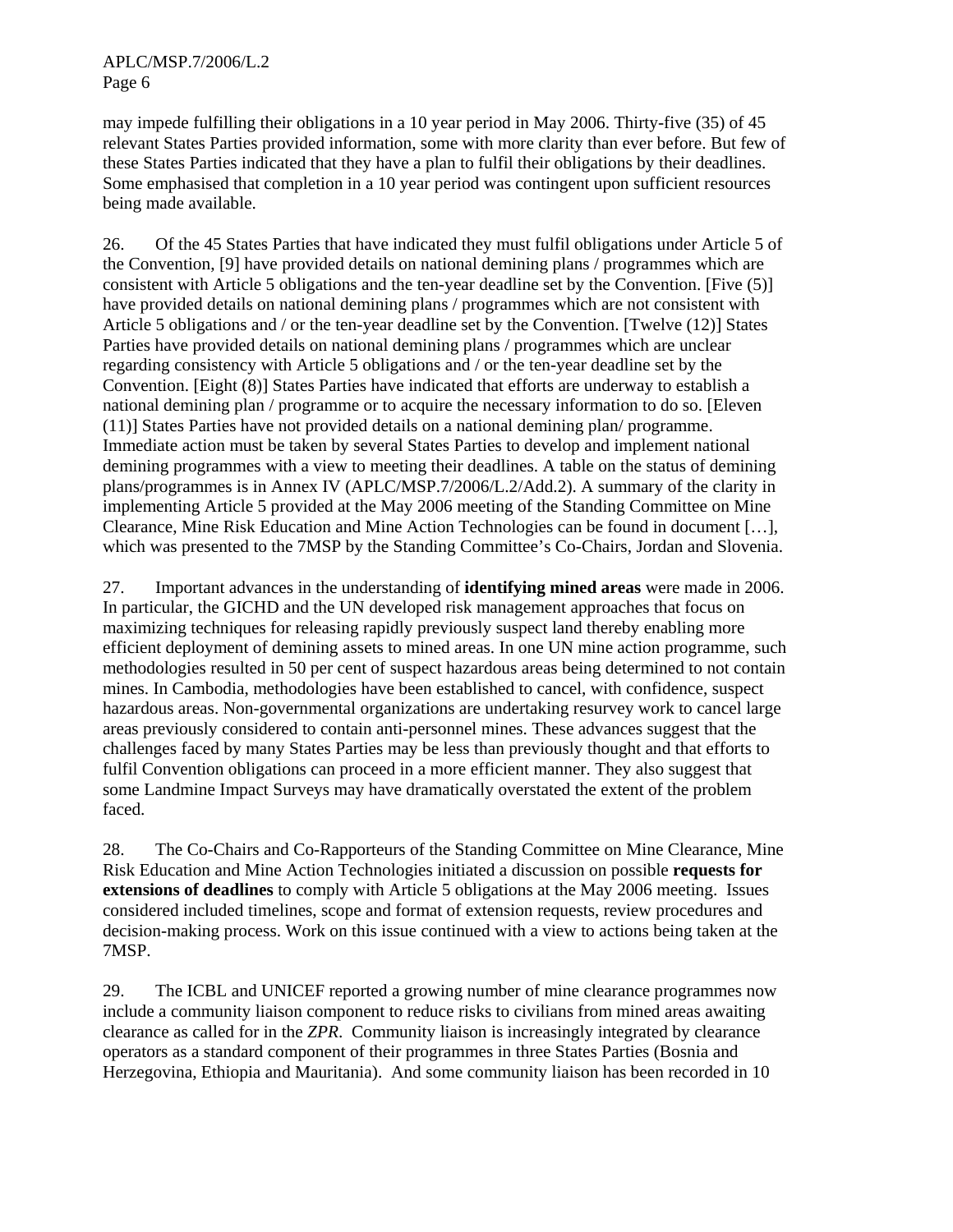State Parties (Afghanistan, Albania, Angola, Burundi, Cambodia, Croatia, Democratic Republic of the Congo, Mozambique, Sudan and Thailand). It was also noted that some States Parties, including Cambodia and Senegal, have made concrete efforts to develop community liaison projects as part of peace-building and development programmes.

30. UNICEF, in partnership with the GICHD, produced 12 guidebooks to provide advice, tools and guidance to States Parties and others to undertake mine risk education programmes compliant with International Mine Action Standards. The ICRC, with the support of the International Federation of the Red Cross and Red Crescent Societies and its members, is reducing the impact of mines and other explosive remnants of war using preventive mine action activities that provide safe alternatives to communities until clearance can take place.

31. According to the ICBL and UNICEF, no mine risk education activities were recorded in several States Parties where communities may be at risk. It was noted that while States Parties are obliged under Article 7 paragraph 1(i) to provide information on "the measures taken to provide an immediate and effective warning to the population in relation to all (mined areas)," the information is often insufficient and in some instances non-existent.

32. Important efforts on **mine action technologies** were undertaken consistent with the *NAP's* guidance with respect to the right of States Parties, as indicated in Article 6 paragraph 2, "to participate in the fullest possible exchange of equipment, material and scientific and technological information concerning the implementation of this Convention." These efforts included a technology workshop for field practitioners convened by UNMAS and the GICHD in February 2006. Croatia held a symposium involving 26 States and international organizations in April 2006. And Belgium convened a mine action technologies experts' group meeting on the margins of the May 2006 meeting of the Standing Committee on Mine Clearance, Mine Risk Education and Mine Action Technologies.

33. Mine action technology experts drew several conclusions from their work in 2006. First, the greatest challenge rests with introducing enough appropriate existing technology into national demining programmes with economic realities being the chief limiting factor. Secondly, training, life cycle costs, modifications to an organizational structure and maintenance programme and rewriting standard operating procedures are often overlooked when introducing a new technology. Thirdly, many national demining programmes, if adaptable, well-managed, and have a clear plan, could benefit from the introduction of new technologies. And finally, information to convince mine action operators of the advantages of using machines and new technologies often exists but is not shared or widely available.

# *Priorities for the period leading to the Eighth Meeting of the States Parties:*

34. States Parties implementing Article 5 which have not yet done so should act in accordance with *NAP* Actions #17 to #22 to identify mined areas under their jurisdiction or control, develop national plans consistent with Convention obligations and achieve progress in implementing such a plan. The Co-Chairs of the Standing Committee on Mine Clearance, Mine Risk Education and Mine Action Technologies should promote the need for a high degree of clarity in the implementation of Article 5. States Parties in a position to do so should continue to comply with their obligations to provide assistance for mine clearance and mine risk reduction education. And States Parties should work cooperatively to establish practical approaches to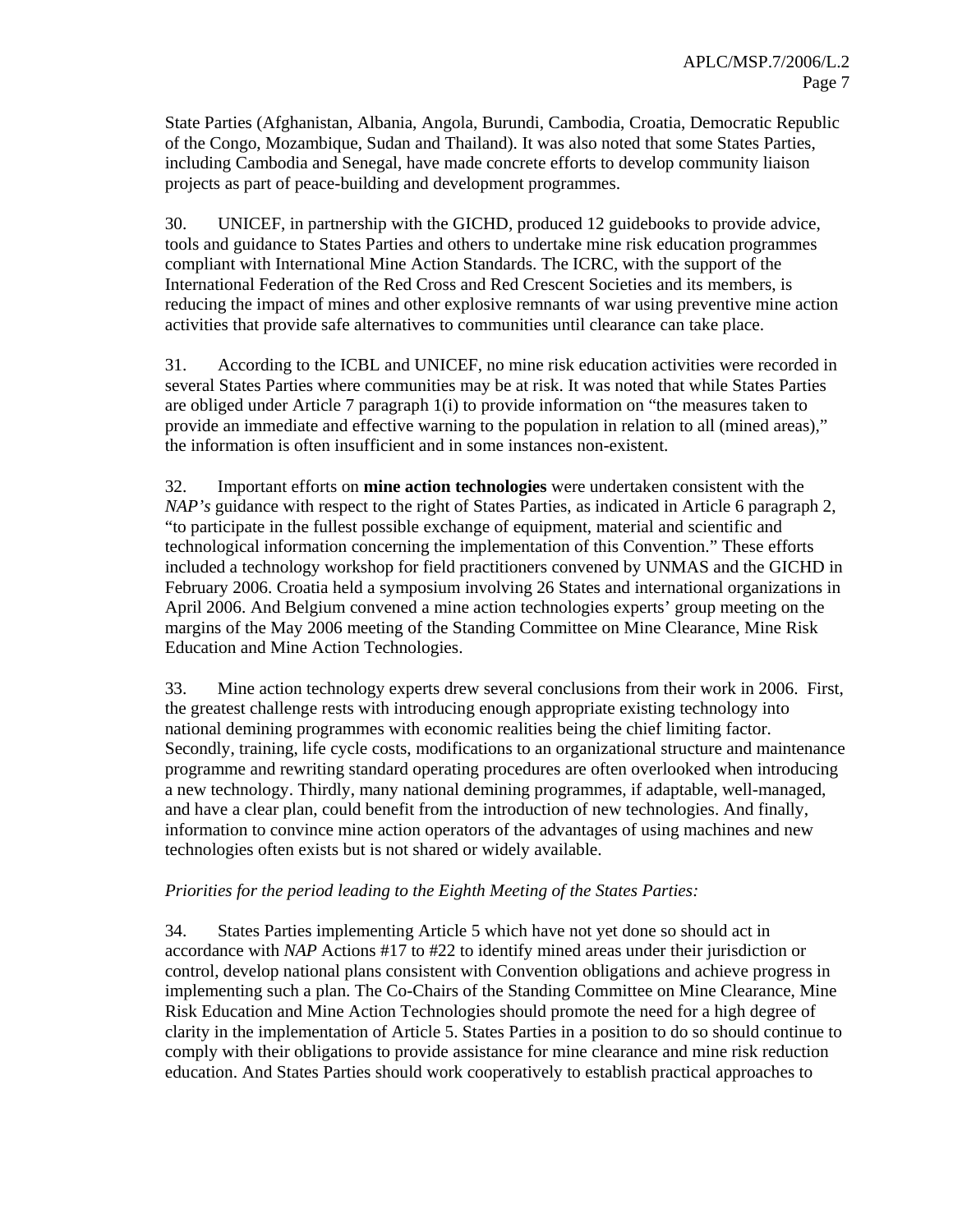APLC/MSP.7/2006/L.2 Page 8

assist them in developing and considering requests for extensions submitted in accordance with Article 5.

## **IV. Assisting the victims**

35. The Final Report of the First Review Conference provided a clear framework to develop mine victim assistance. Three statements are particularly relevant: The States Parties emphasized that "the call to assist landmine victims should not lead to victim assistance efforts being undertaken in such a manner as to exclude any person injured or disabled in another manner." They stated that "assistance to landmine victims should be viewed as a part of a country's overall public health and social services systems and human rights frameworks." And, they highlighted that "providing adequate assistance to landmine survivors must be seen in a broader context of development and underdevelopment."4

36. The Report also stressed that greater emphasis must be placed on fulfilling responsibilities to landmine victims by the **24 States Parties** that have indicated that they hold ultimate responsibility for significant numbers of landmine survivors. These States Parties are: Afghanistan, Albania, Angola, Bosnia and Herzegovina, Burundi, Cambodia, Chad, Colombia, Croatia, Democratic Republic of the Congo, El Salvador, Eritrea, Ethiopia, Guinea-Bissau, Mozambique, Nicaragua, Peru, Senegal, Serbia, Sudan, Tajikistan, Thailand, Uganda, and Yemen. As noted in the *NAP*, "these States Parties have the greatest responsibility to act, but also the greatest needs and expectations for assistance."5

37. Guided by the conclusions drawn at the First Review Conference and *NAP* Actions #29 to #39, the Co-Chairs of the Standing Committee on Victim Assistance and Socio-Economic Reintegration continued work to assist the 24 relevant States Parties to set objectives for fulfilling their victim assistance responsibilities in the period 2005-2009. Particular effort was made to overcome the following challenges:

- (i) Few of the 24 relevant States Parties had responded with specific, measurable, achievable, relevant and time-bound objectives (*SMART*) in 2005, and some had failed to spell out what is known or not known about the status of victim assistance;
- (ii) In some instances demining officials led efforts to develop victim assistance objectives with little interaction with those responsible for health and social services; and,
- (iii) In some instances preparation of victim assistance objectives had not taken broader national plans into consideration.

38. The Co-Chairs recognized that overcoming these challenges required intensive work, on a national basis, with as many of the relevant States Parties as possible, while providing some support to all 24 of these States Parties. The Co-Chairs invited the 24 relevant States Parties to provide updates on their efforts at the May 2006 meeting of the Standing Committee –

 $\overline{a}$ 

<sup>4</sup> *Review of the operation and status of the Convention on the Prohibition of the Use, Stockpiling, Production and Transfer of Anti-Personnel Mines and on Their Destruction.* APLC/CONF/2004/5, Part II, paragraphs 66 - 67.

*Nairobi Action Plan* APLC/CONF/2004/5, Part III, paragraph 5.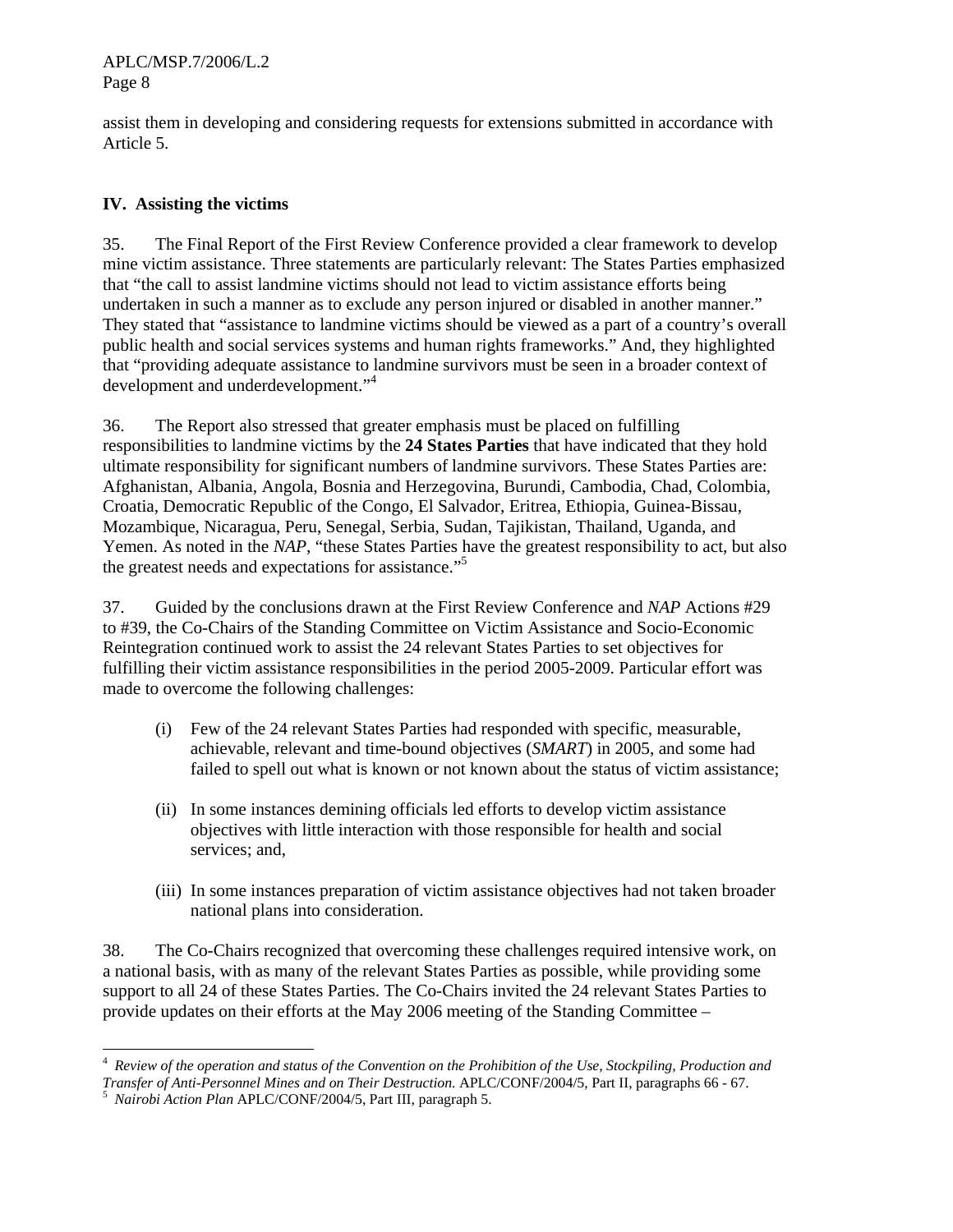sixteen (16) did so. With assistance provided by Switzerland, the ISU extended its services to provide *process support* to these States Parties. *Process support* has included one-on-one meetings with relevant officials to raise awareness and stimulate inter-ministerial coordination. A further component was outreach to relevant international and other organizations. And where appropriate, inter-ministerial workshops were held to bring together relevant actors to discuss and consolidate improvements on objectives and the development of plans. The ISU undertook specialized support visits to Afghanistan, Albania, Bosnia and Herzegovina, Croatia, Guinea-Bissau, Serbia, Tajikistan and Yemen in 2006. It provided some advice to all 24 relevant States Parties.

39. The aim of *process support* is to enable those States Parties with good objectives to develop good plans, to help those with unclear objectives develop more concrete objectives, and to assist those least engaged in developing objectives and plans in 2005, to get engaged. Significant progress was made in strengthening objectives and developing or revising plans in Afghanistan, Albania, Guinea-Bissau, Tajikistan, and Yemen, with the engagement of relevant ministries and other actors in 2006. Relevant ministries are developing and implementing plans of action in other relevant States Parties, including in Thailand and Uganda.

40. The Co-Chairs' efforts to advance national planning and objective-setting through **interministerial coordination** showed that these are challenging tasks for States Parties. Responses by the 24 States Parties to the 2005 Co-Chairs' questionnaire revealed a lack of communication and coordination between ministries and with other stakeholders. Afghanistan, as Co-Chair and leading by example, launched an initiative to enhance inter-ministerial coordination to produce *SMARTer* objectives and a national plan of action to meet the needs of landmine survivors and other persons with disabilities. The plan was elaborated at a workshop in August 2006, with participants from relevant ministries and the disability sector. Afghanistan intends to share this experience with relevant States. Tajikistan also elaborated a plan of action during an interministerial workshop in April 2006.

41. In response to *NAP* Action #29, which in part calls for enhanced **emergency care** of landmine victims, the Co-Chairs of the Standing Committee on Victim Assistance and Socio-Economic Reintegration, in consultation with a number of non-governmental and international organizations, developed *seven key points* for first responders and paramedics in providing medical first aid to mine injured people. The points are basic first-aid actions and can benefit an entire community in responding to injuries resulting from any cause. The Co-Chairs recommended that their *seven key points* be included in mine risk education programmes, where appropriate, as an efficient way to promote their use. The ICRC published a manual, *First Aid in Armed Conflicts and in Other Situations of Violence*, which aims to improve emergency care of victims of mines and armed conflict by first responders.

42. In response to *NAP* Action #32, which calls for support in the **socio-economic reintegration** of mine victims, the Co-Chairs supported a Handicap International study to identify good practices for the economic integration of mine survivors and other persons with disabilities, with particular regard to access to financing and the use of micro credit. [The results of the study were presented to the 7MSP.]

*43.* The ICBL, with the support of Switzerland and the Landmine Survivors Network, produced two reports, *Providing Comprehensive and Efficient Prosthetic and Orthotic Services*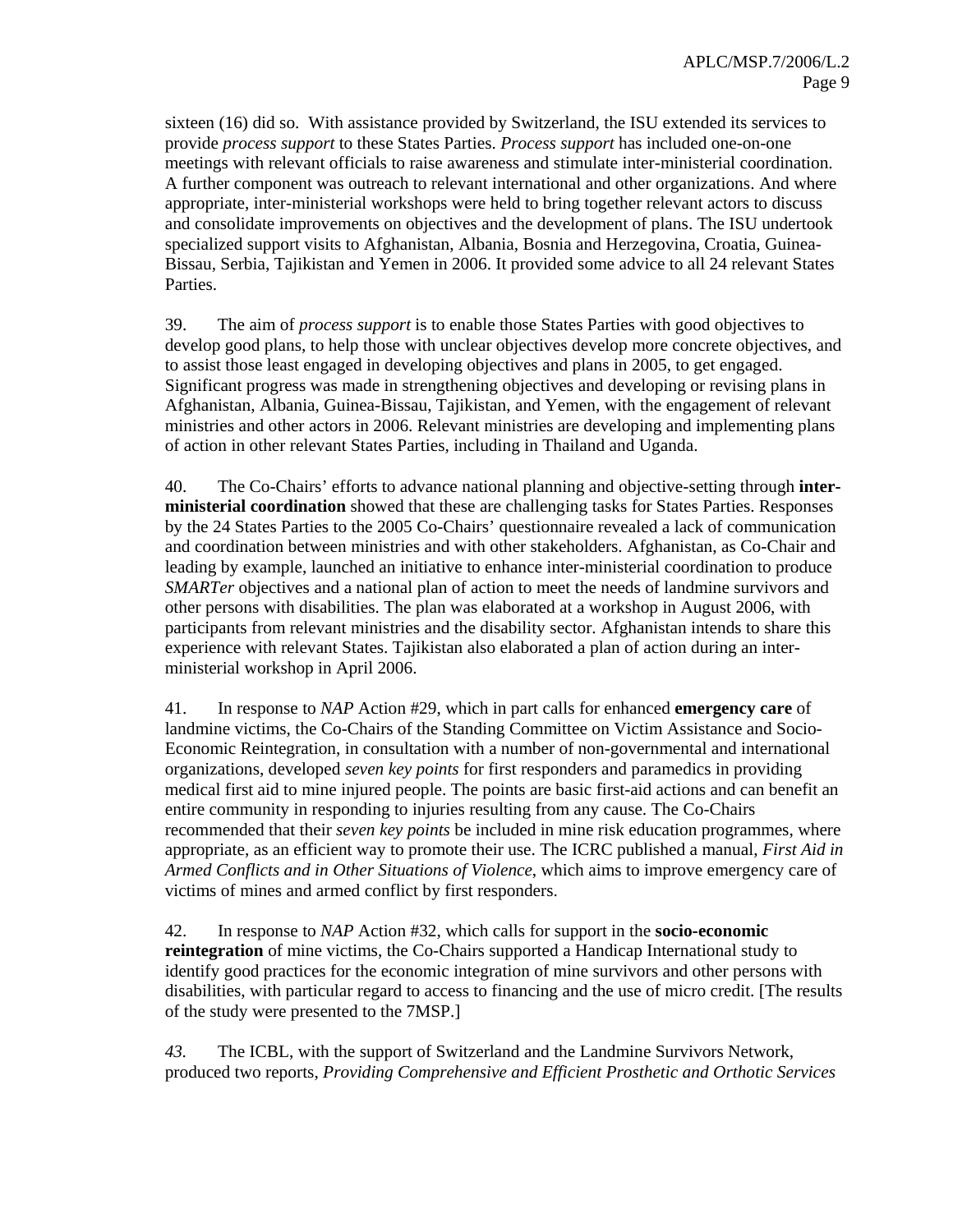APLC/MSP.7/2006/L.2 Page 10

*in low-income settings* and *Supporting Prosthetic and Orthotic Services in low-income settings*  in 2006. These contributed to *NAP* Action #30, which encourages organizations that specialise in **physical rehabilitation** to develop guidelines for the implementation of prosthetic and orthotic programmes.

44. With Australia's assistance, the ICBL Working Group on Victim Assistance through its member organizations, Standing Tall Australia and Handicap International, produced the report *Landmine Victim Assistance in 2005: Overview of the Situation in 24 States Parties*. This is the second annual report in a series aimed at **monitoring progress** in implementation of victim assistance commitments (*NAP* Action #37)*.*

45. In keeping with Actions #38 and #39 of the *Nairobi Action Plan,* which call on States Parties and relevant organizations to continue to ensure effective integration of mine victims in the work of the Convention and an effective contribution in all relevant deliberations by health, rehabilitation and social services professionals, at least 9 States Parties included relevant victim assistance specialists in their delegations to the May 2006 meetings of the Standing Committees and at least 11 landmine survivors participated in these meetings, including two who were members of States Parties' delegations.

46. Efforts continued since the 6MSP to strengthen the normative framework that protects and ensures respect for the rights of persons with disabilities including landmine survivors through the participation by many States Parties and interested organizations in the ongoing drafting of an international convention on the rights of persons with disabilities.

# *Priorities for the period leading to the Eighth Meeting of the States Parties:*

47. Despite advances since the 6MSP, States Parties need to deepen understanding of commitments made in the *NAP* and the work of the Standing Committee among relevant officials and experts working on disability issues at the national level. The involvement in the work of the Convention by health care, rehabilitation or disability rights experts must be strengthened. States Parties and relevant organizations must do more to ensure that landmine survivors are effectively involved in national planning and contribute to deliberations that affect them.

48. States Parties need to ensure efficient and effective use of resources, particularly where capacity and resources to develop and implement objectives and national plans are limited. Better collaboration between mine action centres and relevant ministries and other key actors in the disability sector is essential.

# **V. Other matters essential for achieving the Convention's aims**

# *A. Cooperation and assistance*

49. The Resource Mobilisation Contact Group focused its efforts in 2006 on the efficient and effective use of resources within all aspects of Convention implementation. Drawing on discussions at the 6MSP and in May 2006, Contact Group Coordinator, Norway, conducted consultations with key operational actors. An unambiguous message of these consultations was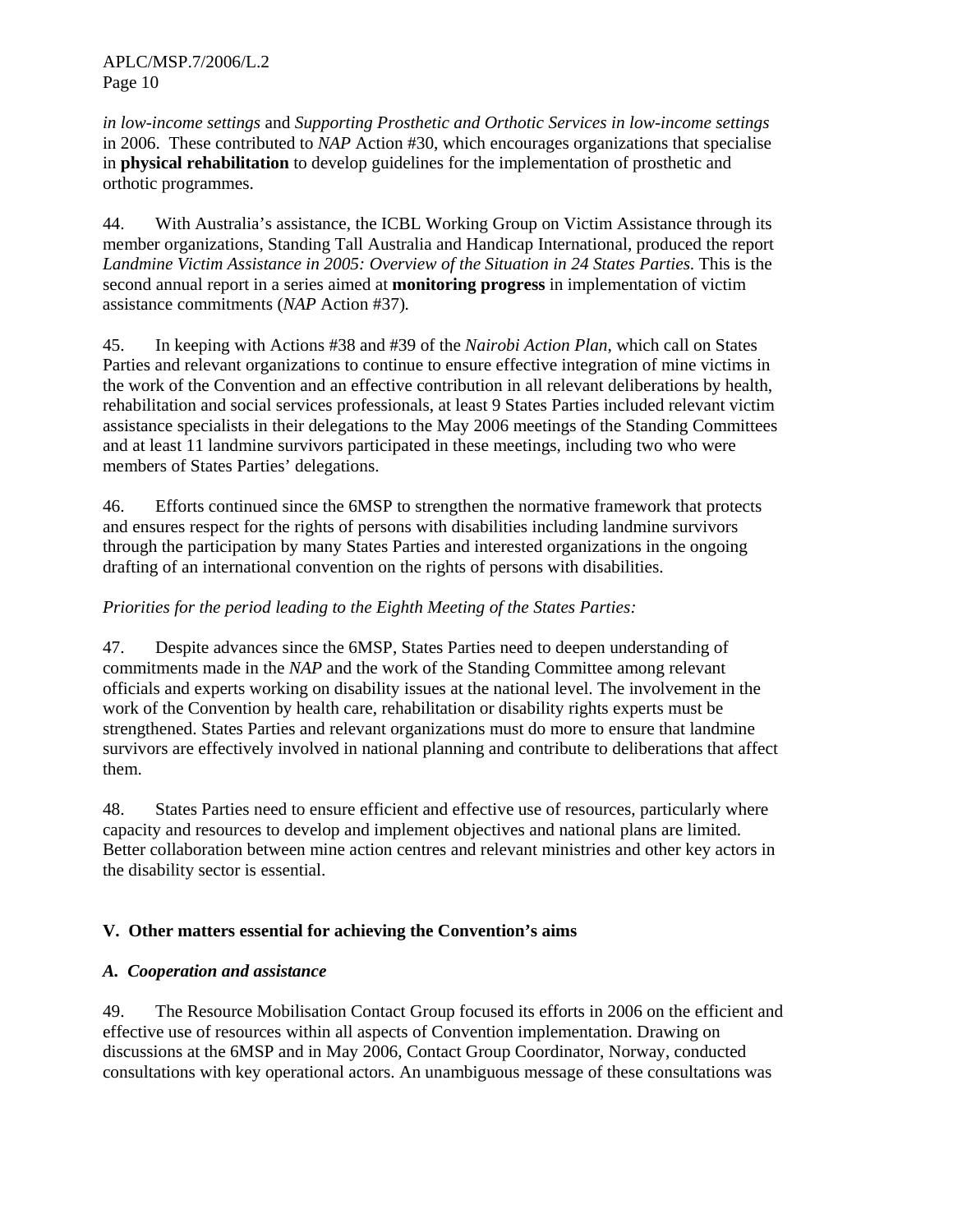that for high levels of funding to be maintained, stakeholders will demand confirmation that investments are resulting in concrete progress toward fulfilling Convention obligations, with more land released quickly, fewer new victims and more effective victim assistance.

50. Key issues identified since the 6MSP by the Resource Mobilisation Contact Group include the following:

- (i) Past Landmine Impact Surveys may have overstated or misrepresented the geographical extent of the mine problem. Therefore priority should be given to investments that realign or update existing survey data with realities, using tools aimed at determining actual mined areas needing clearance.
- (ii) Investments in clearance capacity should focus on States Parties' abilities to meet their Article 5 obligations, while at the same time recognizing the need to reinforce their capacity to tackle long-term unexploded ordnance contamination.
- (iii) Investments in victim assistance should focus on immediate life-saving capacities in mine-affected areas and on long-term support for survivors. Such investments need to be measured in the life spans of the survivors. They should focus on reinforcing existing health and rehabilitation capacities.
- (iv) Investments in clearance and survivor assistance capacities must be done in a manner that reinforces existing and nascent local structures and national institutions, rather than establishing externally funded mine action entities. This is crucial to ensure national ownership and to facilitate more efficient use of resources. Local civil society has a key role in identifying these resources and in holding national and international operators accountable for their actions.
- (v) Investments in mine action must be based on the premise that each State Party in the process of fulfilling Article 5 obligations finds itself in a unique situation. Actions must primarily be designed to meet unique circumstances. While global guidelines should be employed to maximise safety and outputs, they must not constrain sound local responses.

51. Canada and the GICHD hosted dialogues in December 2005 and May 2006 on **linking mine action and development**, pursuant to *NAP* Action #47 to encourage the international development community to play a significantly expanded role in mine action. The May meeting concluded that a continuing mechanism should be set up to sustain efforts to integrate mine action and development cooperation where this is feasible and appropriate. Hence, the Linking Mine Action and Development Contact Group was established. The Group's immediate aim is to develop practical guidelines and tools to facilitate integration of mine action and development in complementing existing dedicated mechanisms. Canada, the United Kingdom, the GICHD and the UNDP promoted the link between mine action and development in the programme of work of the Development Assistance Committee (DAC) of the Organization for Economic Cooperation and Development (OECD) in 2007-2008. These efforts aim to enhance policy and practical guidelines for DAC members on the inclusion of mine action in security and development policies.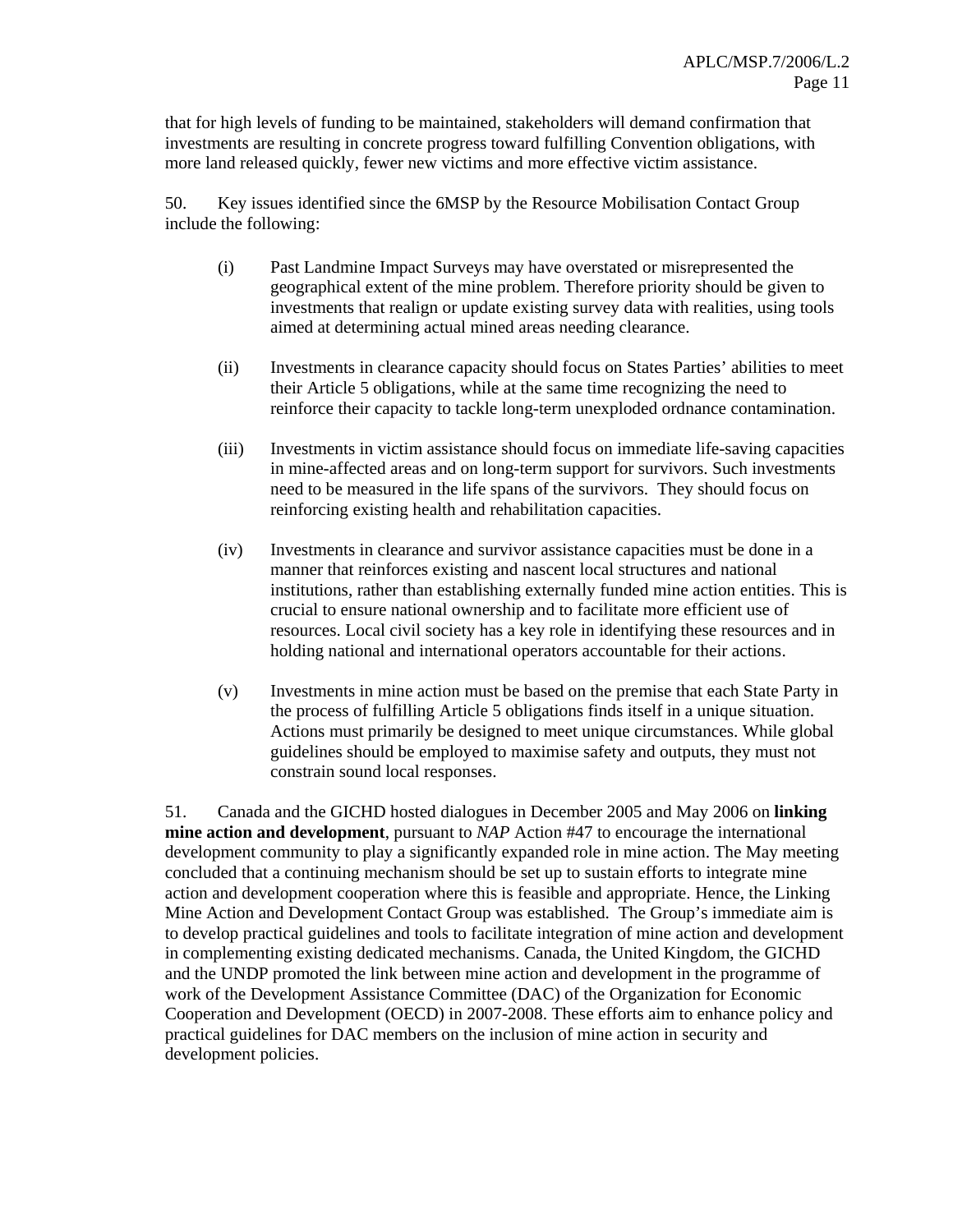APLC/MSP.7/2006/L.2 Page 12

52. Guatemala, as Co-Chair of the Standing Committee on the General Status and Operation of the Convention, highlighted **multiparty cooperation,** in line with *NAP* Action #50 which calls for efforts to identify new and non-traditional sources of support for activities to implement the Convention. Guatemala highlighted the value of cooperation between (a) a State Party implementing Article 5, (b) a State Party that has developed capacity through its experience in implementing Article 5, (c) a donor, and (d) an international or regional organization that can facilitate cooperation. The Organization of American States and States Parties in the Americas have shown leadership in multiparty cooperation, most recently through assistance to Suriname in complying with its Article 5 obligations.

53. The importance of a two-track approach to cooperation on **victim assistance** was again noted. Such an approach involves assistance provided by or through specialized organizations in which assistance specifically targets landmines survivors and other war wounded, and assistance in the form of integrated approaches in which development cooperation aims to guarantee the rights of all individuals, including persons with disabilities. While many States Parties have provided information on efforts regarding the former, very little has been provided to indicate efforts that will ultimately benefit landmine survivors are being undertaken through integrated development cooperation.

54. The Development Cooperation Directorate of the OECD has reaffirmed that **stockpile destruction** activities can be recognized as Official Development Assistance (ODA). Despite this, few States Parties have provided assistance to those requiring it for the purpose of stockpile destruction.

# *Priorities for the period leading to the Eighth Meeting of the States Parties:*

55. The Resource Mobilisation Contact Group should continue to develop a programme of work that places a clear focus on mine action efficiency and effectiveness. The Contact Group should continue to be guided by needs on the ground and ensure all relevant voices are heard in dialogues on this matter.

56. Efforts should be made to follow-up on various points contained in *NAP* Actions #40 to #50 which have not received sufficient attention since the First Review Conference. States Parties should ensure that mine clearance and victim assistance are part of national development plans and where appropriate, Poverty Reduction Strategy Papers, UN Development Assistance Frameworks, and Country Assistance Strategies. They should highlight progress in the development of national capacities. And they should clarify how States Parties' roles on decision making bodies of multilateral development organizations can support States Parties that require assistance in fulfilling Article 5 and other obligations.

# *B. Transparency and the exchange of information*

 $\overline{a}$ 

57. Since the 6MSP, initial transparency reports were submitted by Latvia and [Vanuatu]. Hence, [seven] States Parties have not yet provided an initial Article 7 report: Bhutan, Cape Verde, Equatorial Guinea, Ethiopia, Gambia, Guyana, and Sao Tome and Principe.<sup>6</sup>

 $6$  Ukraine is required to submit an initial transparency report as soon as practicable and, in any event, not later than 28 November 2006, Haiti not later than 28 January 2007, the Cook Islands not later than 28 February 2007, and Brunei Darussalam not later than 30 March 2007.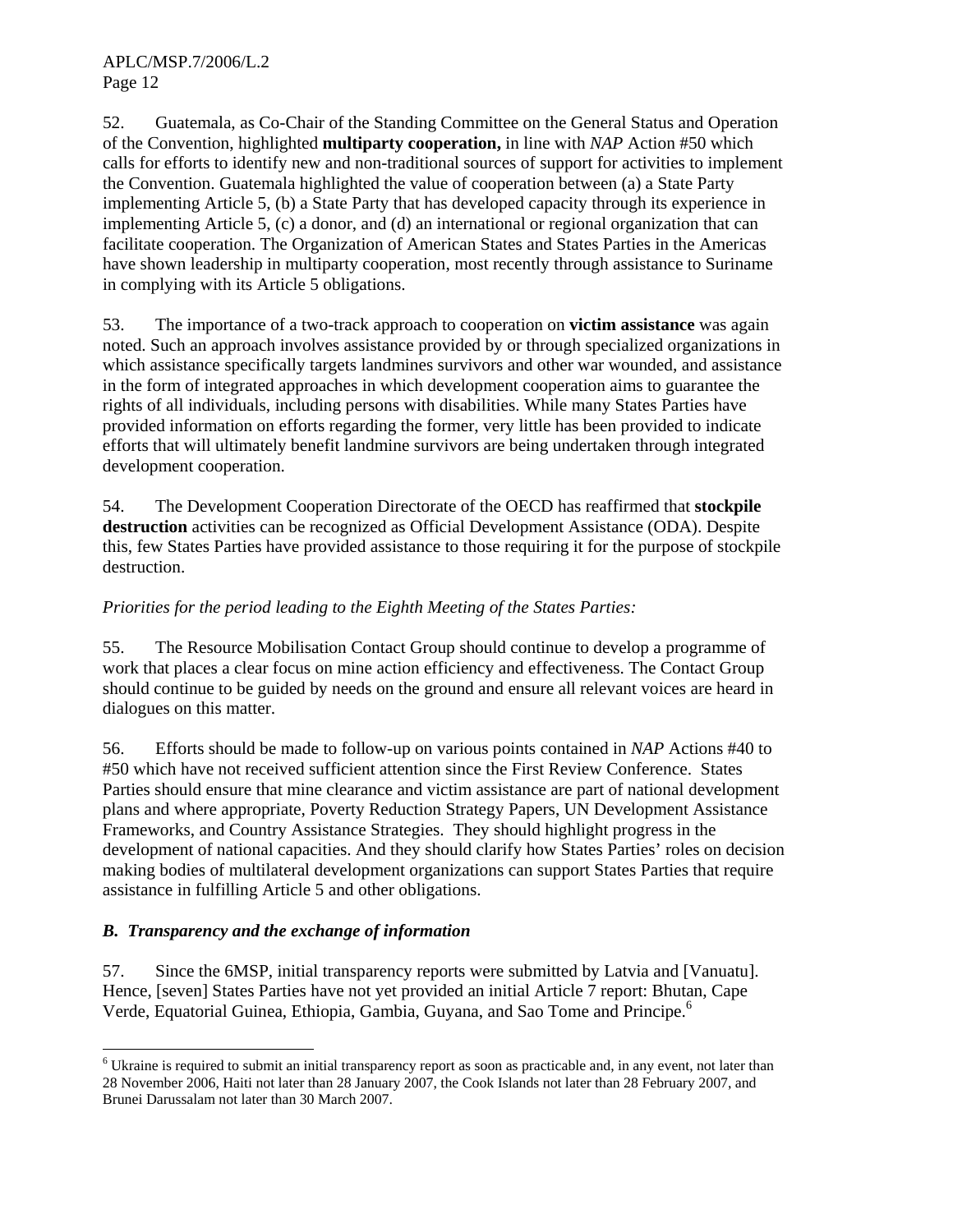58. In terms of compliance with Article 7 paragraph 2 of the Convention, annual Article 7 reports for 2006 were provided by all states with the exception of the following [46] States Parties: [Andorra, Antigua and Barbuda, Bahamas, Barbados, Botswana, Cameroon, Central African Republic, Chad, Comoros, Costa Rica, Djibouti, Dominica, Dominican Republic, Eritrea, Fiji, Gabon, Ghana, Grenada, Guinea, Guinea Bissau, Jamaica, Kiribati, Liberia, Malawi, Mali, Nauru, Nigeria, Niue, Panama, Papua New Guinea, Philippines, Saint Kitts and Nevis, Saint Lucia, Saint Vincent and the Grenadines, Samoa, San Marino, Serbia, Republic of, Seychelles, Sierra Leone, Solomon Islands, South Africa, Timor-Leste, Togo, Uganda, Uruguay and Zimbabwe<sup>7</sup>]. As of 22 September 2006, the overall reporting rate in 2006 stood at [64] percent.<sup>8</sup>

59. The 6MSP reemphasised that reporting in accordance with Article 7 is particularly important for States Parties in the process of fulfilling key obligations or which have retained anti-personnel mines under Article 3. As of 22 September 2006:

- (i) Of the 12 States Parties which, as of the close of the 6MSP, still had to destroy stockpiled mines in accordance with Article 4, each provided transparency information on this matter as required in 2006 covering the previous calendar year with the exception of the following: [Ethiopia, Greece, Guyana and Serbia].
- (ii) Of the 45 States Parties which, as of the close of the 6MSP, still had to clear mined areas in accordance with Article 5, each provided transparency information on this matter as required in 2006 covering the previous calendar year with the exception of the following: [Chad, Congo, Democratic Republic of the Congo, Eritrea, Ethiopia, Greece, Guinea Bissau, Macedonia, the Former Yugoslav Republic of, Malawi, Niger, Serbia and Uganda].
- (iii) Of the [76] States Parties which, as of the close of the 6MSP, had not yet reported on legislation in the context of Article 9, each provided transparency information on this matter as required in 2006 covering the previous calendar year with the exception of the following: [Angola, Antigua and Barbuda, Bahamas, Barbados, Bhutan, Burundi, Cape Verde, Comoros, Cyprus, Dominica, Dominican Republic, Equatorial Guinea, Eritrea, Ethiopia, Fiji, Gabon, Gambia, Ghana, Grenada, Guyana, Latvia, Liberia, Maldives, Nauru, Niue, Qatar, Saint Kitts and Nevis, Saint Lucia, San Marino, Sao Tome and Principe, Solomon Islands, Sudan, Timor-Leste, Turkmenistan, Vanuatu and Venezuela].
- (iv) Of the [75] States Parties which, as of the close of the 6MSP, had reported that they had retained mines for reasons permitted under Article 3, each provided transparency information on this matter in 2006 with the exception of the following: [Botswana, Cameroon, Democratic Republic of the Congo, Djibouti, El Salvador, Eritrea, Greece, Guinea Bissau, Honduras, Malawi, Mali, Serbia, South Africa, Togo and Uruguay]. [Two] States: [Burundi and the Democratic

 $\overline{a}$ 

<sup>&</sup>lt;sup>7</sup> While Zimbabwe did not submit a transparency report in 2006 covering the previous calendar year, it did submit a report on 5 December 2005 which covered calendar year 2005.

<sup>&</sup>lt;sup>8</sup> The annual transparency reporting rate is acquired by dividing the number of States Parties that provided a report in a particular year by the number of States Parties that were required to provide a report in a particular year.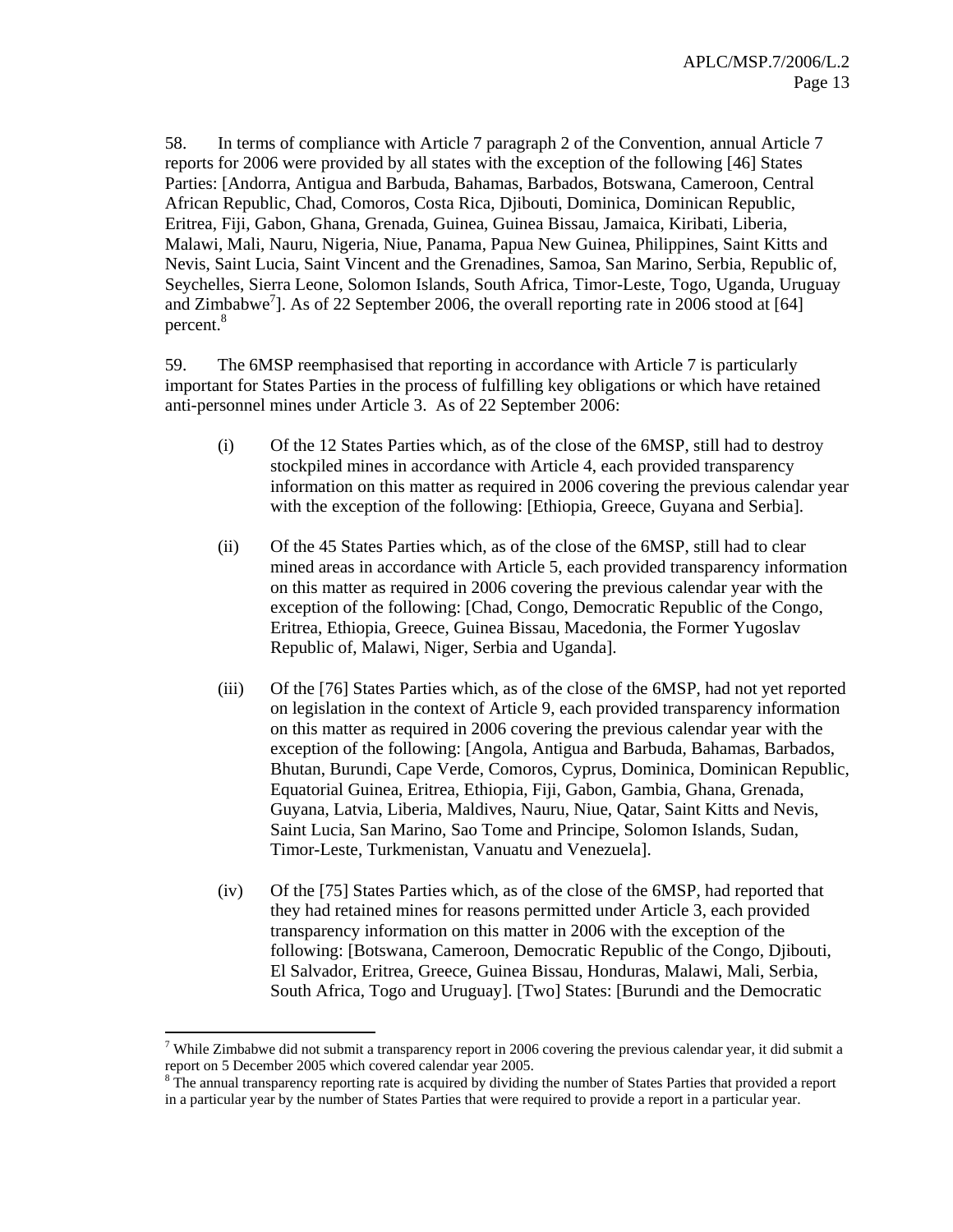-

Republic of Congo] stated that a decision concerning mines retained under Article 3 is pending. An update on the numbers of mines retained and transferred for permitted reasons is in V (APLC/MSP.7/2006/L.2/Add.2).

60. At the 6MSP, the States Parties amended the transparency reporting format to provide, in Form D, the opportunity to volunteer information in addition to what is minimally required on mines retained for reasons permitted under Article 3 pursuant to *NAP* Action #54. [Eight (8)] States Parties used the amended reporting format to provide such information. The Co-Chairs of the Standing Committee on the General Status and Operation invited States Parties to volunteer relevant information on mines retained under Article  $\overline{3}$  to make use of this forum.<sup>9</sup> Seventeen (17) States Parties did so at the Standing Committee's meeting. An overview of information volunteered is in Annex V (APLC/MSP.7/2006/L.2/Add.2).

61. States Parties may share information beyond what is minimally required through the Article 7 reporting format's Form J. Since the 6MSP, the following [40] States Parties have made use of Form J as a voluntary means of reporting: [Afghanistan, Albania, Angola, Argentina, Australia, Austria, Belgium, Bosnia and Herzegovina, Burundi, Cambodia, Canada, Chile, Colombia, Croatia, Cyprus, Democratic Republic of the Congo, Denmark, Ecuador, Estonia, France, Germany, Ireland, Italy, Lithuania, Mozambique, Netherlands, New Zealand, Norway, Peru, Rwanda, Senegal, Slovakia, Spain, Sudan, Sweden, Tajikistan, Thailand, Turkey, Yemen and Zimbabwe]. Of these, the following [28] States Parties used Form J to report on assistance for the care and rehabilitation, and social and economic reintegration, of mine victims: [Afghanistan, Albania, Angola, Australia, Austria, Bosnia and Herzegovina, Burundi, Cambodia, Canada, Colombia, Croatia, Democratic Republic of the Congo, Ecuador, France, Germany, Mozambique, Netherlands, New Zealand, Peru, Senegal, Spain, Sudan, Sweden, Tajikistan, Thailand, Turkey, Yemen and Zimbabwe].

62. The Co-Chairs of the Standing Committee on the General Status and Operation of the Convention provided an opportunity, pursuant to *NAP* Action #55, for an exchange of views on implementation of Articles 1, 2 and 3 on 12 May 2006. Three States Parties spoke on Articles 1, 2 and/or 3. Two States Parties shared views on other aspects of implementation.

63. Since the 6MSP, one State not party, Poland provided a voluntary transparency report, sharing information on all pertinent matters mentioned in Article 7.

64. Consistent with *NAP* Action #58, some States Parties, regional or other organizations arranged voluntarily regional and thematic conferences and workshops to advance implementation of the Convention. In addition to those already mentioned, Trinidad and Tobago held a workshop on the role of the Caribbean Community in pursuing the aims of the Convention in June 2006. Argentina and the ICRC held a seminar on international humanitarian law which included as one its objectives the promotion of the application of the *NAP* in August 2006.

<sup>&</sup>lt;sup>9</sup> The Co-Chairs suggested that States Parties may wish to volunteer three main pieces of information: (i) The purposes for which retained mines have been used and the results of this use, including for example: the mine detection, clearance or destruction techniques that have been / are being developed; the mine detection, clearance or destruction training that has been carried out; and, the number of personnel trained and to what standard. (ii) Plans for the further development of mine detection, clearance or detection techniques and further training which would result in the use of mines retained under Article 3. (iii) The number and types of mines that a State Party anticipates using in coming years for the development of and training in mine detection, mine clearance, or mine destruction techniques.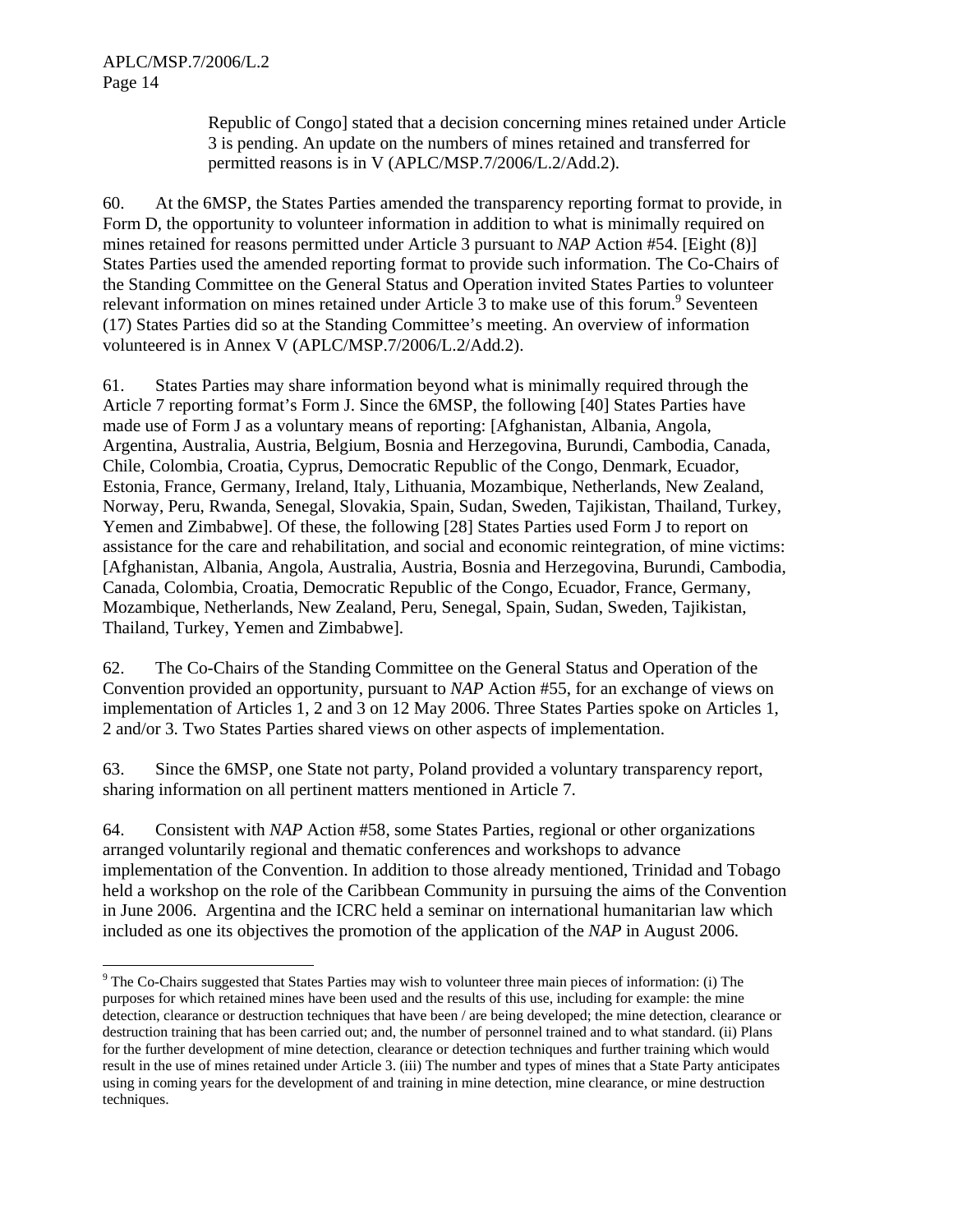## *Priorities for the period leading to the Eighth Meeting of the States Parties:*

65. States Parties must continue to or improve as appropriate their compliance with Article 7 obligations, particularly those States Parties that are destroying stockpiled mines, clearing mined areas, retaining anti-personnel mines in accordance with Article 3, and / or undertaking measures in accordance with Article 9.

## *C. Preventing and suppressing prohibited activities, and facilitating compliance*

66. Since the 6MSP, three additional States Parties (Albania, Croatia and Senegal), including one that had previously indicated that it considered existing laws to be sufficient, reported having adopted legislation in the context of Article 9 obligations. One State Party – Greece – reported existing laws to be sufficient. There are now 49 states that have reported that they have adopted legislation in the context of Article 9 obligations. An additional 25 reported that they consider existing laws to be sufficient. Seventy-seven (77) States that have ratified or acceded to the Convention have not yet reported having adopted legislation in the context of Article 9 obligations or that they consider existing laws to be sufficient. None of the four States newly ratified or acceded to the Convention has reported actions taken in accordance with Article 9. An overview of implementation of Article 9 is in Annex VI (APLC/MSP.7/2006/L.2/Add.2).

67. Since the 6MSP, the States Parties remained committed to work together to facilitate compliance under the Convention. In addition, since the 6MSP, no State Party submitted a request for clarification to a Meeting of the States Parties in accordance with Article 8, paragraph 2, nor has any proposed that a Special Meeting of the States Parties be convened in accordance with Article 8, paragraph 5. As well, the UN Department for Disarmament Affairs (UNDDA) continued fulfilling the UN Secretary General's responsibility to prepare and update a list of names, nationalities and other relevant data of qualified experts designated for fact finding missions authorized in accordance with Article 8, paragraph 8. Since the 6MSP, [20] States Parties – [Argentina, Bolivia, Burkina Faso, Chile, Croatia, Cyprus, Democratic Republic of the Congo, El Salvador, Germany, Guyana, Italy, Kenya, Panama, Republic of Moldova, Spain, The former Yugoslav Republic of Macedonia, Togo, Turkey, Zambia and Zimbabwe] – provided updated information for the list of experts.

#### *Priorities for the period leading to the Eighth Meeting of the States Parties:*

68. Recalling the commitment States Parties made in *NAP* Actions #59 to #62, States Parties need to ensure development and adoption of appropriate legislative and other measures in accordance with Article 9 of the Convention. States need to include penal sanctions for prohibited activities, to integrate the Convention's prohibitions and requirements into their military doctrine, and to report on these matters as required under Article 7. Since the First Review Conference, few States Parties have reported adopting such measures. States Parties requiring assistance in this area should draw on support available from the ICRC and other actors.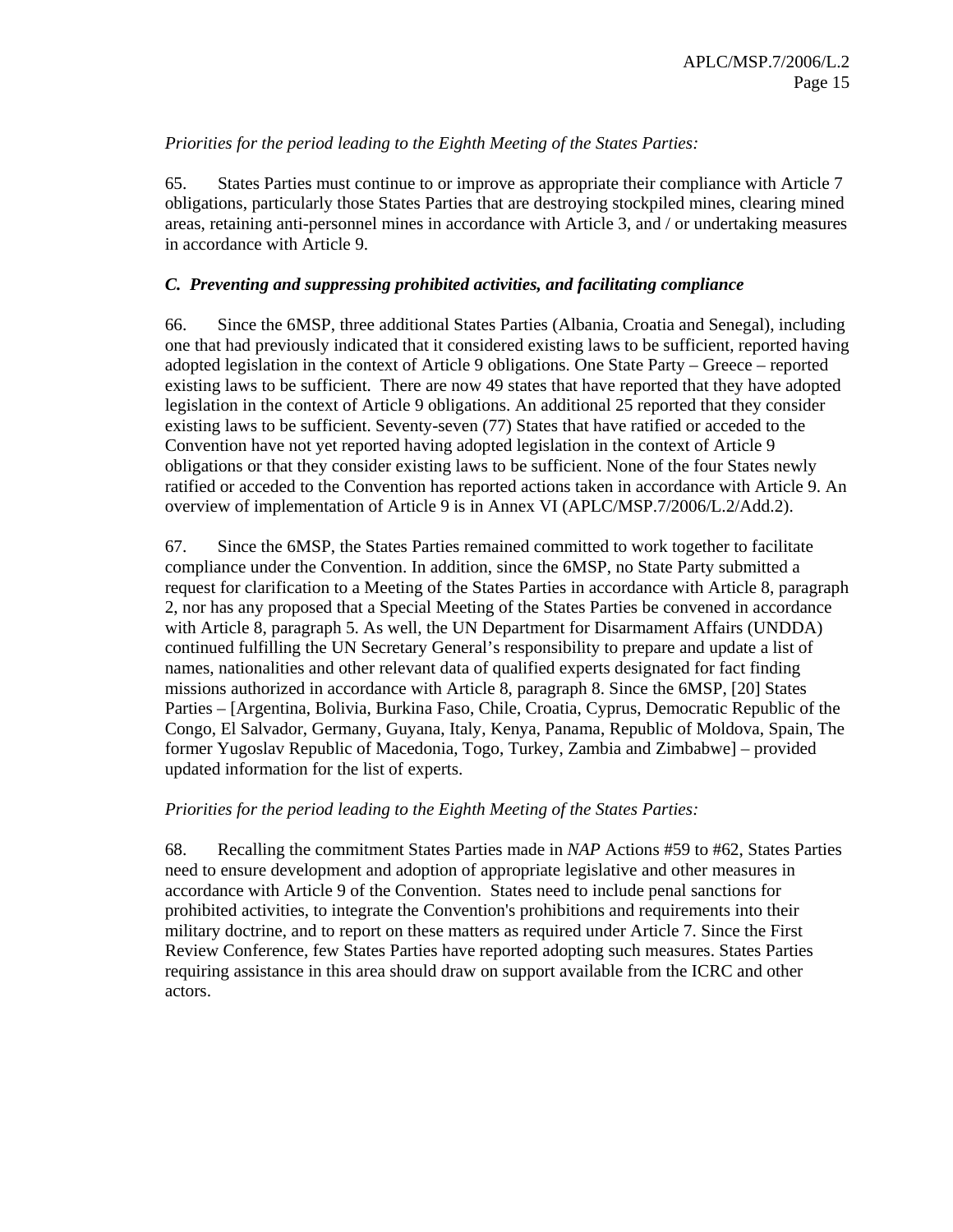# *D. Implementation support*

69. The **Coordinating Committee** met six times to prepare for and assess the outcome of the Intersessional Work Programme and to coordinate the work of the Standing Committees with the work of the Meeting of the States Parties since the 6MSP. The Coordinating Committee continued to operate in an open and transparent manner with summary reports of each meeting made available to all interested parties on the web site of the GICHD.

70. With respect to the **Intersessional Work Programme**, at the May 2006 meetings of the Standing Committees there were over 550 registered delegates representing 97 States Parties, 18 States not parties and numerous international and non-governmental organizations. These meetings featured discussions on the implementation of key provisions of the Convention and on assuring that cooperation and assistance would continue to function well. The meetings were again supported by the GICHD. Interpretation services were provided through voluntary contributions by the European Commission and Canada.

71. In 2006, the **Implementation Support Unit** (ISU) of the GICHD continued to assist States Parties to implement the Convention's obligations and objectives. The ISU supported the President, the President-Designate, the Co-Chairs, the Contact Group Coordinators, the Sponsorship Programme donors group and individual States Parties with initiatives to pursue the aims of the *Nairobi Action Plan*. In addition, through the provision of professional advice, support and information services, the ISU assisted individual States Parties in addressing various implementation challenges.

72. The continuing operations of the ISU were assured by voluntary contributions by the following States Parties since the 6MSP: [Albania, Australia, Belgium, Burundi, Canada, Chile, Cyprus, Estonia, Germany, Hungary, Ireland, Italy, Lithuania, Malaysia, Malta, Mexico, the Philippines, South Africa, Slovenia and Turkey]. The ISU enhanced its available services in 2006 by providing victim assistance *process support* to the inter-ministerial coordination efforts of States Parties that have reported the responsibility for significant numbers of mine victims through project funding provided by Switzerland.

73. The UNDDA, Australia and Switzerland, with the assistance of the ISU, made arrangements for the Seventh Meeting of the States Parties. The States Parties continued to use **Contact Groups** on universalization, Article 7 reporting and resource mobilization. As noted, Canada established a new Contact Group on Linking Mine Action and Development in order to pursue in more focused manner various aspects of the *NAP*.

74. The **Sponsorship Programme** continued to ensure participation in the Convention's meetings by States Parties normally not able to be represented at these meetings by relevant experts or officials. In advance of the May 2006 meetings of the Standing Committees, the programme's Donors' Group invited 42 States Parties to request sponsorship for up to 64 delegates to provide updates on Convention implementation. Thirty-five representatives (29 States Parties) were sponsored to attend the May meetings. The programme's Donors' Group invited […] States Parties to request sponsorship for up to […] to attend the 7MSP. […] representatives of […] States Parties were sponsored to attend the 7MSP.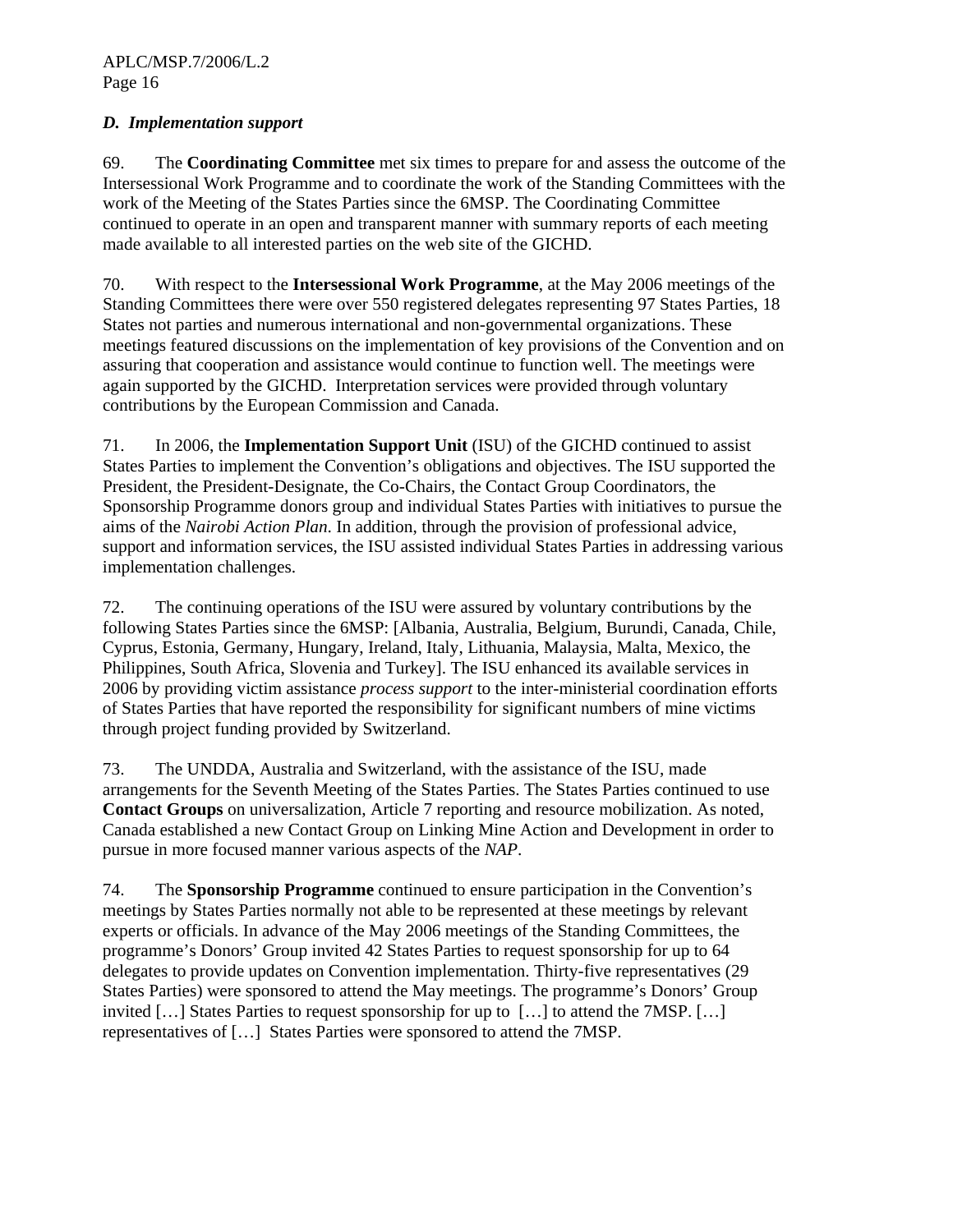75. Sponsorship of States Parties' delegates also assisted in the application of *NAP* Action #39, to include health and social service professionals in deliberations. Nine (9) relevant States Parties accepted the Donors' Group offer of support at the May 2006 meetings. And [...] [...] relevant States Parties took advantage of the Donors' Group offer of support for participation by such a professional in the 7MSP.

76. The Sponsorship Programme also contributed to the aims of universalization, with the Donors' Group having offered sponsorship to 10 States not parties for the May 2006 meetings of the Standing Committees and […] States not parties for the 7MSP. Five States not parties accepted this offer in May 2006, with each providing an update on its views on the Convention at the 8 May meeting of the Standing Committee on the General Status and Operation of the Convention. […] States not parties accepted this offer for the 7MSP.

77. The continuing operations of the Sponsorship Programme were assured in 2006 by contributions to the Sponsorship Programme from the following States Parties since the 6MSP: [LIST TO BE COMPLETED].

 $\overline{\phantom{a}}$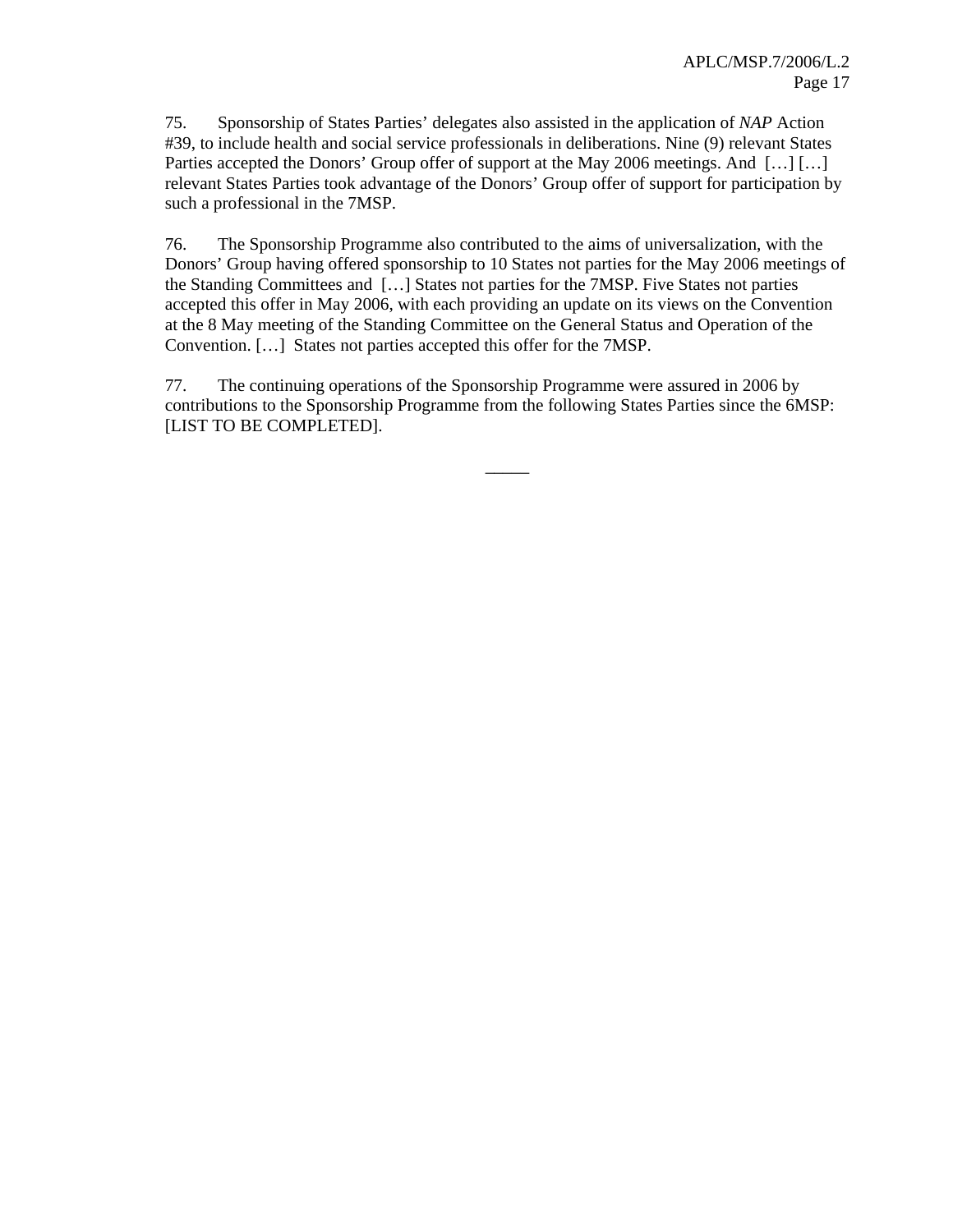## **MEETING OF THE STATES PARTIES TO THE CONVENTION ON THE PROHIBITION OF THE USE, STOCKPILING, PRODUCTION AND TRANSFER OF ANTI-PERSONNEL MINES AND ON THEIR DESTRUCTION**

 APLC/MSP.7/2006/L.2/Add.1 23 August 2006

Original: ENGLISH

**Seventh Meeting Geneva, 18 – 22 September 2006**  Item 11 of the provisional agenda **Consideration of the general status and operation of the Convention** 

# **ACHIEVING THE AIMS OF THE NAIROBI ACTION PLAN: THE GENEVA PROGRESS REPORT 2005-2006**

\_\_\_\_\_\_\_\_\_\_\_\_\_\_\_\_\_\_\_\_\_\_\_\_\_\_\_\_\_\_\_\_\_\_\_\_\_\_\_\_\_\_\_\_\_\_\_\_\_\_\_\_\_\_\_\_\_\_\_\_\_\_\_\_\_\_\_\_\_\_\_\_\_\_\_\_\_\_

Presented by the President-Designate of the Seventh Meeting of the States Parties

Addendum

GE.06-63697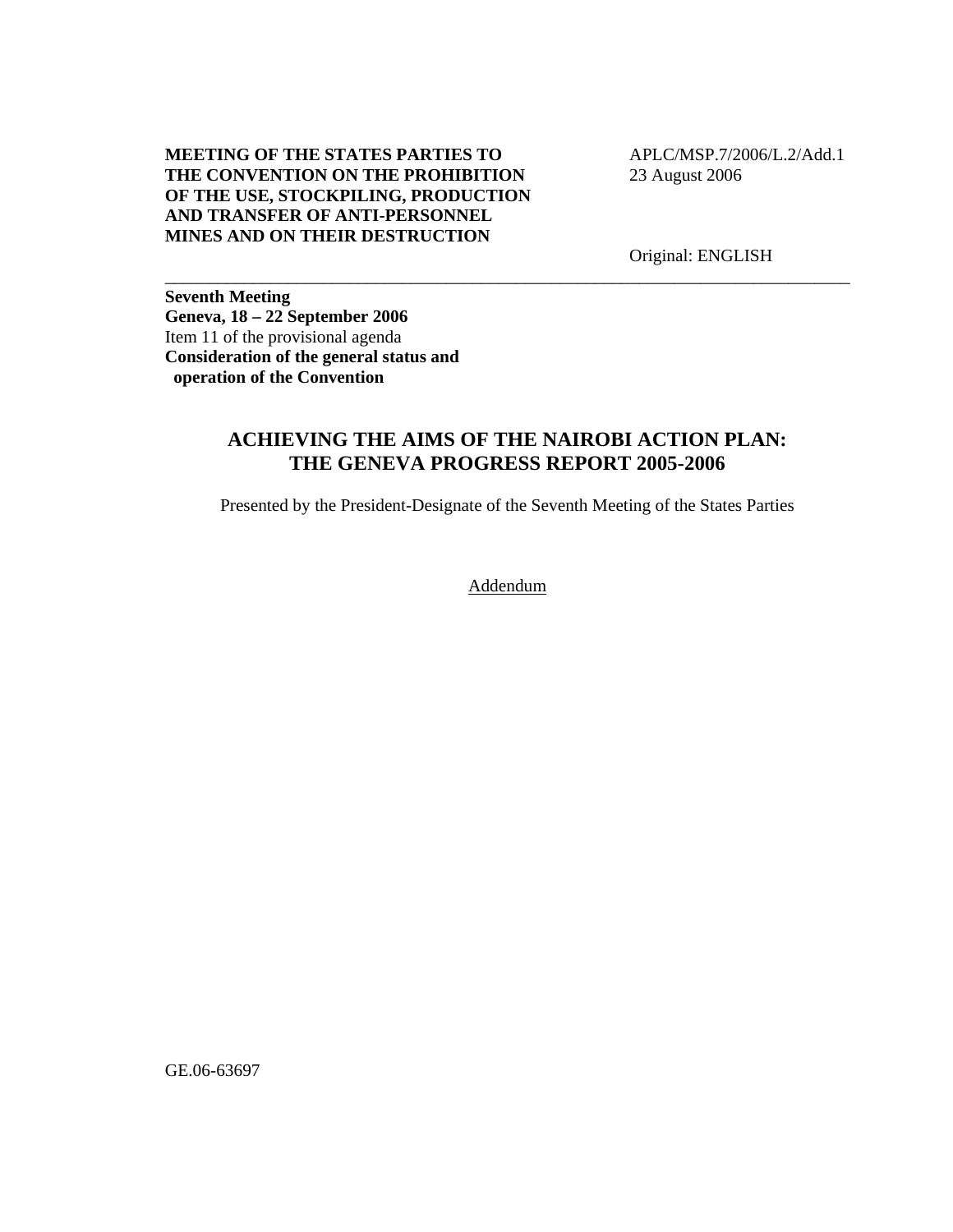# Annex I

| <b>State</b>                            | <b>Date of Formal Acceptance</b> | Date of Entry-into-force |
|-----------------------------------------|----------------------------------|--------------------------|
| Afghanistan                             | 11 September 2002                | 1 March 2003             |
| <b>Albania</b>                          | 29 February 2000                 | 1 August 2000            |
| <b>Algeria</b>                          | 9 October 2001                   | 1 April 2002             |
| Andorra                                 | 29 June 1998                     | 1 March 1999             |
| Angola                                  | 5 July 2002                      | 1 January 2003           |
| <b>Antigua and Barbuda</b>              | 3 May 1999                       | 1 November 1999          |
| <b>Argentina</b>                        | 14 September 1999                | 1 March 2000             |
| <b>Australia</b>                        | 14 January 1999                  | 1 July 1999              |
| Austria                                 | 29 June 1998                     | 1 March 1999             |
| <b>Bahamas</b>                          | 31 July 1998                     | 1 March 1999             |
| <b>Bangladesh</b>                       | 6 September 2000                 | 1 March 2001             |
| <b>Barbados</b>                         | 26 January 1999                  | 1 July 1999              |
| <b>Belarus</b>                          | 3 September 2003                 | 1 March 2004             |
| <b>Belgium</b>                          | 4 September 1998                 | 1 March 1999             |
| <b>Belize</b>                           | 23 April 1998                    | 1 March 1999             |
| <b>Benin</b>                            | 25 September 1998                | 1 March 1999             |
| <b>Bhutan</b>                           | 18 August 2005                   | 1 February 2006          |
| <b>Bolivia</b>                          | 9 June 1998                      | 1 March 1999             |
| <b>Bosnia and Herzegovina</b>           | 8 September 1998                 | 1 March 1999             |
| <b>Botswana</b>                         | 1 March 2000                     | 1 September 2000         |
| <b>Brazil</b>                           | 30 April 1999                    | 1 October 1999           |
| <b>Brunei Darussalam</b>                | 24 April 2006                    | 1 October 2006           |
| <b>Bulgaria</b>                         | 4 September 1998                 | 1 March 1999             |
| <b>Burkina Faso</b>                     | 16 September 1998                | 1 March 1999             |
| <b>Burundi</b>                          | 22 October 2003                  | 1 April 2004             |
| Cambodia                                | 28 July 1999                     | 1 January 2000           |
| <b>Cameroon</b>                         | 19 September 2002                | 1 March 2003             |
| Canada                                  | 3 December 1997                  | 1 March 1999             |
| <b>Cape Verde</b>                       | 14 May 2001                      | 1 November 2001          |
| <b>Central African Republic</b>         | 8 November 2002                  | 1 May 2003               |
| Chad                                    | 6 May 1999                       | 1 November 1999          |
| <b>Chile</b>                            | 10 September 2001                | 1 March 2002             |
| Colombia                                | 6 September 2000                 | 1 March 2001             |
| <b>Comoros</b>                          | 19 September 2002                | 1 March 2003             |
| Congo (Brazzaville)                     | 4 May 2001                       | 1 November 2001          |
| <b>Cook Islands</b>                     | 15 March 2006                    | 1 September 2006         |
| <b>Costa Rica</b>                       | 17 March 1999                    | 1 September 1999         |
| Côte d'Ivoire                           | 30 June 2000                     | 1 December 2000          |
| Croatia                                 | 20 May 1998                      | 1 March 1999             |
| <b>Cyprus</b>                           | 17 January 2003                  | 1 July 2003              |
| <b>Czech Republic</b>                   | 26 October 1999                  | 1 April 2000             |
| <b>Democratic Republic of the Congo</b> | 2 May 2002                       | 1 November 2002          |
| <b>Denmark</b>                          | 8 June 1998                      | 1 March 1999             |
| <b>Djibouti</b>                         | 18 May 1998                      | 1 March 1999             |
| <b>Dominica</b>                         | 26 March 1999                    | 1 September 1999         |

# States that have ratified or acceded to the Convention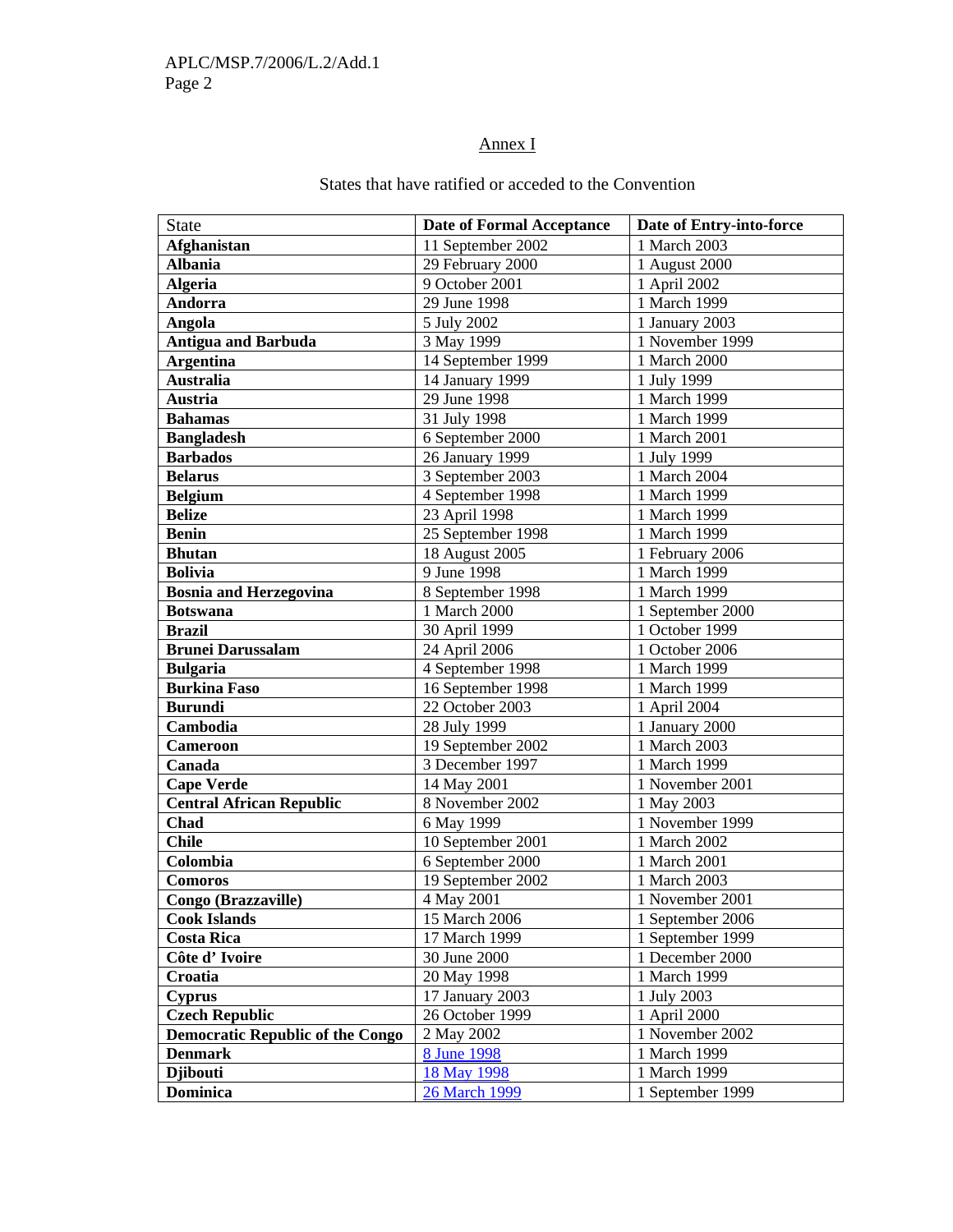| <b>State</b>              | <b>Date of Formal Acceptance</b> | Date of Entry-into-force |
|---------------------------|----------------------------------|--------------------------|
| <b>Dominican Republic</b> | 30 June 2000                     | 1 December 2000          |
| <b>Ecuador</b>            | 29 April 1999                    | 1 October 1999           |
| <b>El Salvador</b>        | 27 January 1999                  | 1 July 1999              |
| <b>Equatorial Guinea</b>  | 16 September 1998                | 1 March 1999             |
| <b>Eritrea</b>            | 27 August 2001                   | 1 February 2002          |
| <b>Estonia</b>            | 12 May 2004                      | 1 November 2004          |
| <b>Ethiopia</b>           | 17 December 2004                 | 1 June 2005              |
| Fiji                      | 10 June 1998                     | 1 March 1999             |
| <b>France</b>             | 23 July 1998                     | 1 March 1999             |
| Gabon                     | 8 September 2000                 | 1 March 2001             |
| Gambia                    | 23 September 2002                | 1 March 2003             |
| <b>Germany</b>            | 23 July 1998                     | 1 March 1999             |
| Ghana                     | 30 June 2000                     | 1 December 2000          |
| <b>Greece</b>             | 25 September 2003                | 1 March 2004             |
| Grenada                   | 19 August 1998                   | 1 March 1999             |
| Guatemala                 | 26 March 1999                    | 1 September 1999         |
| Guinea                    | 8 October 1998                   | 1 April 1999             |
| Guinea Bissau             | 22 May 2001                      | 1 November 2001          |
| Guyana                    | 5 August 2003                    | 1 February 2004          |
| Haiti                     | 15 February 2006                 | 1 August 2006            |
| <b>Holy See</b>           | 17 February 1998                 | 1 March 1999             |
| <b>Honduras</b>           | 24 September 1998                | 1 March 1999             |
| <b>Hungary</b>            | <b>6 April 1998</b>              | 1 March 1999             |
| <b>Iceland</b>            | 5 May 1999                       | 1 November 1999          |
| <b>Ireland</b>            | 3 December 1997                  | 1 March 1999             |
| <b>Italy</b>              | 23 April 1999                    | 1 October 1999           |
| <b>Jamaica</b>            | 17 July 1998                     | 1 March 1999             |
| <b>Japan</b>              | 30 September 1998                | 1 March 1999             |
| <b>Jordan</b>             | 13 November 1998                 | 1 May 1999               |
| Kenya                     | 23 January 2001                  | 1 July 2001              |
| <b>Kiribati</b>           | 7 September 2000                 | 1 March 2001             |
| Latvia                    | 1 July 2005                      | 1 January 2006           |
| Lesotho                   | 2 December 1998                  | 1 June 1999              |
| Liberia                   | 23 December 1999                 | 1 June 2000              |
| Liechtenstein             | 5 October 1999                   | 1 April 2000             |
| Lithuania                 | 12 May 2003                      | 1 November 2003          |
| Luxembourg                | 14 June 1999                     | 1 December 1999          |
| Macedonia, FYR of         | 9 September 1998                 | 1 March 1999             |
| Madagascar                | 16 September 1999                | 1 March 2000             |
| Malawi                    | 13 August 1998                   | 1 March 1999             |
| Malaysia                  | 22 April 1999                    | 1 October 1999           |
| <b>Maldives</b>           | 7 September 2000                 | 1 March 2001             |
| Mali                      | 2 June 1998                      | 1 March 1999             |
| <b>Malta</b>              | 7 May 2001                       | 1 November 2001          |
| Mauritania                | 21 July 2000                     | 1 January 2001           |
| <b>Mauritius</b>          | 3 December 1997                  | 1 March 1999             |
| <b>Mexico</b>             | 9 June 1998                      | 1 March 1999             |
| Moldova, Republic of      | 8 September 2000                 | 1 March 2001             |
| <b>Monaco</b>             | 17 November 1998                 | 1 May 1999               |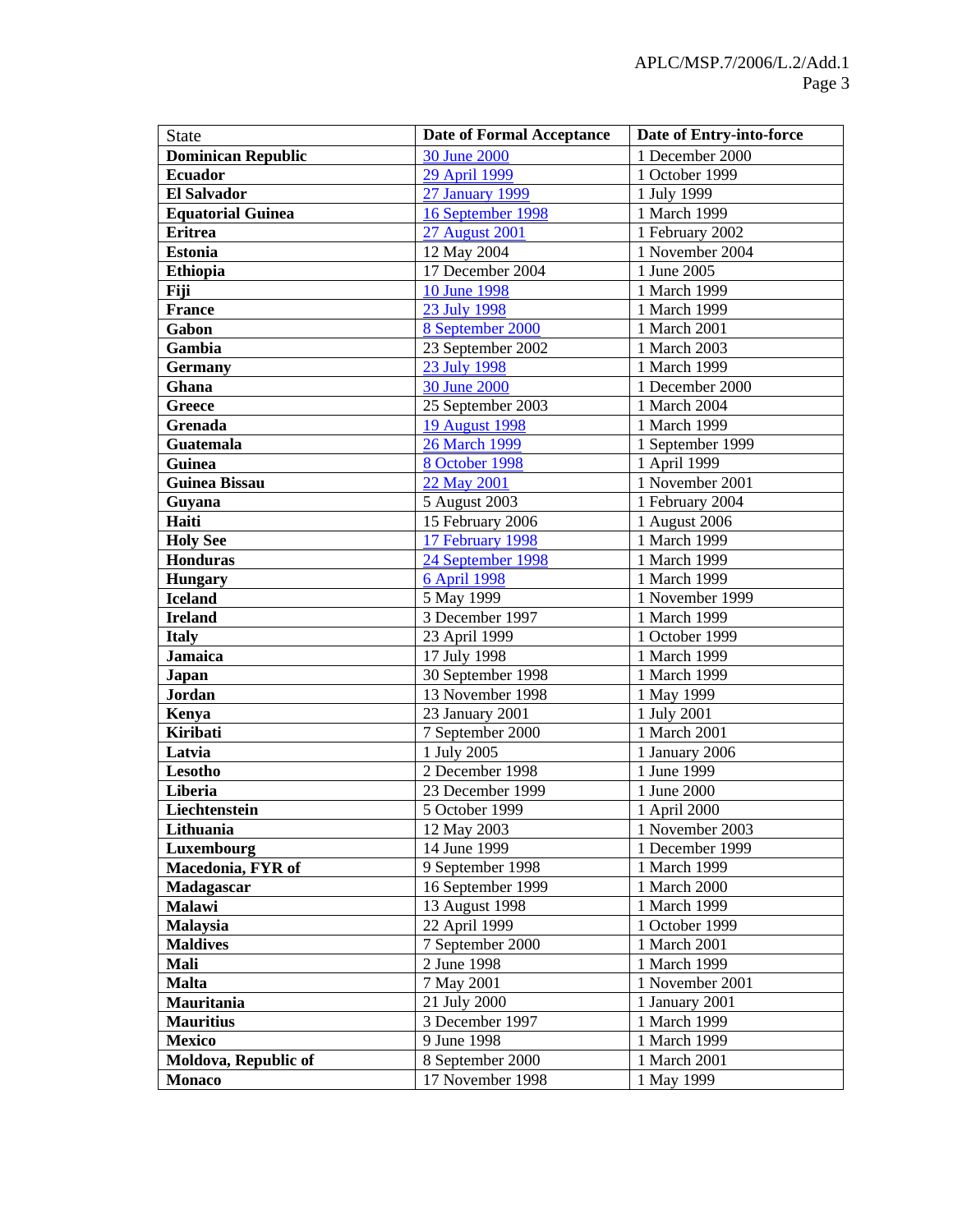| State                                   | <b>Date of Formal Acceptance</b> | Date of Entry-into-force |
|-----------------------------------------|----------------------------------|--------------------------|
| Mozambique                              | 25 August 1998                   | 1 March 1999             |
| <b>Namibia</b>                          | 21 September 1998                | 1 March 1999             |
| <b>Nauru</b>                            | 7 August 2000                    | 1 February 2001          |
| <b>Netherlands</b>                      | 12 April 1999                    | 1 October 1999           |
| <b>New Zealand</b>                      | 27 January 1999                  | 1 July 1999              |
| <b>Nicaragua</b>                        | 30 November 1998                 | 1 May 1999               |
| <b>Niger</b>                            | 23 March 1999                    | 1 September 1999         |
| <b>Nigeria</b>                          | 27 September 2001                | 1 March 2002             |
| <b>Niue</b>                             | 15 April 1998                    | 1 March 1999             |
| <b>Norway</b>                           | 9 July 1998                      | 1 March 1999             |
| Panama                                  | 7 October 1998                   | 1 April 1999             |
| Papua New Guinea                        | 28 June 2004                     | 1 December 2004          |
| Paraguay                                | 13 November 1998                 | 1 May 1999               |
| Peru                                    | 17 June 1998                     | 1 March 1999             |
| <b>Philippines</b>                      | 15 February 2000                 | 1 August 2000            |
| Portugal                                | 19 February 1999                 | 1 August 1999            |
| Qatar                                   | 13 October 1998                  | 1 April 1999             |
| Romania                                 | 30 November 2000                 | 1 May 2001               |
| <b>Rwanda</b>                           | 8 June 2000                      | 1 December 2000          |
| <b>Saint Kitts and Nevis</b>            | 2 December 1998                  | 1 June 1999              |
| <b>Saint Lucia</b>                      | 13 April 1999                    | 1 October 1999           |
| <b>Saint Vincent and the Grenadines</b> | 1 August 2001                    | 1 February 2002          |
| <b>Samoa</b>                            | 23 July 1998                     | 1 March 1999             |
| <b>San Marino</b>                       | 18 March 1998                    | 1 March 1999             |
| <b>Sao Tome and Principe</b>            | 31 March 2003                    | 1 September 2003         |
| <b>Senegal</b>                          | 24 September 1998                | 1 March 1999             |
| <b>Serbia</b>                           | 18 September 2003                | 1 March 2004             |
| <b>Seychelles</b>                       | 2 June 2000                      | 1 December 2000          |
| <b>Sierra Leone</b>                     | 25 April 2001                    | 1 October 2001           |
| Slovakia                                | 25 February 1999                 | 1 August 1999            |
| Slovenia                                | 27 October 1998                  | 1 April 1999             |
| <b>Solomon Islands</b>                  | 26 January 1999                  | 1 July 1999              |
| <b>South Africa</b>                     | 26 June 1998                     | 1 March 1999             |
| <b>Spain</b>                            | 19 January 1999                  | 1 July 1999              |
| Sudan                                   | 13 October 2003                  | 1 April 2004             |
| <b>Suriname</b>                         | 23 May 2002                      | 1 November 2002          |
| <b>Swaziland</b>                        | 22 December 1998                 | 1 June 1999              |
| <b>Sweden</b>                           | 30 November 1998                 | 1 May 1999               |
| Switzerland                             | 24 March 1998                    | 1 March 1999             |
| Tajikistan                              | 12 October 1999                  | 1 April 2000             |
| Tanzania, United Republic of            | 13 November 2000                 | $\overline{1}$ May 2001  |
| <b>Thailand</b>                         | 27 November 1998                 | 1 May 1999               |
| <b>Timor-Leste</b>                      | 7 May 2003                       | 1 November 2003          |
| <b>Togo</b>                             | 9 March 2000                     | 1 September 2000         |
| <b>Trinidad and Tobago</b>              | 27 April 1998                    | 1 March 1999             |
| Tunisia                                 | 9 July 1999                      | 1 January 2000           |
| <b>Turkey</b>                           | 25 September 2003                | 1 March 2004             |
| Turkmenistan                            | 19 January 1998                  | 1 March 1999             |
| Uganda                                  | 25 February 1999                 | 1 August 1999            |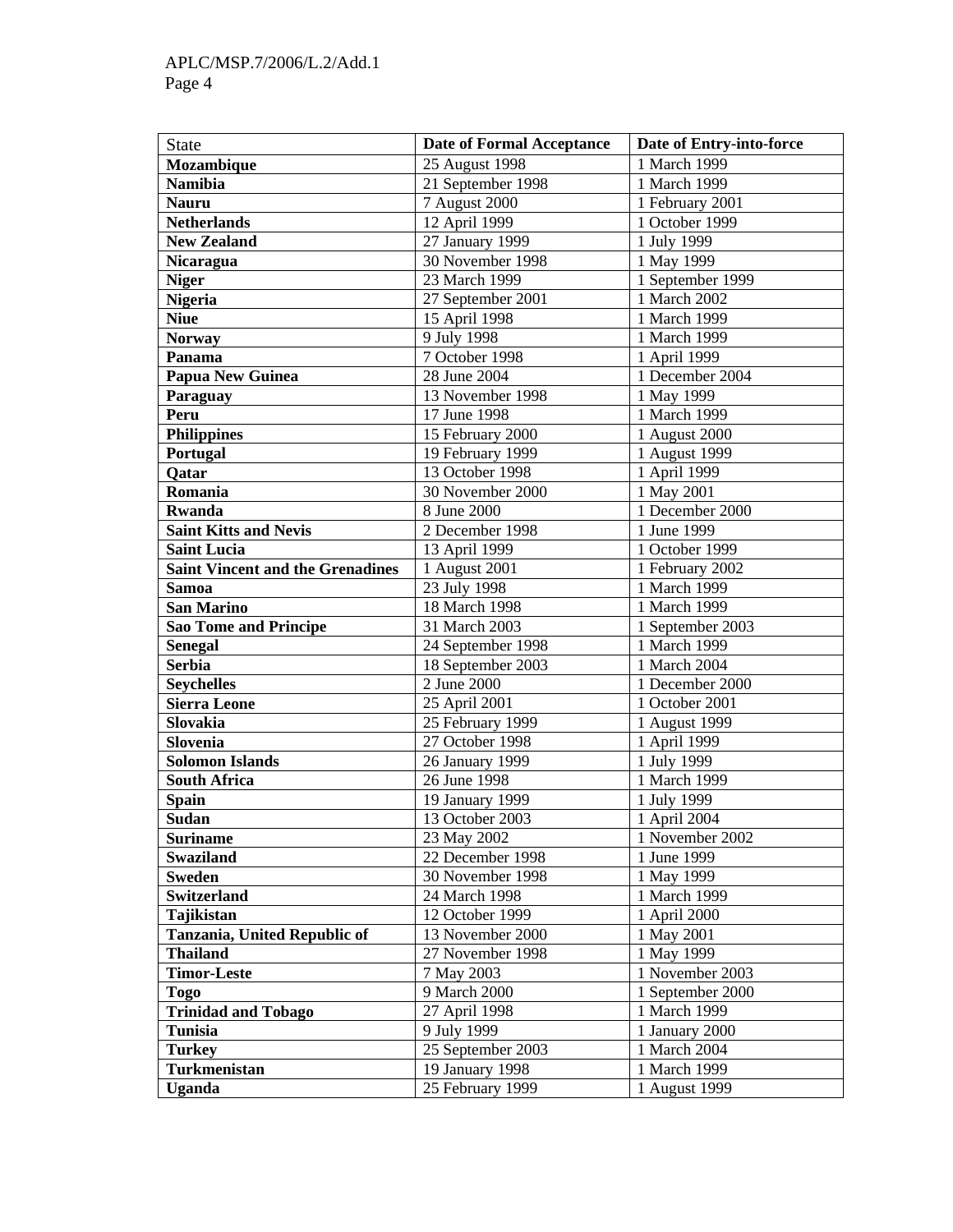| <b>State</b>          | <b>Date of Formal Acceptance</b> | Date of Entry-into-force |
|-----------------------|----------------------------------|--------------------------|
| <b>Ukraine</b>        | 27 December 2005                 | 1 June 2006              |
| <b>United Kingdom</b> | 31 July 1998                     | 1 March 1999             |
| Uruguay               | 7 June 2001                      | 1 December 2001          |
| <b>Vanuatu</b>        | 16 September 2005                | 1 March 2006             |
| <b>Venezuela</b>      | 14 April 1999                    | 1 October 1999           |
| Yemen                 | 1 September 1998                 | 1 March 1999             |
| Zambia                | 23 February 2001                 | 1 August 2001            |
| <b>Zimbabwe</b>       | 18 June 1998                     | 1 March 1999             |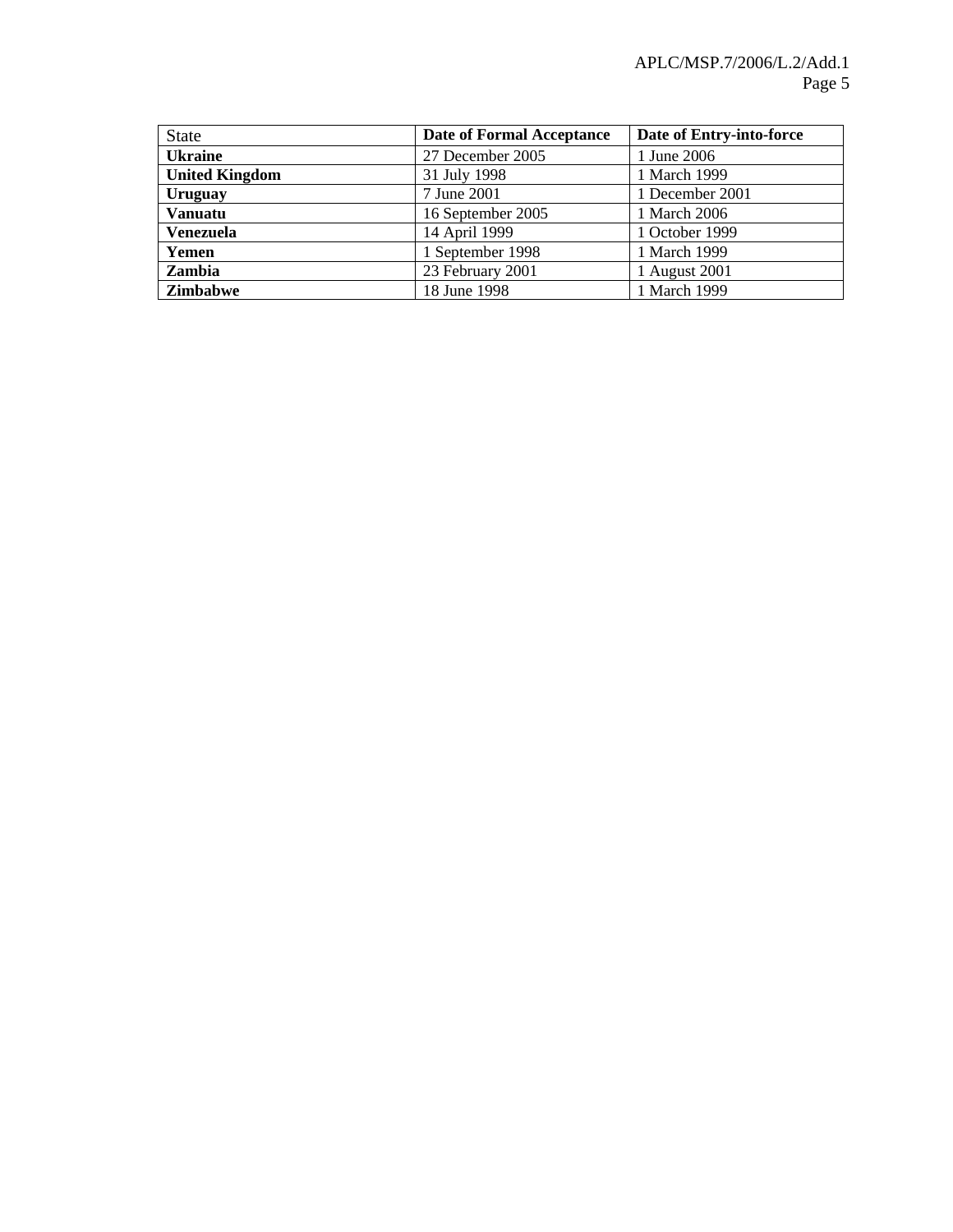Annex II

# **Deadlines for States Parties that have indicated that are in the process of fulfilling Article 4 obligations**

|                    | 2003 | 2004                                                                                                | 2005 | 2006 | 2007 |         | 2008 |  |  | 2009 |                                                | 2010 |  |
|--------------------|------|-----------------------------------------------------------------------------------------------------|------|------|------|---------|------|--|--|------|------------------------------------------------|------|--|
| <b>State Party</b> |      | MAMI]JA[s 0 N D J[F MAMI]J A[s 0 N D J[F MAMI]J A[S 0 N D J[F MAMI]J A[S 0 N D J[F MAMI]J A[S 0 N D |      |      |      | J F M A |      |  |  |      | . s o N D J F M A M J J A S O N D J F M A M  : |      |  |
| Afghanistan        |      |                                                                                                     |      |      |      |         |      |  |  |      |                                                |      |  |
| Angola             |      |                                                                                                     |      |      |      |         |      |  |  |      |                                                |      |  |
| Belarus            |      |                                                                                                     |      |      |      |         |      |  |  |      |                                                |      |  |
| Burundi            |      |                                                                                                     |      |      |      |         |      |  |  |      |                                                |      |  |
| Cyprus             |      |                                                                                                     |      |      |      |         |      |  |  |      |                                                |      |  |
| Ethiopia           |      |                                                                                                     |      |      |      |         |      |  |  |      |                                                |      |  |
| Greece             |      |                                                                                                     |      |      |      |         |      |  |  |      |                                                |      |  |
| Guyana             |      |                                                                                                     |      |      |      |         |      |  |  |      |                                                |      |  |
| Serbia             |      |                                                                                                     |      |      |      |         |      |  |  |      |                                                |      |  |
| Sudan              |      |                                                                                                     |      |      |      |         |      |  |  |      |                                                |      |  |
| Turkey             |      |                                                                                                     |      |      |      |         |      |  |  |      |                                                |      |  |
| Ukraine            |      |                                                                                                     |      |      |      |         |      |  |  |      |                                                |      |  |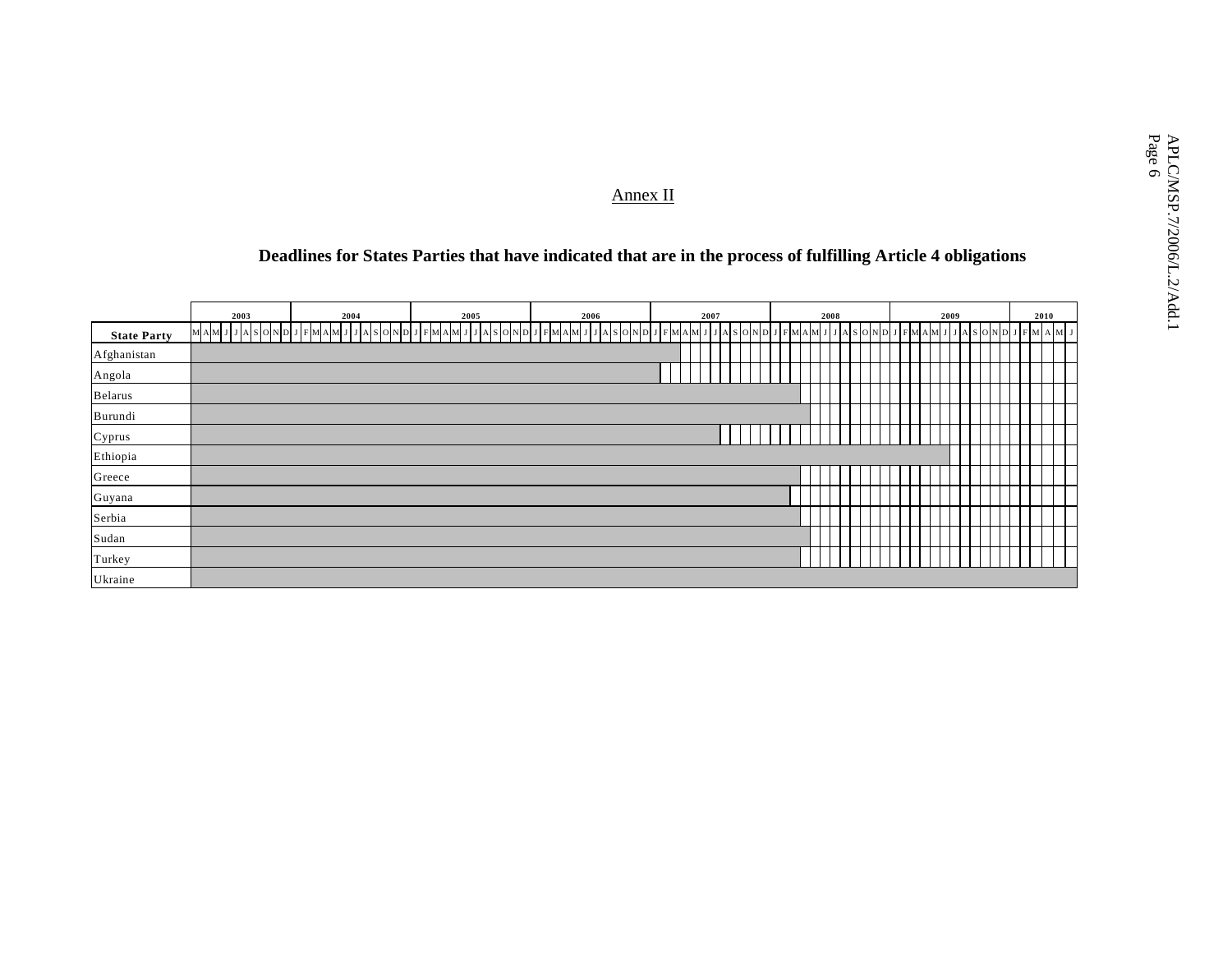#### Annex III

| JFMAMJJASONDJFMAMJJASONDJFMAMJJASONDJFMAMJJASONDJFMAMJJASONDJFMAMJJA<br>$F$ M A M J<br>ASONDJFM<br>$A$ SONDJ<br>Congo, Rep of the<br>Eritrea<br>Ethiopia<br>France<br>Guinea Bissau<br>Jordan<br>Macedonia, FYR<br>Malawi<br>Mauritania<br>Mozambique<br>Nicaragua<br>Niger<br>Peru<br>Rwanda<br>Senegal<br>Serbia<br>Sudan<br>Swaziland<br>Tajikistan<br>Thailand<br>Tunisia<br>Turkey<br>Uganda<br>United Kingdom<br>Venezuela<br>Zimbabwe |                  | 2009 | 2010 | 2011 | 2012 | 2013 | 2014<br>2015 |
|----------------------------------------------------------------------------------------------------------------------------------------------------------------------------------------------------------------------------------------------------------------------------------------------------------------------------------------------------------------------------------------------------------------------------------------------|------------------|------|------|------|------|------|--------------|
|                                                                                                                                                                                                                                                                                                                                                                                                                                              |                  |      |      |      |      |      |              |
|                                                                                                                                                                                                                                                                                                                                                                                                                                              | Afghanistan      |      |      |      |      |      |              |
|                                                                                                                                                                                                                                                                                                                                                                                                                                              | Albania          |      |      |      |      |      |              |
|                                                                                                                                                                                                                                                                                                                                                                                                                                              | Algeria          |      |      |      |      |      |              |
|                                                                                                                                                                                                                                                                                                                                                                                                                                              | Angola           |      |      |      |      |      |              |
|                                                                                                                                                                                                                                                                                                                                                                                                                                              | Argentina        |      |      |      |      |      |              |
|                                                                                                                                                                                                                                                                                                                                                                                                                                              | Bosnia and Herz. |      |      |      |      |      |              |
|                                                                                                                                                                                                                                                                                                                                                                                                                                              | Burundi          |      |      |      |      |      |              |
|                                                                                                                                                                                                                                                                                                                                                                                                                                              | Cambodia         |      |      |      |      |      |              |
|                                                                                                                                                                                                                                                                                                                                                                                                                                              | Chad             |      |      |      |      |      |              |
|                                                                                                                                                                                                                                                                                                                                                                                                                                              | Chile            |      |      |      |      |      |              |
|                                                                                                                                                                                                                                                                                                                                                                                                                                              | Colombia         |      |      |      |      |      |              |
|                                                                                                                                                                                                                                                                                                                                                                                                                                              |                  |      |      |      |      |      |              |
|                                                                                                                                                                                                                                                                                                                                                                                                                                              | Croatia          |      |      |      |      |      |              |
|                                                                                                                                                                                                                                                                                                                                                                                                                                              | Cyprus           |      |      |      |      |      |              |
|                                                                                                                                                                                                                                                                                                                                                                                                                                              | <b>DRC</b>       |      |      |      |      |      |              |
|                                                                                                                                                                                                                                                                                                                                                                                                                                              | Denmark          |      |      |      |      |      |              |
|                                                                                                                                                                                                                                                                                                                                                                                                                                              | Ecuador          |      |      |      |      |      |              |
|                                                                                                                                                                                                                                                                                                                                                                                                                                              |                  |      |      |      |      |      |              |
|                                                                                                                                                                                                                                                                                                                                                                                                                                              |                  |      |      |      |      |      |              |
|                                                                                                                                                                                                                                                                                                                                                                                                                                              |                  |      |      |      |      |      |              |
|                                                                                                                                                                                                                                                                                                                                                                                                                                              | Greece           |      |      |      |      |      |              |
|                                                                                                                                                                                                                                                                                                                                                                                                                                              |                  |      |      |      |      |      |              |
|                                                                                                                                                                                                                                                                                                                                                                                                                                              |                  |      |      |      |      |      |              |
|                                                                                                                                                                                                                                                                                                                                                                                                                                              |                  |      |      |      |      |      |              |
|                                                                                                                                                                                                                                                                                                                                                                                                                                              |                  |      |      |      |      |      |              |
|                                                                                                                                                                                                                                                                                                                                                                                                                                              |                  |      |      |      |      |      |              |
|                                                                                                                                                                                                                                                                                                                                                                                                                                              |                  |      |      |      |      |      |              |
|                                                                                                                                                                                                                                                                                                                                                                                                                                              |                  |      |      |      |      |      |              |
|                                                                                                                                                                                                                                                                                                                                                                                                                                              |                  |      |      |      |      |      |              |
|                                                                                                                                                                                                                                                                                                                                                                                                                                              |                  |      |      |      |      |      |              |
|                                                                                                                                                                                                                                                                                                                                                                                                                                              |                  |      |      |      |      |      |              |
|                                                                                                                                                                                                                                                                                                                                                                                                                                              |                  |      |      |      |      |      |              |
|                                                                                                                                                                                                                                                                                                                                                                                                                                              |                  |      |      |      |      |      |              |
|                                                                                                                                                                                                                                                                                                                                                                                                                                              |                  |      |      |      |      |      |              |
|                                                                                                                                                                                                                                                                                                                                                                                                                                              |                  |      |      |      |      |      |              |
|                                                                                                                                                                                                                                                                                                                                                                                                                                              |                  |      |      |      |      |      |              |
|                                                                                                                                                                                                                                                                                                                                                                                                                                              |                  |      |      |      |      |      |              |
|                                                                                                                                                                                                                                                                                                                                                                                                                                              |                  |      |      |      |      |      |              |
|                                                                                                                                                                                                                                                                                                                                                                                                                                              |                  |      |      |      |      |      |              |
|                                                                                                                                                                                                                                                                                                                                                                                                                                              |                  |      |      |      |      |      |              |
|                                                                                                                                                                                                                                                                                                                                                                                                                                              |                  |      |      |      |      |      |              |
|                                                                                                                                                                                                                                                                                                                                                                                                                                              |                  |      |      |      |      |      |              |
|                                                                                                                                                                                                                                                                                                                                                                                                                                              | Yemen            |      |      |      |      |      |              |
|                                                                                                                                                                                                                                                                                                                                                                                                                                              | Zambia           |      |      |      |      |      |              |
|                                                                                                                                                                                                                                                                                                                                                                                                                                              |                  |      |      |      |      |      |              |

# **Deadlines for States Parties that have indicated they are in the process of fulfilling Article 5 obligations**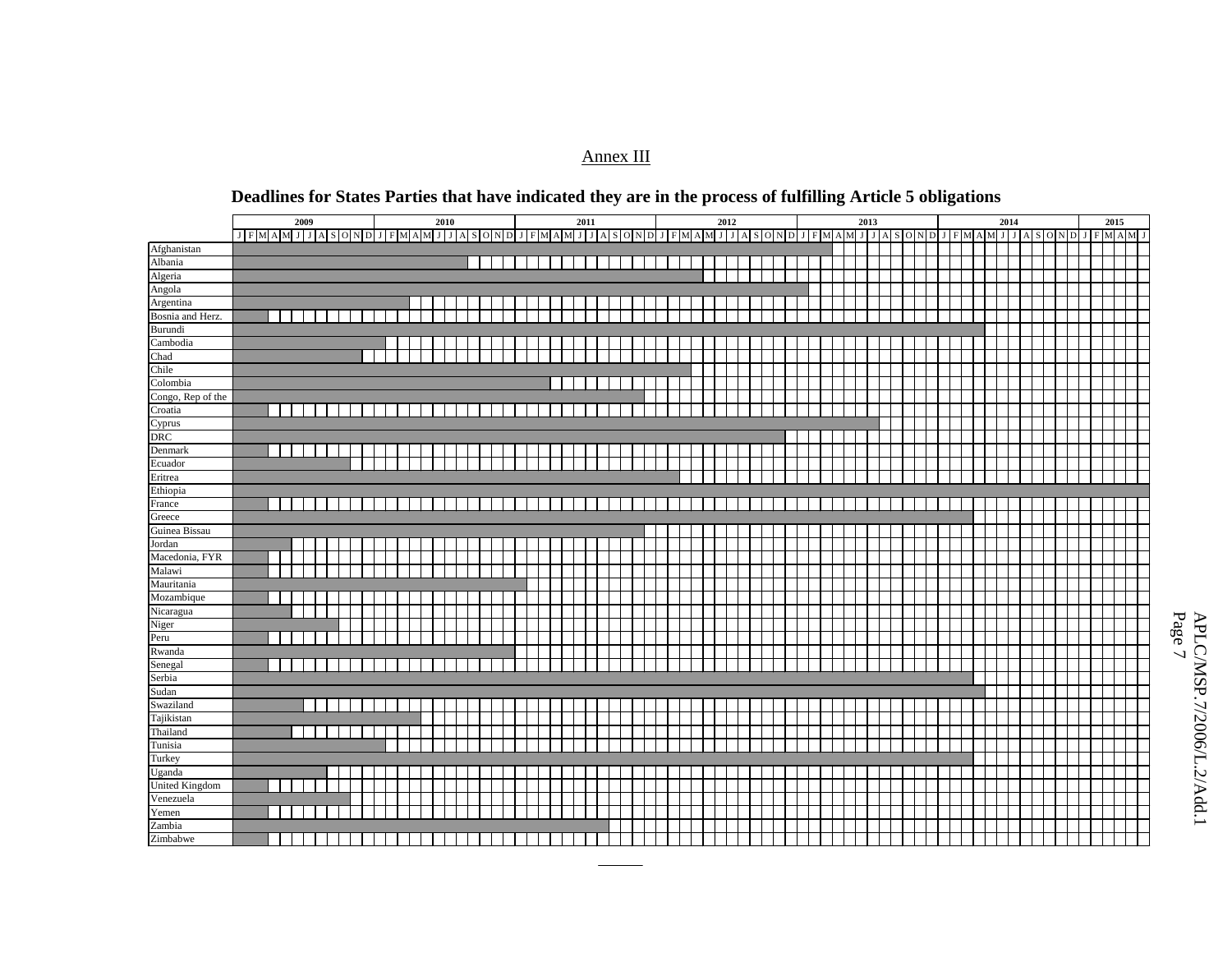### **MEETING OF THE STATES PARTIES TO THE CONVENTION ON THE PROHIBITION OF THE USE, STOCKPILING, PRODUCTION AND TRANSFER OF ANTI-PERSONNEL MINES AND ON THEIR DESTRUCTION**

 APLC/MSP.7/2006/L.2/Add.2 23 August 2006

Original: ENGLISH

**Seventh Meeting Geneva, 18 – 22 September 2006**  Item 11 of the provisional agenda **Consideration of the general status and operation of the Convention** 

# **ACHIEVING THE AIMS OF THE NAIROBI ACTION PLAN: THE GENEVA PROGRESS REPORT 2005-2006**

\_\_\_\_\_\_\_\_\_\_\_\_\_\_\_\_\_\_\_\_\_\_\_\_\_\_\_\_\_\_\_\_\_\_\_\_\_\_\_\_\_\_\_\_\_\_\_\_\_\_\_\_\_\_\_\_\_\_\_\_\_\_\_\_\_\_\_\_\_\_\_\_

Presented by the President-Designate of the Seventh Meeting of the States Parties

Addendum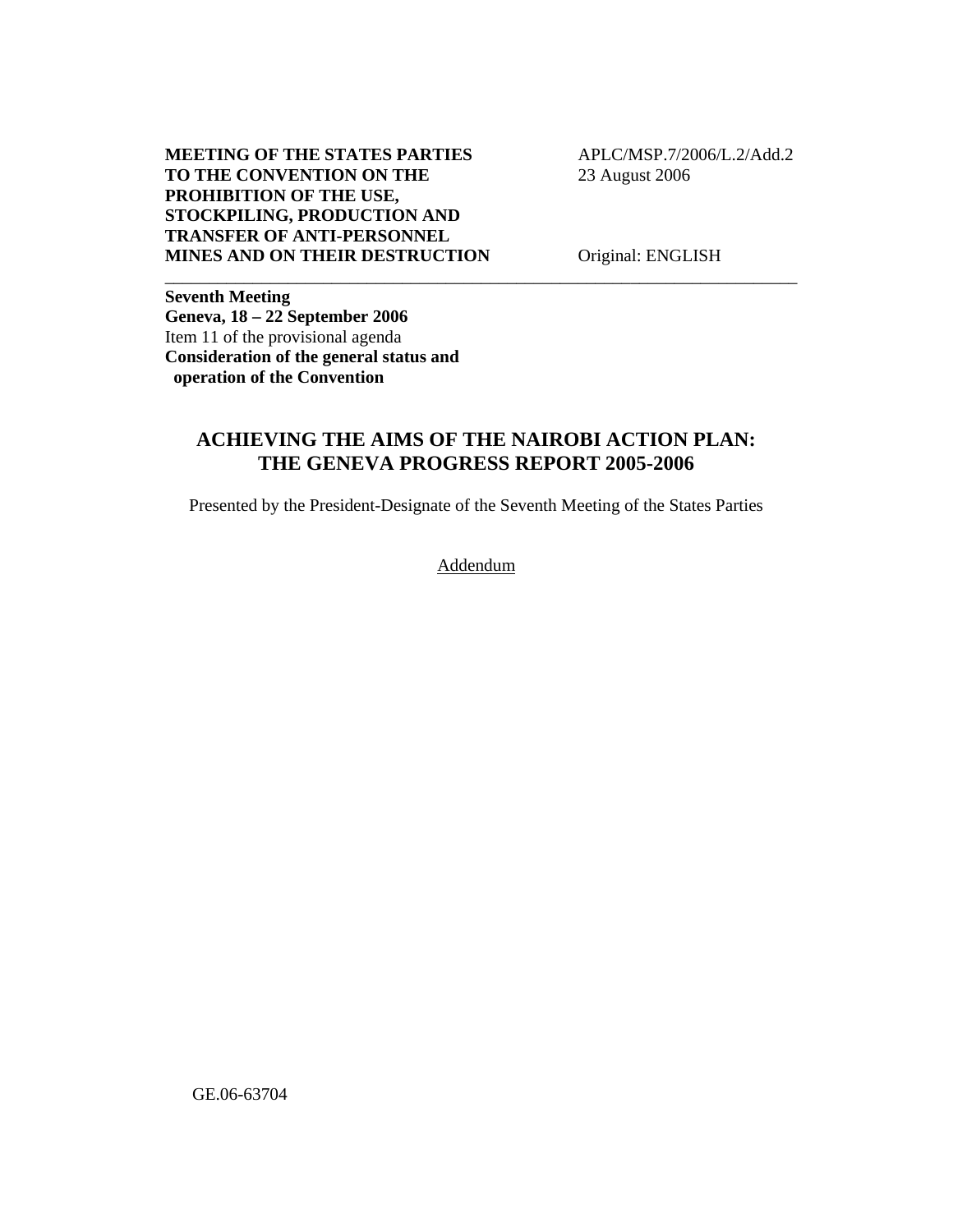|                    |                                                                                                                                                                                                                                                                                                                                                                                                                                 |                                           |                                                                                                                                                                                                                     |                                |                                                                                                                                                                                   |                         | Annex IV                                            |                                           |                                                        |                                |                                           |                    |                                |                                           |  |
|--------------------|---------------------------------------------------------------------------------------------------------------------------------------------------------------------------------------------------------------------------------------------------------------------------------------------------------------------------------------------------------------------------------------------------------------------------------|-------------------------------------------|---------------------------------------------------------------------------------------------------------------------------------------------------------------------------------------------------------------------|--------------------------------|-----------------------------------------------------------------------------------------------------------------------------------------------------------------------------------|-------------------------|-----------------------------------------------------|-------------------------------------------|--------------------------------------------------------|--------------------------------|-------------------------------------------|--------------------|--------------------------------|-------------------------------------------|--|
|                    |                                                                                                                                                                                                                                                                                                                                                                                                                                 |                                           |                                                                                                                                                                                                                     |                                |                                                                                                                                                                                   |                         |                                                     |                                           | The status of demining plans / programmes <sup>1</sup> |                                |                                           |                    |                                |                                           |  |
|                    | States Parties that have provided<br>States Parties that have provided<br>details on national demining plans<br>details on national demining plans /<br>programmes which are consistent<br>programmes which are not consistent programmes which are unclear<br>with Article 5 obligations and the ten with Article 5 obligations and / or<br>year deadline set by the Convention the ten-year deadline set by the<br>Convention |                                           | States Parties that have provided<br>details on national demining plans<br>regarding consistency with Article 5   programme or to acquire the<br>obligations and /or the ten-year<br>deadline set by the Convention |                                | States Parties that have indicated<br>that efforts are underway to establish details on national demining plans /<br>a national demining plan /<br>necessary information to do so |                         | States Parties that have not provided<br>programmes |                                           |                                                        |                                |                                           |                    |                                |                                           |  |
| <b>State Party</b> | Date of<br>entry into<br>force                                                                                                                                                                                                                                                                                                                                                                                                  | Article 5<br>deadline<br>for<br>clearance | <b>State Party</b>                                                                                                                                                                                                  | Date of<br>entry into<br>force | Article 5<br>deadline<br>for<br>clearance                                                                                                                                         | <b>State Party</b>      | Date of<br>entry into<br>force                      | Article 5<br>deadline<br>for<br>clearance | <b>State Party</b>                                     | Date of<br>entry into<br>force | Article 5<br>deadline<br>for<br>clearance | <b>State Party</b> | Date of<br>entry into<br>force | Article 5<br>deadline<br>for<br>clearance |  |
| Afghanistan        | $1-Mar-03$                                                                                                                                                                                                                                                                                                                                                                                                                      |                                           | 1-Mar-13 Bosnia and<br>Herzegovina                                                                                                                                                                                  | 1-Mar-99                       | 1-Mar-09 Colombia                                                                                                                                                                 |                         | $1-Mar-01$                                          | 1-Mar-11 Algeria                          |                                                        | $1-Apr-02$                     | $1-Apr-12$                                | Burundi            | $1-Apr-04$                     | $1-Apr-14$                                |  |
| Albania            |                                                                                                                                                                                                                                                                                                                                                                                                                                 | 1-Aug-00 1-Aug-10 Cambodia                |                                                                                                                                                                                                                     | $1-Jan-00$                     | $1-Jan-10$                                                                                                                                                                        | Croatia                 | 1-Mar-99                                            | 1-Mar-09 Angola                           |                                                        | $1-Jan-03$                     | $1-Jan-13$ Congo                          |                    |                                | 1-Nov-01 1-Nov-11                         |  |
| Chile              | $1-Mar-02$                                                                                                                                                                                                                                                                                                                                                                                                                      | 1-Mar-12 Chad                             |                                                                                                                                                                                                                     | 1-Nov-99                       | 1-Nov-09 Denmark                                                                                                                                                                  |                         | 1-Mar-99                                            |                                           | 1-Mar-09 Argentina                                     | $1-Mar-OC$                     | 1-Mar-10 DRC                              |                    |                                | 1-Nov-02 1-Nov-12                         |  |
| Cyprus             | $1-Jul-03$                                                                                                                                                                                                                                                                                                                                                                                                                      | 1-Jul-13 Eritrea                          |                                                                                                                                                                                                                     | $1-Feb-02$                     | 1-Feb-12 Ecuador                                                                                                                                                                  |                         | 1-Oct-99                                            | 1-Oct-09 France                           |                                                        | 1-Mar-99                       | 1-Mar-09 Greece                           |                    |                                | 1-Mar-04 1-Mar-14                         |  |
| Jordan             | 1-May-99                                                                                                                                                                                                                                                                                                                                                                                                                        | 1-May-09 Thailand                         |                                                                                                                                                                                                                     | 1-May-99                       | 1-May-09 Ethiopia                                                                                                                                                                 |                         | $1-Jun-05$                                          | 1-Jun-15 Senegal                          |                                                        | 1-Mar-99                       | 1-Mar-09 Niger                            |                    | $1-Sep-99$                     | $1-Sep-09$                                |  |
| Mozambique         | 1-Mar-99                                                                                                                                                                                                                                                                                                                                                                                                                        | $1-Mar-09$                                |                                                                                                                                                                                                                     |                                |                                                                                                                                                                                   | FYROM                   | 1-Mar-99                                            | 1-Mar-09 Sudan                            |                                                        | $1-Apr-04$                     | 1-Apr-14 Serbia                           |                    | $1-Mar-04$                     | $1-Mar-14$                                |  |
| Nicaragua          |                                                                                                                                                                                                                                                                                                                                                                                                                                 | 1-May-99 1-May-09                         |                                                                                                                                                                                                                     |                                |                                                                                                                                                                                   | Guinea<br><b>Bissau</b> | $1-Nov-01$                                          |                                           | 1-Nov-11 Swaziland                                     | 1-Jun-99                       | $1-Jun-09$                                | Rwanda             | $1-Dec-00$                     | $1$ -Dec- $10$                            |  |
| Zambia             | $1-Aug-01$                                                                                                                                                                                                                                                                                                                                                                                                                      | $1-Aug-11$                                |                                                                                                                                                                                                                     |                                |                                                                                                                                                                                   | Malawi                  | 1-Mar-99                                            | 1-Mar-09 United                           | Kingdom                                                | 1-Mar-99                       | 1-Mar-09 Tunisia                          |                    | $1-Jan-00$                     | $1-Jan-10$                                |  |
| Zimbabwe           |                                                                                                                                                                                                                                                                                                                                                                                                                                 | 1-Mar-99 1-Mar-09                         |                                                                                                                                                                                                                     |                                |                                                                                                                                                                                   | Mauritania              | $1-Jan-01$                                          | $1-Jan-11$                                |                                                        |                                |                                           | Turkey             |                                | 1-Mar-04 1-Mar-14                         |  |
|                    |                                                                                                                                                                                                                                                                                                                                                                                                                                 |                                           |                                                                                                                                                                                                                     |                                |                                                                                                                                                                                   | Peru                    | 1-Mar-99                                            | 1-Mar-09                                  |                                                        |                                |                                           | Uganda             |                                | 1-Aug-99 1-Aug-09                         |  |
|                    |                                                                                                                                                                                                                                                                                                                                                                                                                                 |                                           |                                                                                                                                                                                                                     |                                |                                                                                                                                                                                   | Tajikistan              | $1-Apr-00$                                          | $1-Apr-10$                                |                                                        |                                |                                           | Venezuela          | $1-Oct-99$                     | $1-Oct-09$                                |  |
|                    |                                                                                                                                                                                                                                                                                                                                                                                                                                 |                                           |                                                                                                                                                                                                                     |                                |                                                                                                                                                                                   | Yemen                   |                                                     | 1-Mar-99 1-Mar-09                         |                                                        |                                |                                           |                    |                                |                                           |  |

<sup>&</sup>lt;sup>1</sup> "States Parties that have provided details on national demining plans / programmes" are defined as those which have provided clarity in Article 7 reports, through the presentation of a national demining plan or through an update to the Standing Committee on Mine Clearance, Mine Risk Education and Mine Action Technologies on actions they are taking to fulfil Article 5 obligations.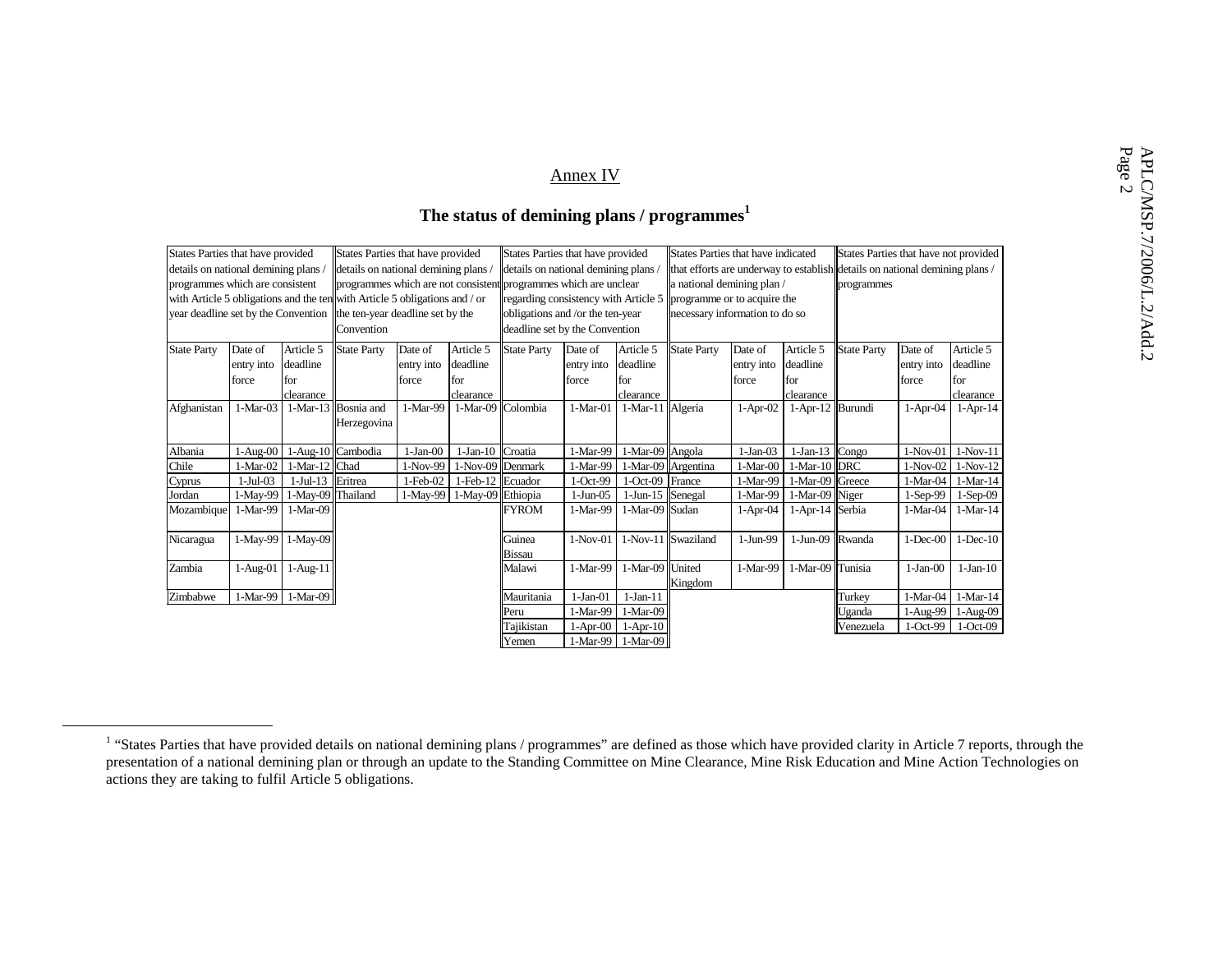#### Annex V

# **Anti-personnel mines reported retained or transferred by the States Parties for reasons permitted under Article 3, and, a summary of additional information provided by these States Parties**

| <b>State Party</b> | <b>Mines reported</b><br>retained |        | <b>Additional information volunteered by the State Party</b>                                                                                                                                                                                                                                                                                                                                             |
|--------------------|-----------------------------------|--------|----------------------------------------------------------------------------------------------------------------------------------------------------------------------------------------------------------------------------------------------------------------------------------------------------------------------------------------------------------------------------------------------------------|
|                    | 2005                              | 2006   |                                                                                                                                                                                                                                                                                                                                                                                                          |
| Afghanistan        | 1,076                             |        | Afghanistan indicated that, in addition to the 1,076 mines reported in 2005, UNMACA<br>retained 505 more mines from a stockpile destruction in November 2005 and the<br>1,887   Monitoring and Evaluation training Agency, a former implementing partner of the<br>MAPA handed over another 306 mines that had been used for training purposes to<br>UNMACA in 2005 after its training programme ceased. |
| Algeria            | 15,030                            | 15,030 |                                                                                                                                                                                                                                                                                                                                                                                                          |
| Angola             | 1,390                             | 1,460  |                                                                                                                                                                                                                                                                                                                                                                                                          |

# **Table 1: Anti-personnel mines reported retained in accordance with Article 3<sup>1</sup>**

<sup>&</sup>lt;sup>1</sup> This table contains only those States Parties which have not, in 2006 or previously, reported in accordance with Article 7 zero (0) as the number of anti-personnel mines retained in accordance with Article 3.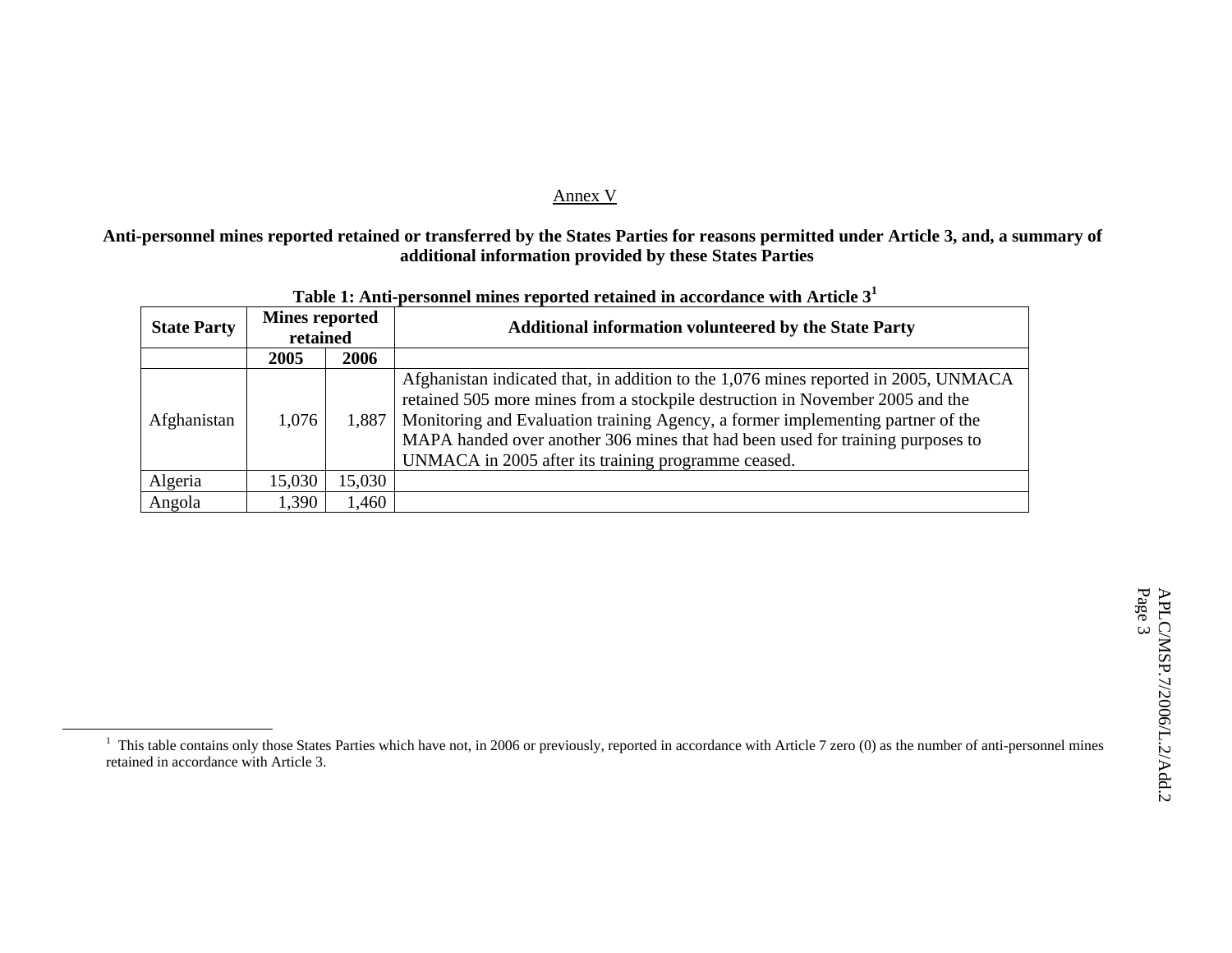| <b>State Party</b>  | <b>Mines reported</b><br>retained |        | <b>Additional information volunteered by the State Party</b>                                                                                                                                                                                                                                                                                                                                                                                                                                                                                                                                                                                                                                                                                                                                                                                                                                                                                   |  |  |
|---------------------|-----------------------------------|--------|------------------------------------------------------------------------------------------------------------------------------------------------------------------------------------------------------------------------------------------------------------------------------------------------------------------------------------------------------------------------------------------------------------------------------------------------------------------------------------------------------------------------------------------------------------------------------------------------------------------------------------------------------------------------------------------------------------------------------------------------------------------------------------------------------------------------------------------------------------------------------------------------------------------------------------------------|--|--|
|                     | 2005                              | 2006   |                                                                                                                                                                                                                                                                                                                                                                                                                                                                                                                                                                                                                                                                                                                                                                                                                                                                                                                                                |  |  |
| Argentina           | 1,680                             | 1,596  | Argentina reported that mines are retained by the navy for anti-personnel mines<br>destruction training activities, more specifically to train marines engineers in<br>destruction techniques. The development of an annual training programme will lead to<br>the destruction of the 610 remaining mines retained by the navy by 2012. In 2005, 70<br>mines were used by the navy for training purposes. The army retains mines to develop<br>an unmanned vehicle for the detection and handling of mines and explosives.<br>Development of this vehicle started on 1 March 2004 and is half complete. The vehicle<br>is currently at the stage of assembling. During 2005 no mines were destroyed for this<br>project.<br>Mines are also retained by the Institute of Scientific and Technical Research of the<br>Armed Forces to test charges for the destruction of UXO/mines. In 2005, 14 mines<br>were destroyed in the testing grounds. |  |  |
| Australia           | 7,395                             | 7,266  | Australia reported that stock levels will be regularly reviewed and assessed, that only a<br>realistic training quantity is held, and that stocks in excess of this figure will be<br>destroyed on an ongoing basis. In addition, Australia stated that training is conducted<br>by the School of Military Engineers.                                                                                                                                                                                                                                                                                                                                                                                                                                                                                                                                                                                                                          |  |  |
| Bangladesh          | 15,000                            | 14,999 |                                                                                                                                                                                                                                                                                                                                                                                                                                                                                                                                                                                                                                                                                                                                                                                                                                                                                                                                                |  |  |
| <b>Belarus</b>      | 6,030                             | 6,030  |                                                                                                                                                                                                                                                                                                                                                                                                                                                                                                                                                                                                                                                                                                                                                                                                                                                                                                                                                |  |  |
| Belgium             | 4,176                             | 3,820  | Belgium reported that in 2005, at the Engineering School, 18 mines were used to<br>educate Officers, NCOs and privates as EOD personnel and that 338 mines were used<br>for the training of Engineer Combat Units in demining and mine awareness.                                                                                                                                                                                                                                                                                                                                                                                                                                                                                                                                                                                                                                                                                              |  |  |
| Benin               |                                   | 30     |                                                                                                                                                                                                                                                                                                                                                                                                                                                                                                                                                                                                                                                                                                                                                                                                                                                                                                                                                |  |  |
| Bhutan <sup>2</sup> |                                   |        |                                                                                                                                                                                                                                                                                                                                                                                                                                                                                                                                                                                                                                                                                                                                                                                                                                                                                                                                                |  |  |

 $2$  Bhutan has not yet submitted a transparency report in accordance with Article 7 of the Convention.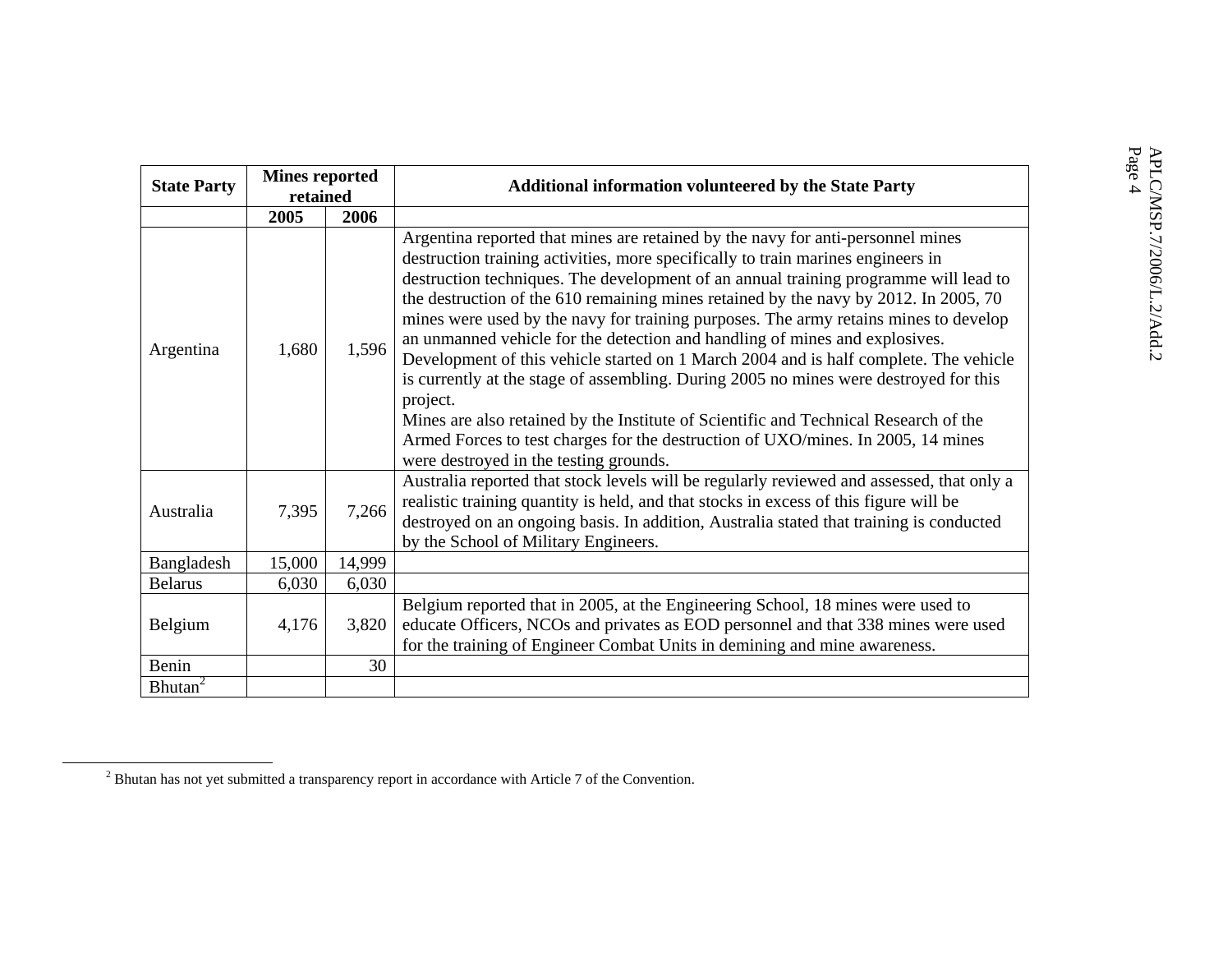| Bosnia and               | 2,755  | 17,471 |                                                                                                                                                                                                                                                                                                                                                                                                                                                                                                                                                                                                                                                                                                                                                                                                                                                                                                                                                                                  |
|--------------------------|--------|--------|----------------------------------------------------------------------------------------------------------------------------------------------------------------------------------------------------------------------------------------------------------------------------------------------------------------------------------------------------------------------------------------------------------------------------------------------------------------------------------------------------------------------------------------------------------------------------------------------------------------------------------------------------------------------------------------------------------------------------------------------------------------------------------------------------------------------------------------------------------------------------------------------------------------------------------------------------------------------------------|
| Herzegovina <sup>3</sup> |        |        |                                                                                                                                                                                                                                                                                                                                                                                                                                                                                                                                                                                                                                                                                                                                                                                                                                                                                                                                                                                  |
| Botswana <sup>4</sup>    |        |        |                                                                                                                                                                                                                                                                                                                                                                                                                                                                                                                                                                                                                                                                                                                                                                                                                                                                                                                                                                                  |
| <b>Brazil</b>            | 16,125 | 15,038 | Brazil reported that retained mines are for training to allow the Brazilian Armed Forces<br>to participate adequately in international demining activities. In addition, it indicated<br>that the Brazilian Army decided to keep these anti-personnel mines for the training of<br>demining teams up to 2019.                                                                                                                                                                                                                                                                                                                                                                                                                                                                                                                                                                                                                                                                    |
| Bulgaria                 | 3,676  | 3,676  | Bulgaria informed the Standing Committee on the General Status and Operation of the<br>Convention that so far retained mines had been used for training the engineer scientists<br>participating in missions abroad and to study their destructive effect and develop<br>technologies for PFM detection.<br>The engineer specialists, officers and NSOs of the Bulgarian Armed Forces are trained<br>on issues related to anti-personnel mines identification, demining and anti-personnel<br>mines destruction at the Defence Staff College, the National Military University and at<br>the Engineer Units of the Bulgarian Armed Forces.<br>Training is oriented towards awareness of the tactical and technical features of mines,<br>awareness of and application techniques for demining minefields left after military<br>operations during peacekeeping operations, defusing single mines and anti-personnel<br>mines used as a component of improvised explosive device. |
| Burundi <sup>5</sup>     |        |        |                                                                                                                                                                                                                                                                                                                                                                                                                                                                                                                                                                                                                                                                                                                                                                                                                                                                                                                                                                                  |
| Cameroon <sup>6</sup>    | 3,154  |        |                                                                                                                                                                                                                                                                                                                                                                                                                                                                                                                                                                                                                                                                                                                                                                                                                                                                                                                                                                                  |

<sup>&</sup>lt;sup>3</sup> In 2005, Bosnia and Herzegovina indicated that 433 of the mines reported under Article 3 were fuse-less and that the total of Article 3 mines was higher than previously reported because the number included the mines kept by demining companies which had not been previously reported .

<sup>&</sup>lt;sup>4</sup> In its report submitted in 2001, Botswana indicated that a "small quantity" of mines would be retained. No updated information has since been provided.

<sup>&</sup>lt;sup>5</sup> In its reports submitted in 2005 and 2006, Burundi indicated that the decision concerning mines retained is pending.

<sup>&</sup>lt;sup>6</sup> In its report submitted in 2005, Cameroon reported the same 3,154 mines under Article 4 and Article 3.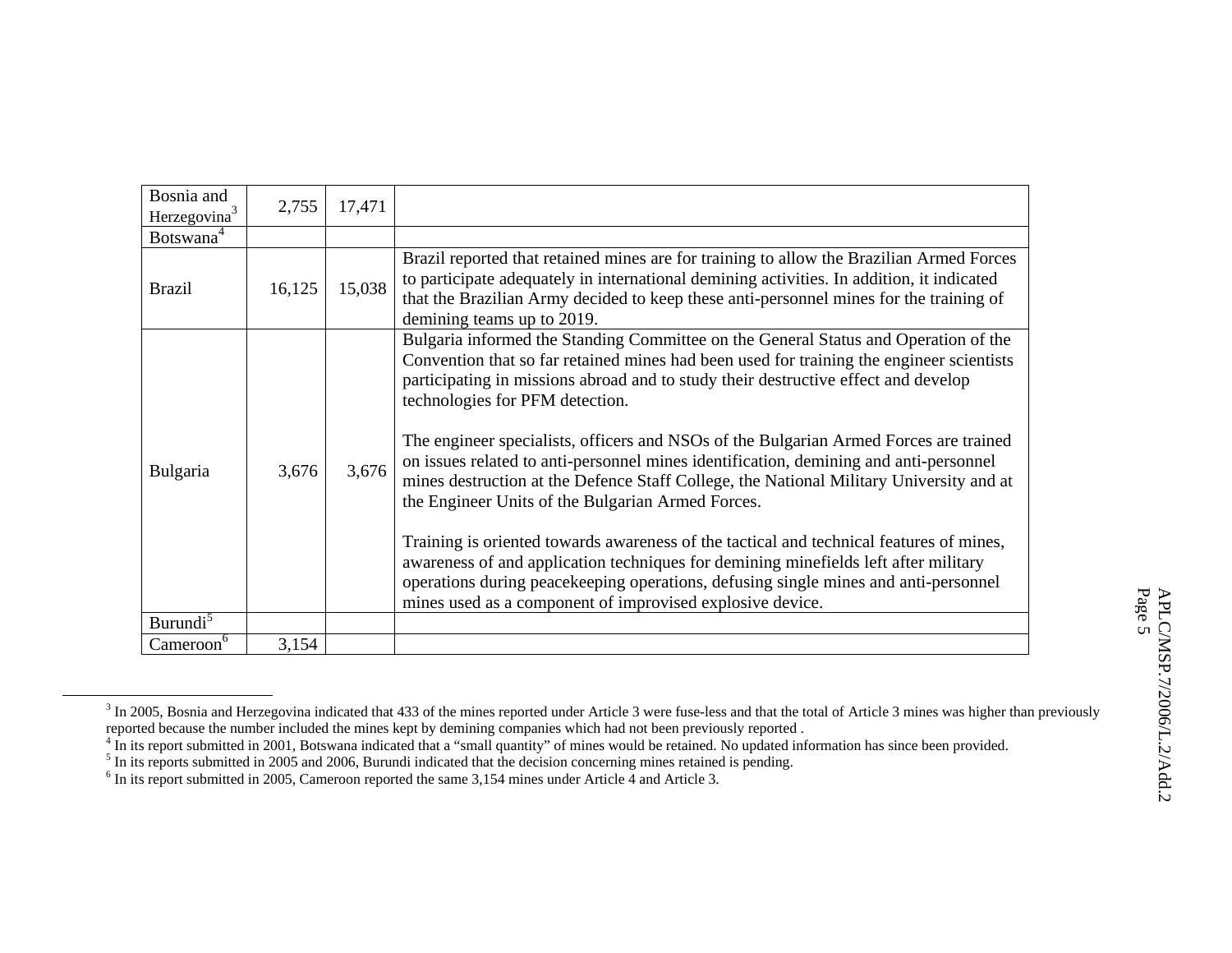| Canada      | 1,907 | 1,857 | Canada reported that it retains live anti-personnel mines to study the effect of blast on<br>equipment, to train soldiers on procedures to defuse live anti-personnel mines and to<br>demonstrate the effect of landmines. For example, live mines help determine whether<br>suits, boots and shields will adequately protect personnel who clear mines. The live<br>mines are used by the Defence department's research establishment located at Suffield,<br>Alberta and by various military training establishments across Canada. The<br>Department of National Defence represents the only source of anti-personnel mines<br>which can be used by Canadian industry to test equipment.<br>Canada did not use anti-personnel mines for destructive research and development or<br>testing and evaluation in 2005. Existing stock was used for testing of mine detection<br>equipment, specifically 2 metal detector arrays at the request of end users. Canada is<br>planning to test 2 more metal detector arrays and to use live mines for testing of<br>personal protective equipment in 2006.<br>Canada also reported 135 anti-personnel mines transferred from Afghanistan to train<br>Canadian soldiers with anti-personnel mines they are currently facing in Afghanistan.<br>50 anti-personnel mines (M14) were destroyed to stay within the 2000 anti-personnel<br>mines limit set by the Minister of National Defence. | APLC/<br>Page 6<br>C/MSP.7/2006/L.2/Add.2 |
|-------------|-------|-------|--------------------------------------------------------------------------------------------------------------------------------------------------------------------------------------------------------------------------------------------------------------------------------------------------------------------------------------------------------------------------------------------------------------------------------------------------------------------------------------------------------------------------------------------------------------------------------------------------------------------------------------------------------------------------------------------------------------------------------------------------------------------------------------------------------------------------------------------------------------------------------------------------------------------------------------------------------------------------------------------------------------------------------------------------------------------------------------------------------------------------------------------------------------------------------------------------------------------------------------------------------------------------------------------------------------------------------------------------------------------------------------------------------------------------------------|-------------------------------------------|
| Cape Verde' |       |       |                                                                                                                                                                                                                                                                                                                                                                                                                                                                                                                                                                                                                                                                                                                                                                                                                                                                                                                                                                                                                                                                                                                                                                                                                                                                                                                                                                                                                                      |                                           |

<sup>7</sup> Cape Verde has not yet submitted a transparency report in accordance with Article 7 of the Convention.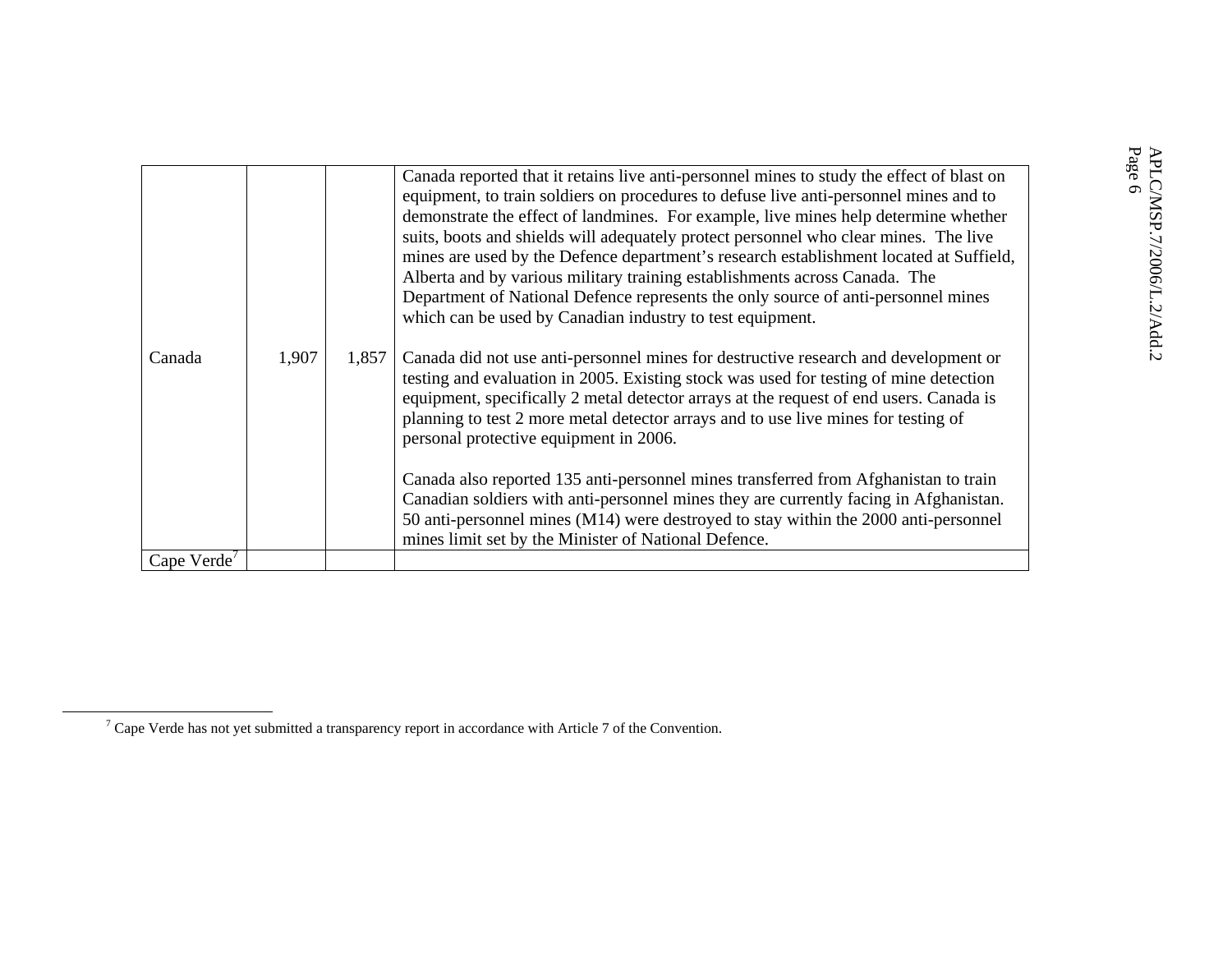| Chile <sup>8</sup> | 5,895 | 4,574 | Chile reported that its retained anti-personnel mines were under the control of the army<br>and the navy. In 2005, training courses in detection, disposal, and destruction of anti-<br>personnel mines were organized for deminers, 25 participated in a first course at the<br>School of Military Engineers of the Army and 10 participated in a second course at the<br>Arica Demining Unit. A humanitarian demining training was carried out for the<br>demining unit of the navy. In 2005, a total of 29 retained mines were destroyed in<br>capacity building activities for 43 deminers.<br>Chile plans to use another 300 mines in 2006 in the course of its training activities.<br>These activities include courses in detection, disposal, and destruction of anti-personnel<br>mines for the Azapa and Punta Arenas Engineering Battalions, a demining course for<br>the Atacama Engineering Battalion. |
|--------------------|-------|-------|---------------------------------------------------------------------------------------------------------------------------------------------------------------------------------------------------------------------------------------------------------------------------------------------------------------------------------------------------------------------------------------------------------------------------------------------------------------------------------------------------------------------------------------------------------------------------------------------------------------------------------------------------------------------------------------------------------------------------------------------------------------------------------------------------------------------------------------------------------------------------------------------------------------------|
| Colombia           | 886   | 886   |                                                                                                                                                                                                                                                                                                                                                                                                                                                                                                                                                                                                                                                                                                                                                                                                                                                                                                                     |
| Congo, Rep.<br>of  | 372   | 372   |                                                                                                                                                                                                                                                                                                                                                                                                                                                                                                                                                                                                                                                                                                                                                                                                                                                                                                                     |
| Croatia            | 6400  | 6,236 | Croatia reported that in 2005, during testing and evaluating of demining machines on<br>the test polygon in Cerovec, CROMAC-CTDT Ltd. used and destroyed 164 mines.<br>These mines were used to test the following machines: excavator "MT-01", working<br>tools - machine "MINE-WOLF", working tools - machine "M-FV 1200", machine "M-<br>FV 2500/580", machine "MVR-01", machine "MV-10", excavator "ORKA". Croatia<br>estimated that 175 anti-personnel mines would be needed in 2006.                                                                                                                                                                                                                                                                                                                                                                                                                          |

 $8$  In a verbal note dated 29 June 2006, Chile indicated that it had destroyed 1,292 mines previously retained under Article 3, bringing the total number of retained mines down to 4,574.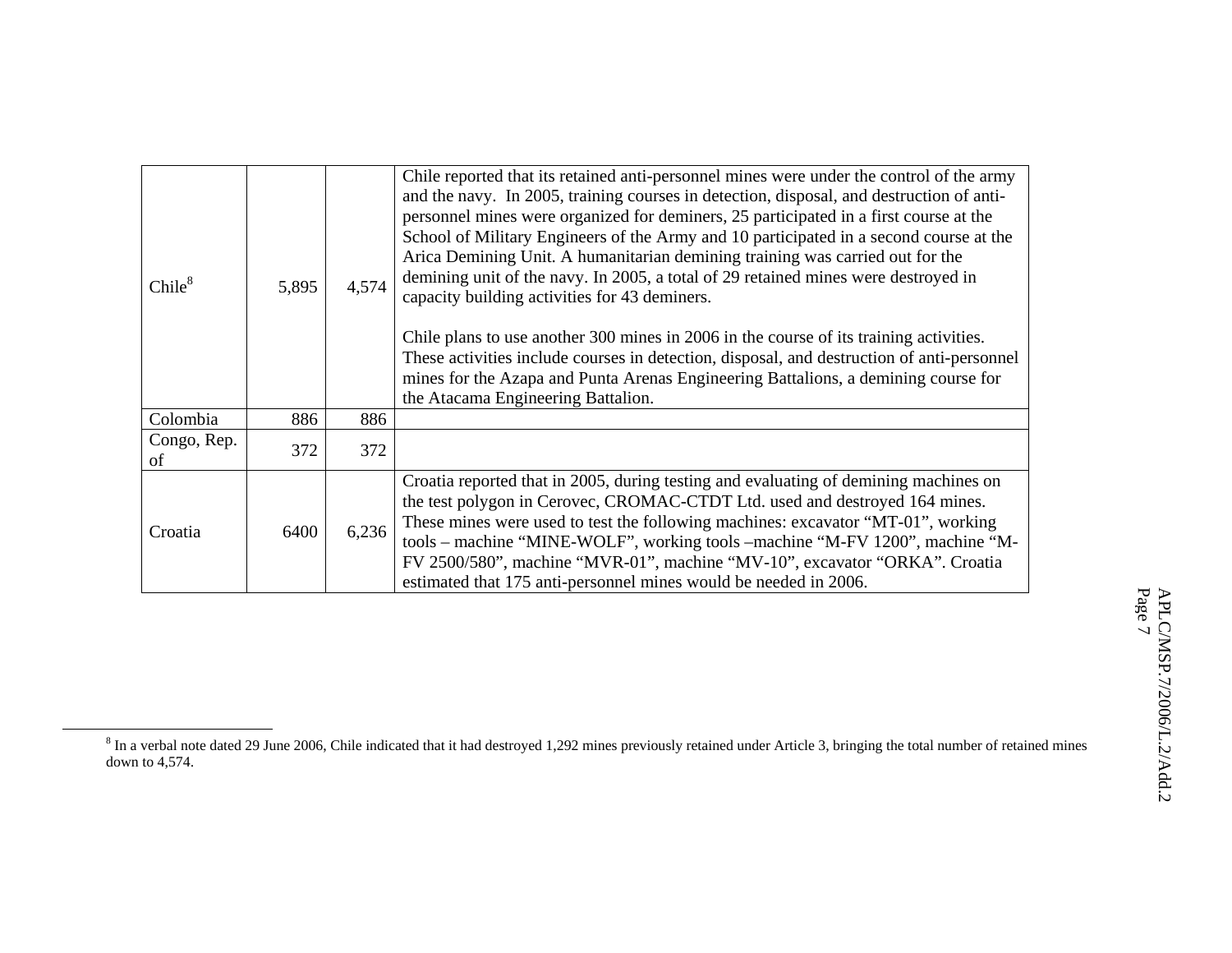| Cyprus                                    | 1,000 | 1,000 | Cyprus informed the Standing Committee on the General Status and Operation of the<br>Convention that the retained mines were used by the National Guard for the training of<br>conscripts. Training included tracing techniques, reconnaissance, clearance and<br>destruction of anti-personnel mines. After the completion of training all anti-personnel<br>mines were collected and stored in specially designed warehouses. Cyprus indicated<br>that the mines might be used for testing new means and systems for tracing and<br>detecting anti-personnel mines.                                                                   |
|-------------------------------------------|-------|-------|-----------------------------------------------------------------------------------------------------------------------------------------------------------------------------------------------------------------------------------------------------------------------------------------------------------------------------------------------------------------------------------------------------------------------------------------------------------------------------------------------------------------------------------------------------------------------------------------------------------------------------------------|
| Czech<br>Republic                         | 4,829 | 4,829 | Although no mines were used for training in 2005 and although there are no specific<br>action plan on how to use the retained mines, the principle is to use them for<br>EOD/engineer units training to detect and destroy anti-personnel mines.                                                                                                                                                                                                                                                                                                                                                                                        |
| Democratic<br>Republic of<br>the $Congo9$ |       |       |                                                                                                                                                                                                                                                                                                                                                                                                                                                                                                                                                                                                                                         |
| Denmark                                   | 1,989 | 60    | Denmark reported that tripwires and tripwire device had been removed from Danish<br>Claymore Mines and were replaced by electric detonators. Mines can now only be<br>activated on command. Denmark reported that its retained mines are used as follows: a<br>demonstration of the effects of anti-personnel mines is given to all recruits during<br>training; during training of engineer units for international tasks, instructors in mine<br>awareness are trained to handle anti-personnel mines; and, during training of<br>ammunition clearing units, anti-personnel mines are used for training in ammunition<br>dismantling. |
| Djibouti                                  | 2,996 |       |                                                                                                                                                                                                                                                                                                                                                                                                                                                                                                                                                                                                                                         |
| Ecuador                                   | 2,001 | 2,001 |                                                                                                                                                                                                                                                                                                                                                                                                                                                                                                                                                                                                                                         |
| El Salvador                               | 96    | 96    |                                                                                                                                                                                                                                                                                                                                                                                                                                                                                                                                                                                                                                         |
| Equatorial<br>Guinea <sup>10</sup>        |       |       |                                                                                                                                                                                                                                                                                                                                                                                                                                                                                                                                                                                                                                         |

 $9 \text{ In its report submitted in 2006, the Democratic Republic of the Congo indicated that the decision concerning mines retained is pending.}$ 

 $10$  Equatorial Guinea has not yet submitted a transparency report in accordance with Article 7 of the Convention.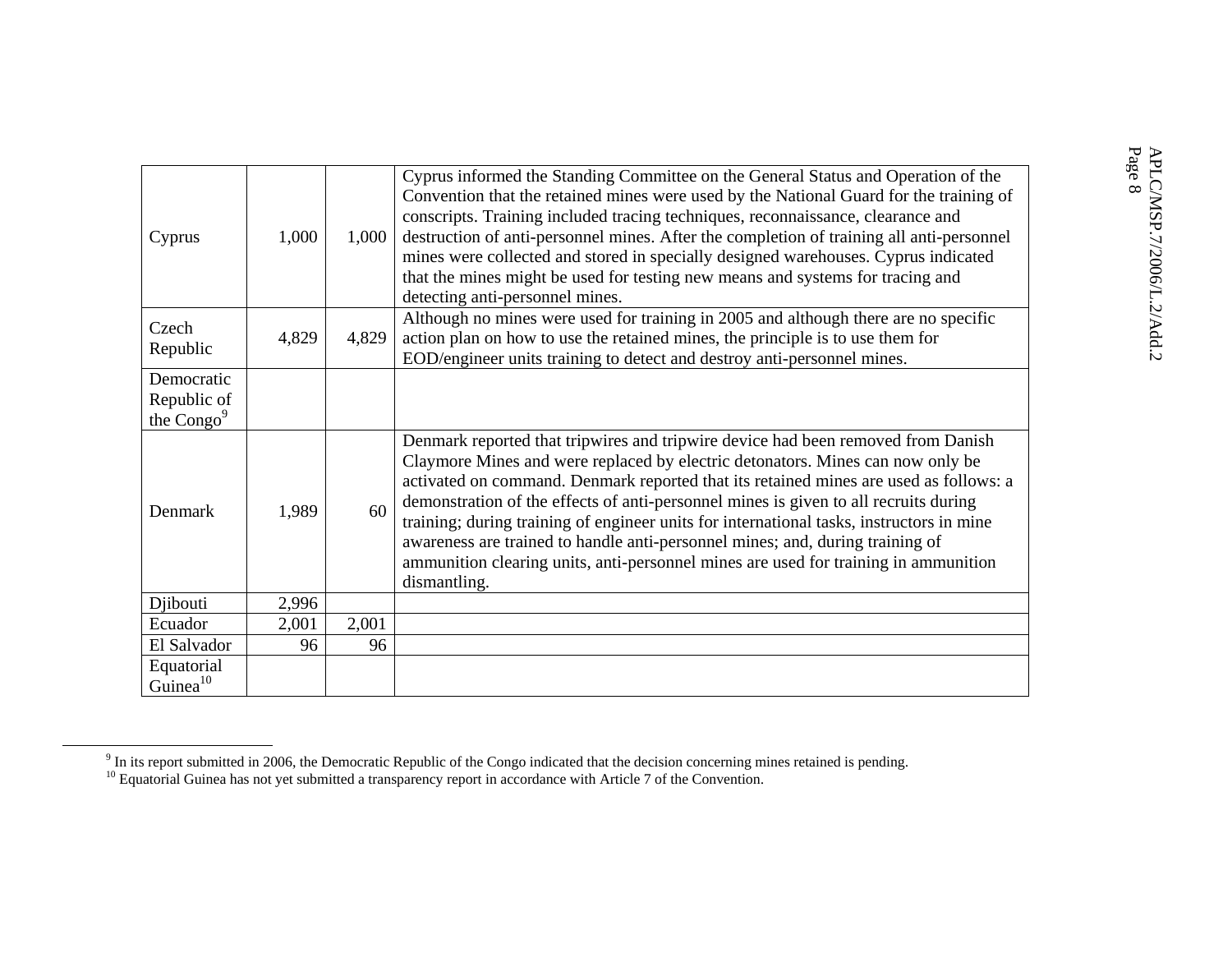| Eritrea <sup>11</sup>          | 9     |       |                                                                                                                                                                                                                                                                                                                                                                                                                                                                                                                                             |
|--------------------------------|-------|-------|---------------------------------------------------------------------------------------------------------------------------------------------------------------------------------------------------------------------------------------------------------------------------------------------------------------------------------------------------------------------------------------------------------------------------------------------------------------------------------------------------------------------------------------------|
| Ethiopia <sup>12</sup>         |       |       |                                                                                                                                                                                                                                                                                                                                                                                                                                                                                                                                             |
| France                         | 4,455 | 4,216 | France reported that its retained mines were used to: 1) test mine detection devices,<br>including the "Mine Picker", a mine detection robot developed by Pegase<br>Instrumentation and the MMSR-SYDERA system. 2) to assess the anti-personnel mine<br>threat, 3) to test protective anti-personnel boots, 4) to test mine clearance devices and<br>5) to test destructive devices, amongst them a radio-controlled exploder aimed at<br>enabling the destruction of unexploded munitions, including mines, in situ or in a blast<br>hole. |
| Germany                        | 2,496 | 2,525 | Germany informed the Standing Committee on the General Status and Operation of the<br>Convention that since the management of the anti-personnel mines pool started at the<br>Federal Armed Forces (FAF) Technical Centre 91, about 550 retained mines were used<br>primarily for the proof of the protecting measures of vehicles of the FAF and the test<br>and evaluation of Mechanical Assistance Clearance Equipment for the FAF and the<br>International Test and Evaluation Programme for Humanitarian Demining community.           |
| Greece $^{13}$                 | 7,224 |       |                                                                                                                                                                                                                                                                                                                                                                                                                                                                                                                                             |
| Guinea<br>Bissau <sup>14</sup> |       |       |                                                                                                                                                                                                                                                                                                                                                                                                                                                                                                                                             |
| Guyana <sup>15</sup>           |       |       |                                                                                                                                                                                                                                                                                                                                                                                                                                                                                                                                             |

 $11$  In its report submitted in 2005, Eritrea indicated that the mines retained under Article 3 were inert.

 $12$  Ethiopia has not yet submitted a transparency report in accordance with Article 7 of the Convention.

<sup>&</sup>lt;sup>13</sup> The report submitted by Greece in 2006 does not contain information about mines retained under Article 3.

<sup>&</sup>lt;sup>14</sup> In its reports submitted in 2004 and 2005, Guinea Bissau indicated that it would retain a very limited number of AP mines.

 $15$  Guyana has not yet submitted a transparency report in accordance with Article 7 of the Convention.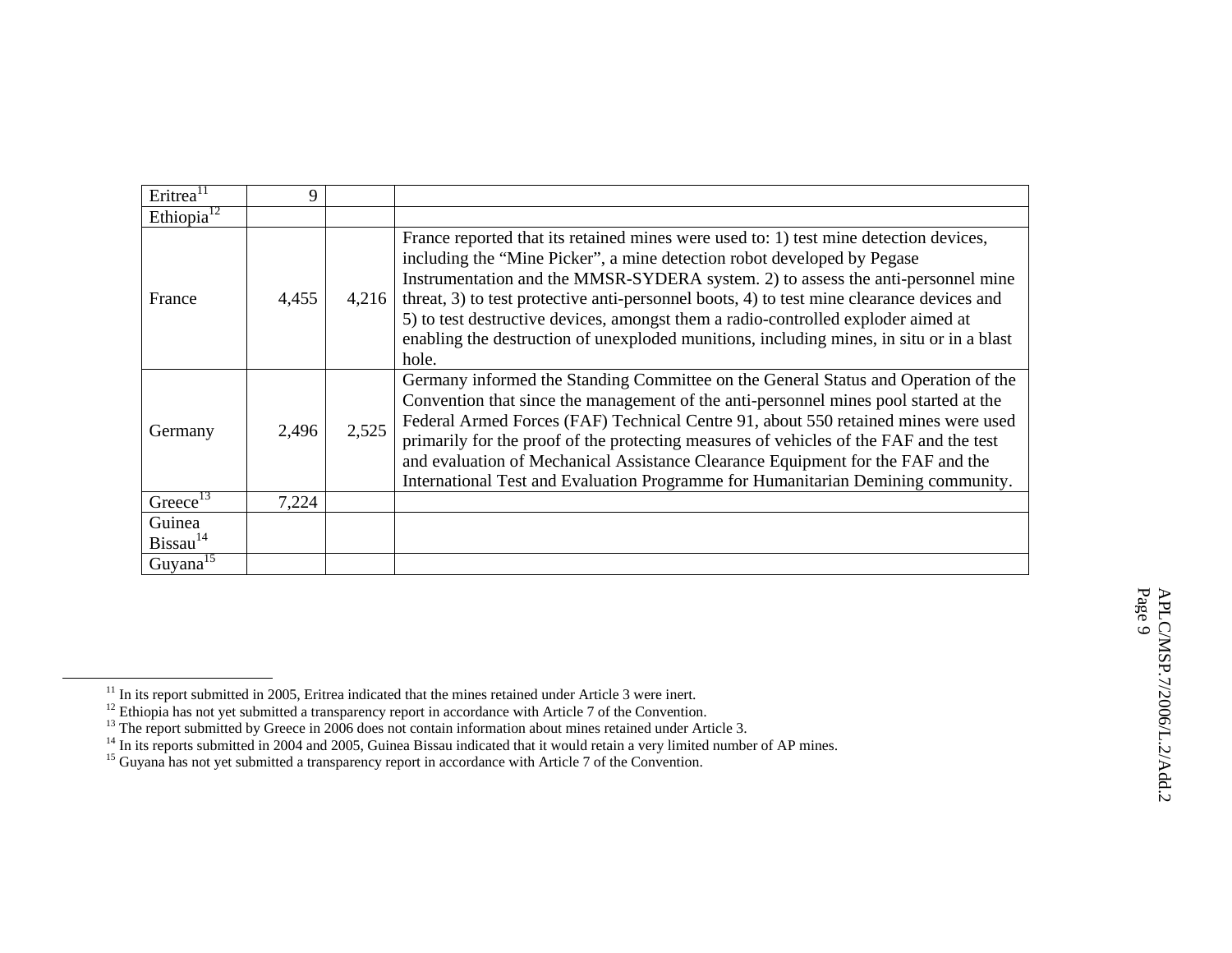| Honduras <sup>16</sup>        |       | 815   | Honduras informed the Standing Committee on the General Status and Operation of the<br>Convention that 11 M-4 type mines had been destroyed in training in 2005. Plans for<br>use of retained mines include: training of engineering staff to support demining work in<br>countries affected by mines, and training to deal with the reported presence of mines in<br>Honduras. |
|-------------------------------|-------|-------|---------------------------------------------------------------------------------------------------------------------------------------------------------------------------------------------------------------------------------------------------------------------------------------------------------------------------------------------------------------------------------|
| Ireland                       | 85    | 77    |                                                                                                                                                                                                                                                                                                                                                                                 |
| Italy                         | 806   | 806   |                                                                                                                                                                                                                                                                                                                                                                                 |
| Japan                         | 6,946 | 5,350 | Japan reported that it consumed 1,596 mines during the reporting period for education<br>and training in mine detection and mine clearance, and for the development of mine<br>detectors and mine clearance equipment.                                                                                                                                                          |
| Jordan                        | 1,000 | 1,000 |                                                                                                                                                                                                                                                                                                                                                                                 |
| Kenya <sup>17</sup>           |       | 3,000 |                                                                                                                                                                                                                                                                                                                                                                                 |
| Latvia <sup>18</sup>          | 21    | 1,301 |                                                                                                                                                                                                                                                                                                                                                                                 |
| Luxembourg                    | 956   | 956   |                                                                                                                                                                                                                                                                                                                                                                                 |
| Malawi <sup>19</sup>          | 21    |       |                                                                                                                                                                                                                                                                                                                                                                                 |
| $\overline{\text{Mali}^{20}}$ | 600   |       |                                                                                                                                                                                                                                                                                                                                                                                 |
| Mauritania <sup>21</sup>      | 728   | 728   | Mauritania informed the Standing Committee on the General Status and Operation of<br>the Convention that of the 728 mines retained, 85 are held in training centres and 643<br>will be used for training activities as well once the mines held in training centres will<br>have been destroyed.                                                                                |

<sup>&</sup>lt;sup>16</sup> No updated information was provided by Honduras in 2005. In 2004, Honduras reported retaining 826 mines.

<sup>&</sup>lt;sup>17</sup> No updated information was provided by Kenya in 2005. In 2004, Kenya reported retaining 3,000 mines.

<sup>&</sup>lt;sup>18</sup> Information provided in 2005 was volunteered in a report submitted by Latvia prior to it acceding to the Convention.

<sup>&</sup>lt;sup>19</sup> In its reports submitted in 2005, Malawi indicated that mines reported as retained under Article 3 are in fact "dummy" mines.

 $^{20}$  Although the number reported in the Final Report of the First Review Conference for 2004 was 900, it included 300 anti-tank mines. Hence, the actual number of antipersonnel mines retained by Mali is 600.

In its reports submitted in 2005 and 2006, the mines reported by Mauritania under Article 3 were also reported under Article 4.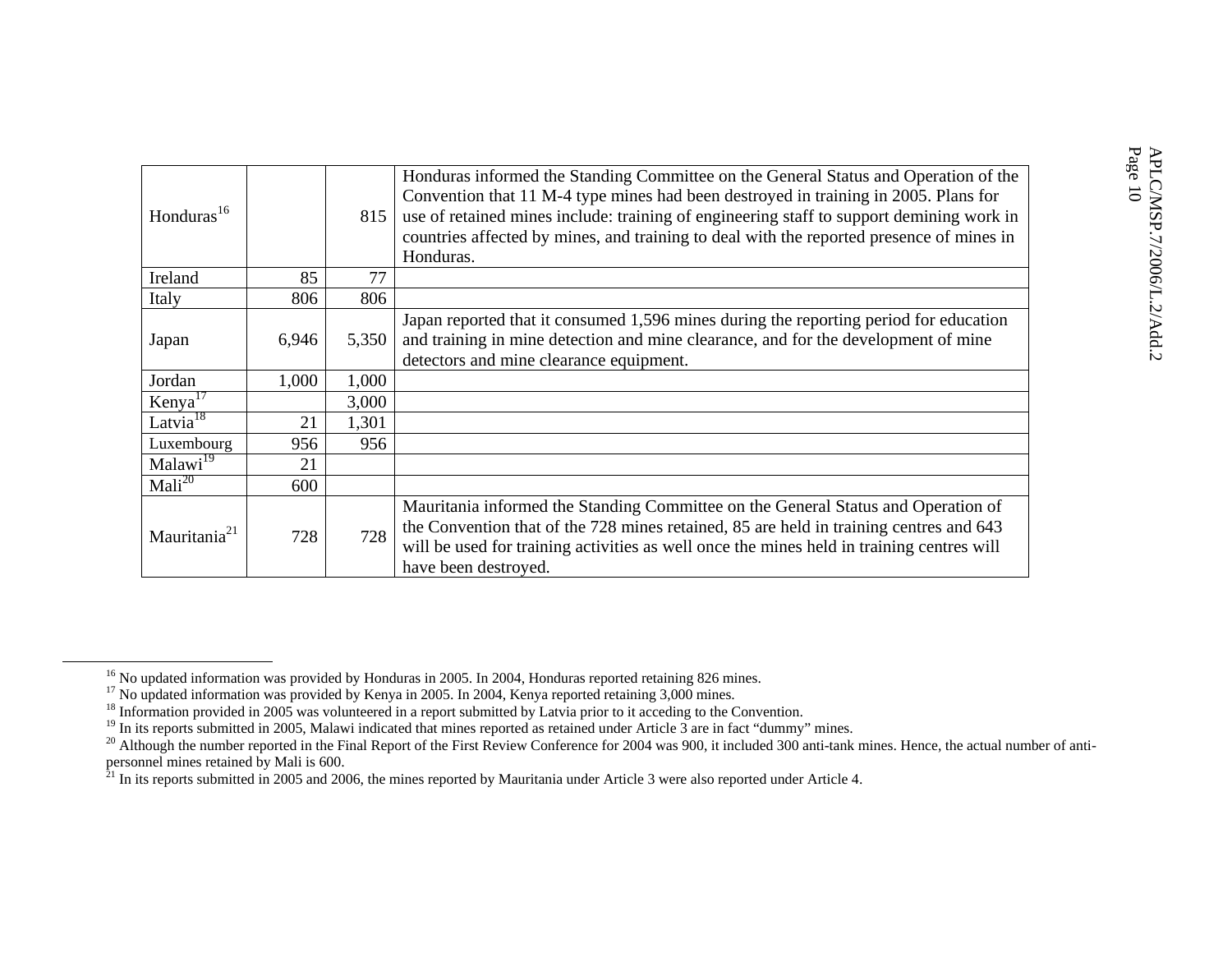| Moldova    | 249   | 249   | The Republic of Moldova informed the Standing Committee on the General Status and<br>Operation of the Convention that since Moldova does not have the capacity to develop<br>mine detection, mine clearance, or mine destruction techniques, all retained anti-<br>personnel mines were used exclusively to prepare military personnel from the<br>Moldovan Armed Forces' Engineers and Peacekeeping Battalions, as well as from<br>Infantry Battalions. No mines were destroyed during training activities. Training has<br>been conducted by the Engineers Support Department of the Ministry of Defence.<br>In the period 1 January 2005–31 April 2006, 38 deminers and 600 soldiers have been<br>trained at the "Bulboaca Training Center" of the Ministry of Defense. These 38<br>deminers were prepared specifically for participation in the peacekeeping and<br>stabilizing missions abroad. Eleven of them were directly engaged last year in<br>demining and clearing activities in Iraq as part of the Stabilization International Forces.<br>In July, 2006, another 9 deminers will be deployed in Iraq for the same purposes.<br>Provided that in the immediate future non-conventional training (like anti-personnel<br>mine simulators and other relevant computer programmes) will be used instead of the<br>conventional one, the Moldovan Government has decided very recently to destroy in<br>2006 all retained landmines. |
|------------|-------|-------|------------------------------------------------------------------------------------------------------------------------------------------------------------------------------------------------------------------------------------------------------------------------------------------------------------------------------------------------------------------------------------------------------------------------------------------------------------------------------------------------------------------------------------------------------------------------------------------------------------------------------------------------------------------------------------------------------------------------------------------------------------------------------------------------------------------------------------------------------------------------------------------------------------------------------------------------------------------------------------------------------------------------------------------------------------------------------------------------------------------------------------------------------------------------------------------------------------------------------------------------------------------------------------------------------------------------------------------------------------------------------------------------------------------------------------------------|
| Mozambique | 1,470 | 1,319 |                                                                                                                                                                                                                                                                                                                                                                                                                                                                                                                                                                                                                                                                                                                                                                                                                                                                                                                                                                                                                                                                                                                                                                                                                                                                                                                                                                                                                                                |
| Namibia    | 6,151 | 3,899 |                                                                                                                                                                                                                                                                                                                                                                                                                                                                                                                                                                                                                                                                                                                                                                                                                                                                                                                                                                                                                                                                                                                                                                                                                                                                                                                                                                                                                                                |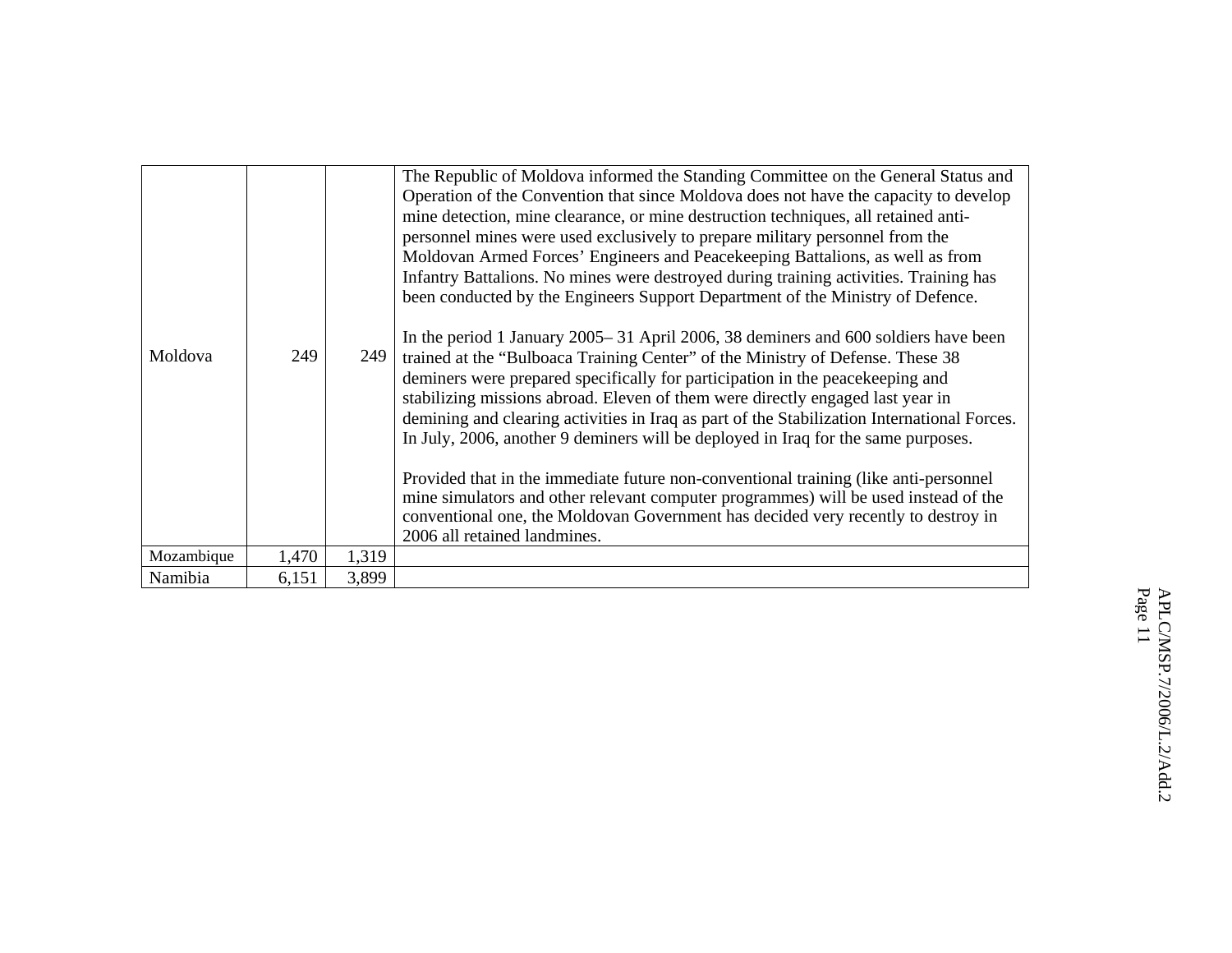| Netherlands          | 3,176 | 2,878 | The Netherlands informed the Standing Committee on the General Status and<br>Operation of the Convention that the training programmes for which the retained mines<br>are used consist of instructing all military personnel in mine awareness, how to act in a<br>mined area and what to do to safely get out. This training forms part of the basis of<br>every military instruction in the Netherlands, and are intensified prior to all troop<br>deployments. Annually around 7,000 military receive the initial training on awareness.<br>Moreover 450 military engineers are being trained annually to defuse or destruct anti-<br>personnel mines, and to clear mined minefields and other mined areas. In addition, the<br>Netherlands indicated that it retains mines for technical development. The research<br>conducted is aimed at the development of new and improved detection and clearance<br>technologies, as well as simulation mines. The Netherlands does not have yet such<br>simulation mines at its disposal, but plans to replace part of the currently retained mines<br>by simulations when possible. |
|----------------------|-------|-------|----------------------------------------------------------------------------------------------------------------------------------------------------------------------------------------------------------------------------------------------------------------------------------------------------------------------------------------------------------------------------------------------------------------------------------------------------------------------------------------------------------------------------------------------------------------------------------------------------------------------------------------------------------------------------------------------------------------------------------------------------------------------------------------------------------------------------------------------------------------------------------------------------------------------------------------------------------------------------------------------------------------------------------------------------------------------------------------------------------------------------------|
| Nicaragua            | 1,040 | 1,021 | Nicaragua reported that a total of 19 mines were destroyed in training during the<br>reporting period. 5 PPMI-SR11 mines were destroyed in November 2005 during a<br>humanitarian demining training course. In addition, 14 PMN mines were deactivated,<br>their explosive parts being removed (charge and detonator), with the aim of using them<br>for retraining and verification of detectors used in the front lines of operations. These<br>mines can be considered destroyed or unusable, since the removed parts were destroyed<br>and can no longer be restored in their technical capacity to function as anti-personnel<br>mines.                                                                                                                                                                                                                                                                                                                                                                                                                                                                                     |
| Niger                | 146   | 146   |                                                                                                                                                                                                                                                                                                                                                                                                                                                                                                                                                                                                                                                                                                                                                                                                                                                                                                                                                                                                                                                                                                                                  |
| Peru                 | 4,024 | 4,012 |                                                                                                                                                                                                                                                                                                                                                                                                                                                                                                                                                                                                                                                                                                                                                                                                                                                                                                                                                                                                                                                                                                                                  |
| Portugal             | 1,115 | 1,115 |                                                                                                                                                                                                                                                                                                                                                                                                                                                                                                                                                                                                                                                                                                                                                                                                                                                                                                                                                                                                                                                                                                                                  |
| Romania              | 2,500 | 2,500 |                                                                                                                                                                                                                                                                                                                                                                                                                                                                                                                                                                                                                                                                                                                                                                                                                                                                                                                                                                                                                                                                                                                                  |
| Rwanda <sup>22</sup> | 101   | 101   |                                                                                                                                                                                                                                                                                                                                                                                                                                                                                                                                                                                                                                                                                                                                                                                                                                                                                                                                                                                                                                                                                                                                  |

 $\frac{22}{2}$  Rwanda has indicated that the 101 mines declared under Article 3 had been uprooted from minefields to be retained for training purposes.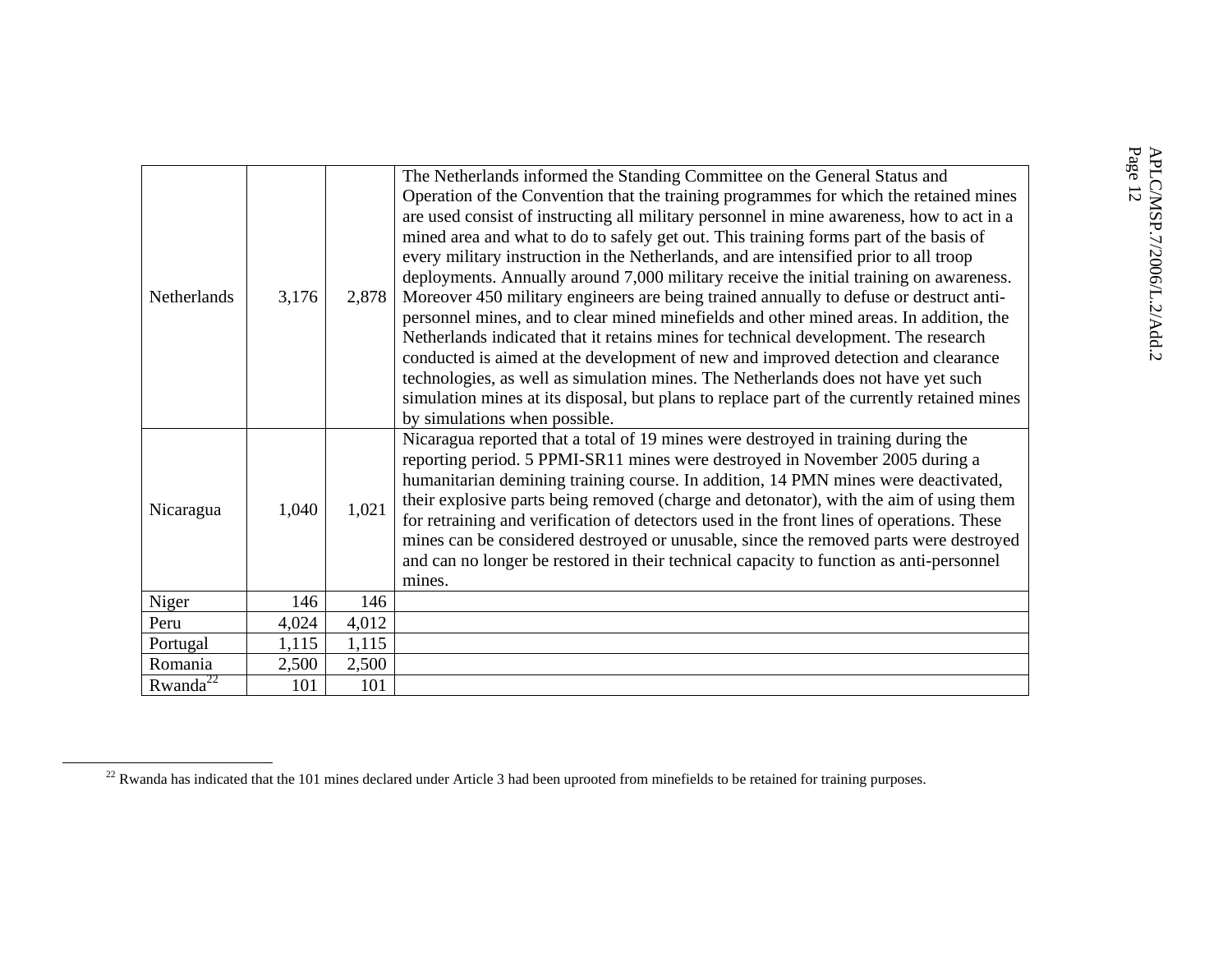| Sao Tome               |        |        |                                                                                       |
|------------------------|--------|--------|---------------------------------------------------------------------------------------|
| and                    |        |        |                                                                                       |
| Principe <sup>23</sup> |        |        |                                                                                       |
| Serbia                 | 5,000  |        |                                                                                       |
| Slovakia               | 1,427  | 1,427  |                                                                                       |
|                        | 2,994  | 2,993  | One (1) mine was destroyed during the reporting period by the $14th$ Engineering      |
| Slovenia               |        |        | Battalion of SAF for educational reasons.                                             |
| South                  | 4,388  |        |                                                                                       |
| Africa                 |        |        |                                                                                       |
| Spain                  | 2,712  | 2,712  |                                                                                       |
| Sudan <sup>24</sup>    | 5,000  | 10,000 |                                                                                       |
| Suriname               | 150    | 150    |                                                                                       |
| Sweden                 | 14,798 | 14,402 | Sweden reported that in 2005, 56 Truppmina 10 type mines, 328 mines without fuses     |
|                        |        |        | and 331 Trampmina type 49 B mines, were used for the training of personnel.           |
|                        |        |        | In 2005, Tajikistan destroyed 30 mines during mine clearance training and demolitions |
|                        |        |        | training for survey teams and manual clearance teams. The mines destroyed included    |
| Tajikistan             | 255    | 225    | 10 PMN, 10 POMZ 2 and 10 OMZ-72. More mines will be destroyed in 2006 to train        |
|                        |        |        | 150 staff of the national mine action programme and 12 mine detecting dogs.           |

 $2<sup>23</sup>$  Sao Tome has not yet submitted a transparency report in accordance with Article 7 of the Convention.

 $^{24}$  In its report submitted in 2006 Sudan reported for the first time both the anti-personnel mines retained by the Government of National Unity (5,000) and by the Government of Southern Sudan (5,000).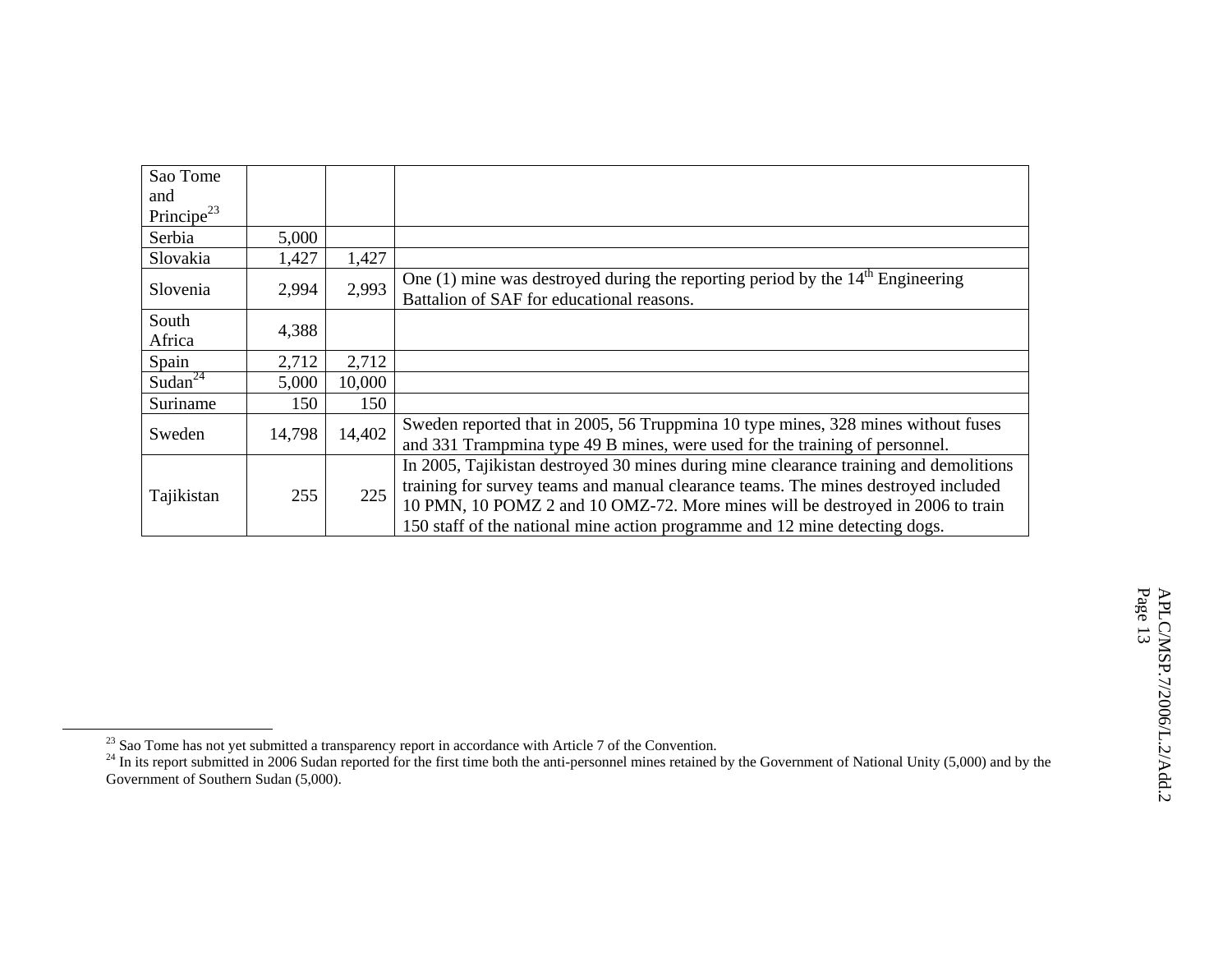| Tanzania,<br>United<br>Republic of                               | 1,146  | 1,146    | The United Republic of Tanzania informed the Standing Committee on the General<br>Status and Operation of the Convention that 369 anti-personnel mines are retained to<br>train troops and 777 are for the APOPO project. This project trains sniffer rats to detect<br>explosives. It has about 250 mine detection rats (MDR) bred and trained by 77 staff and<br>produced 18 MDR teams currently carrying out operations in Mozambique.<br>The APOPO Project has used 44 of the 777 retained, so the United Republic of<br>Tanzania currently retains 1,102 anti-personnel mines. Since the Great Lake Region<br>countries have committed to utilise MDR in their humanitarian demining efforts, the<br>Tanzanian Government plans to increase the number of trained MDR to respond to the<br>demand from these countries, |
|------------------------------------------------------------------|--------|----------|------------------------------------------------------------------------------------------------------------------------------------------------------------------------------------------------------------------------------------------------------------------------------------------------------------------------------------------------------------------------------------------------------------------------------------------------------------------------------------------------------------------------------------------------------------------------------------------------------------------------------------------------------------------------------------------------------------------------------------------------------------------------------------------------------------------------------|
| Thailand                                                         | 4,970  | 4,761    |                                                                                                                                                                                                                                                                                                                                                                                                                                                                                                                                                                                                                                                                                                                                                                                                                              |
| The Former<br>Yugoslav<br>Republic of<br>Macedonia <sup>25</sup> | 4,000  | $\theta$ |                                                                                                                                                                                                                                                                                                                                                                                                                                                                                                                                                                                                                                                                                                                                                                                                                              |
| Togo <sup>26</sup>                                               |        |          |                                                                                                                                                                                                                                                                                                                                                                                                                                                                                                                                                                                                                                                                                                                                                                                                                              |
| Tunisia                                                          | 5,000  | 5,000    |                                                                                                                                                                                                                                                                                                                                                                                                                                                                                                                                                                                                                                                                                                                                                                                                                              |
| Turkey                                                           | 16,000 | 15,150   |                                                                                                                                                                                                                                                                                                                                                                                                                                                                                                                                                                                                                                                                                                                                                                                                                              |
| Uganda                                                           | 1,764  |          | Uganda informed the Standing Committee on the General Status and Operation of the<br>Convention that retained mines had been used for mine detection, clearance and<br>destruction training and to provide refresher training to army engineers conducting<br>EOD response operations. In addition a 3-week pre-deployment training for<br>humanitarian mine detection, clearance and EOD was given to 20 army engineers<br>seconded to the Office of the Prime Minister/Mine Action Centre.                                                                                                                                                                                                                                                                                                                                 |
| United<br>Kingdom                                                | 1,937  | 1,795    |                                                                                                                                                                                                                                                                                                                                                                                                                                                                                                                                                                                                                                                                                                                                                                                                                              |

<sup>&</sup>lt;sup>25</sup> The Former Yugoslav Republic of Macedonia indicated that on 10 July 2006, it destroyed its 4,000 mines previously retained under Article 3.

<sup>&</sup>lt;sup>26</sup> No updated information was provided by Togo in 2005. In 2004, Togo reported retaining 436 mines.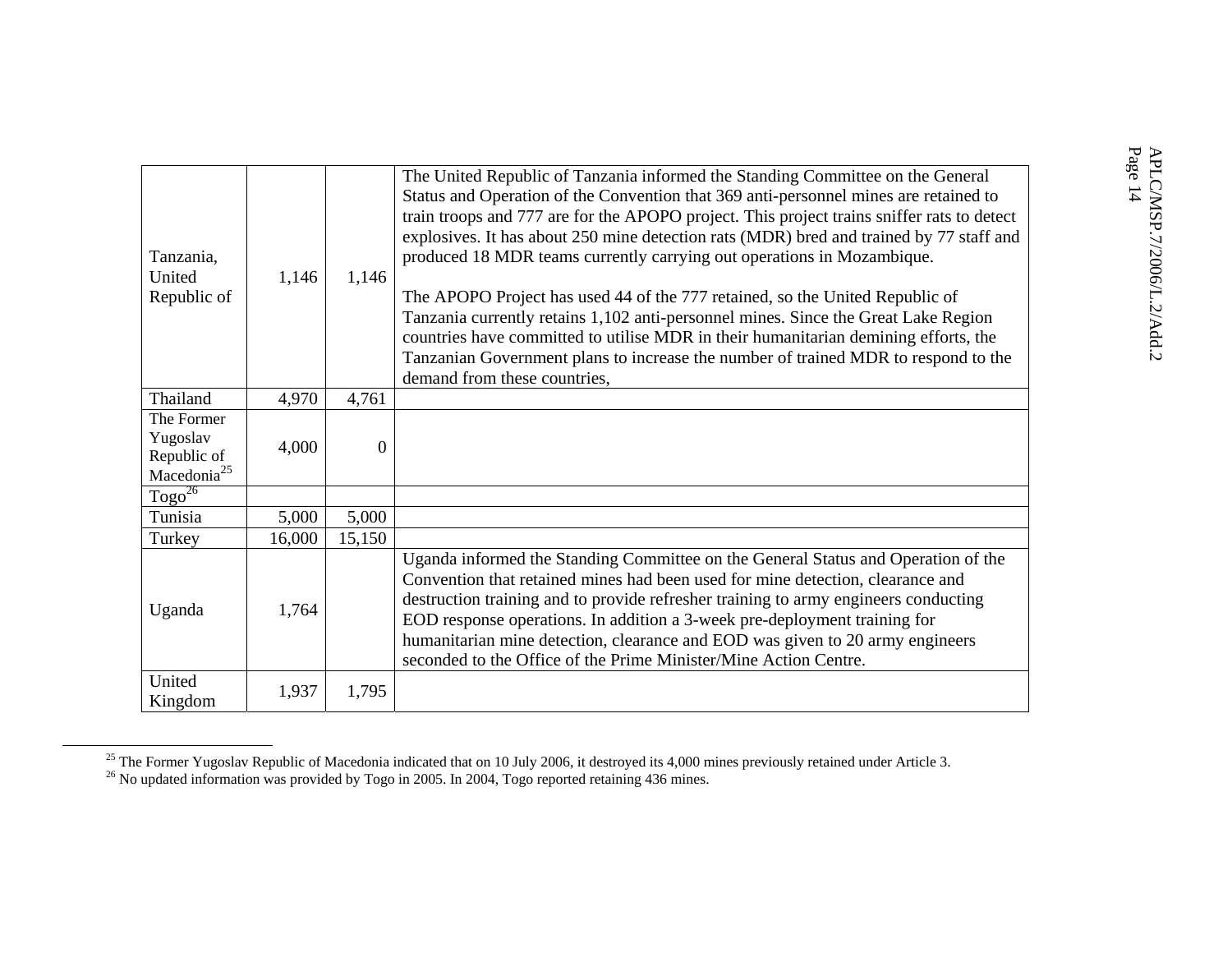| Uruguay <sup>-</sup> |       |       |                                                                                          |
|----------------------|-------|-------|------------------------------------------------------------------------------------------|
| Vanuatu $^{28}$      |       |       |                                                                                          |
| Venezuela            | 4,960 | 4,960 |                                                                                          |
| Yemen                | 4,000 | 4,000 |                                                                                          |
| Zambia               | 3,346 | 3,346 |                                                                                          |
|                      |       |       | Zimbabwe reported that retained mines will be used during training of Zimbabwe's         |
| Zimbabwe             | 700   |       | troops and deminers in order to enable them to identify and learn how to detect, handle, |
|                      |       |       | neutralise and destroy the mines in Zimbabwean minefields.                               |

 $^{27}$  No updated information was provided by Uruguay in 2005. In 2004, Uruguay reported retaining 500 mines.

 $2<sup>28</sup>$  Vanuatu has not yet submitted a transparency report in accordance with Article 7 of the Convention.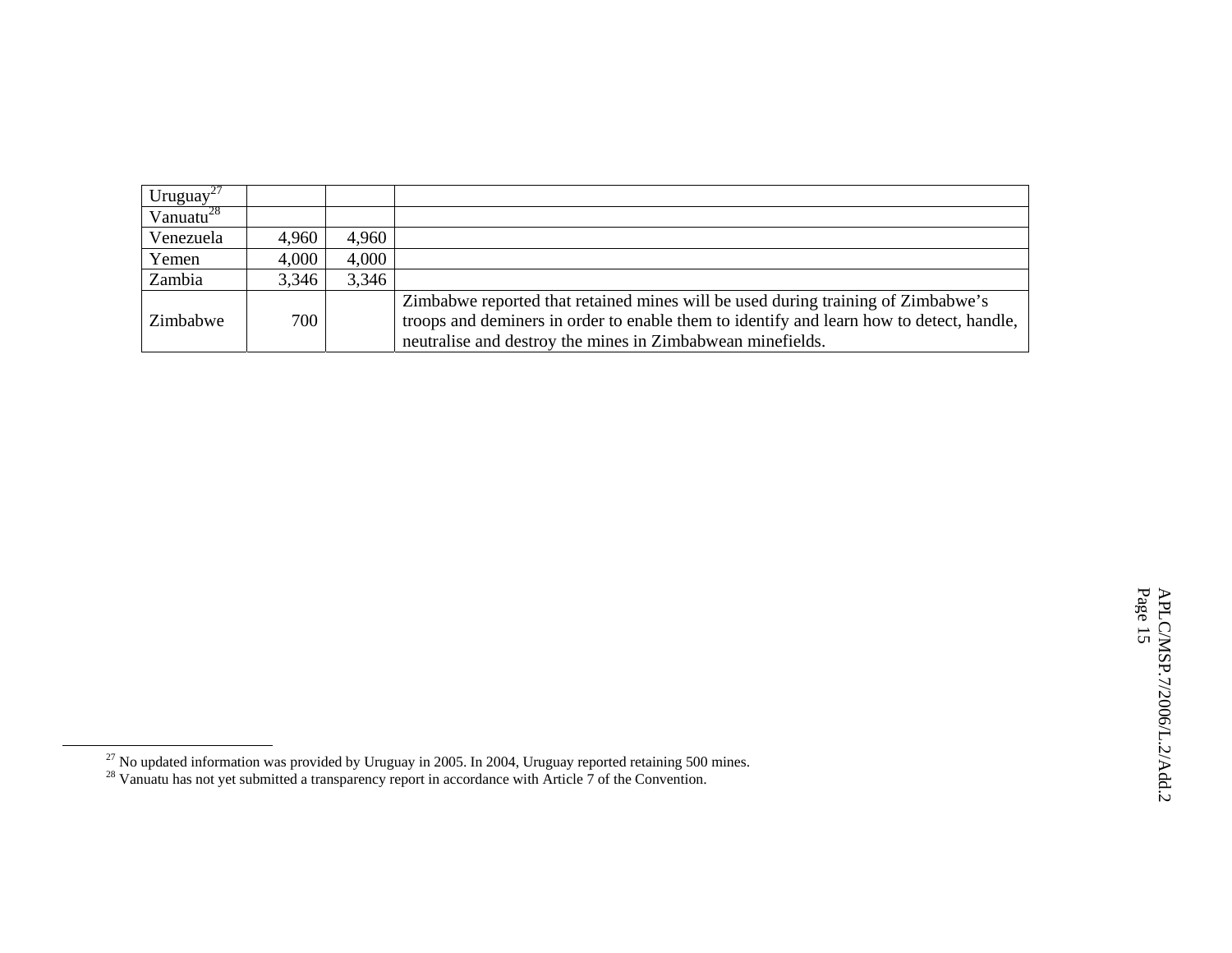| <b>State</b> | <b>Mines</b><br>reported<br>transferred | <b>Additional information</b>                                                                                                                                                                                                                                               |
|--------------|-----------------------------------------|-----------------------------------------------------------------------------------------------------------------------------------------------------------------------------------------------------------------------------------------------------------------------------|
| Canada       | 135                                     | Transferred from Afghanistan for training and development.                                                                                                                                                                                                                  |
| Italy        | 8                                       | No transfer outside of Italian territory. These 8 mines have been transferred to the Joint Research<br>Centre of the European Commission in ISPRA (Italy).                                                                                                                  |
| Mozambique   | 151                                     | 151 Mines belonging to PAD have been destroyed, as the Accelerated Demining Programme<br>ended in June 2005.                                                                                                                                                                |
| Nicaragua    | 60                                      | 46 mines transferred by the Army to UTC to train mine detecting dogs and 14 inert mines<br>transferred to the Engineering Corps to calibrate mine detectors and train demining units.                                                                                       |
| Tajikistan   | 80                                      | Transferred from the storage facilities of the Force Structures of the Republic of Tajikistan to the<br>engineer units of the Ministry of Defence in December 2005. These mines were revealed and<br>eliminated by the Force Structures as a result of fight against crime. |

<sup>&</sup>lt;sup>29</sup> This table includes only those States Parties that reported mines transferred in accordance with Article 3 since the Sixth Meeting of the States Parties.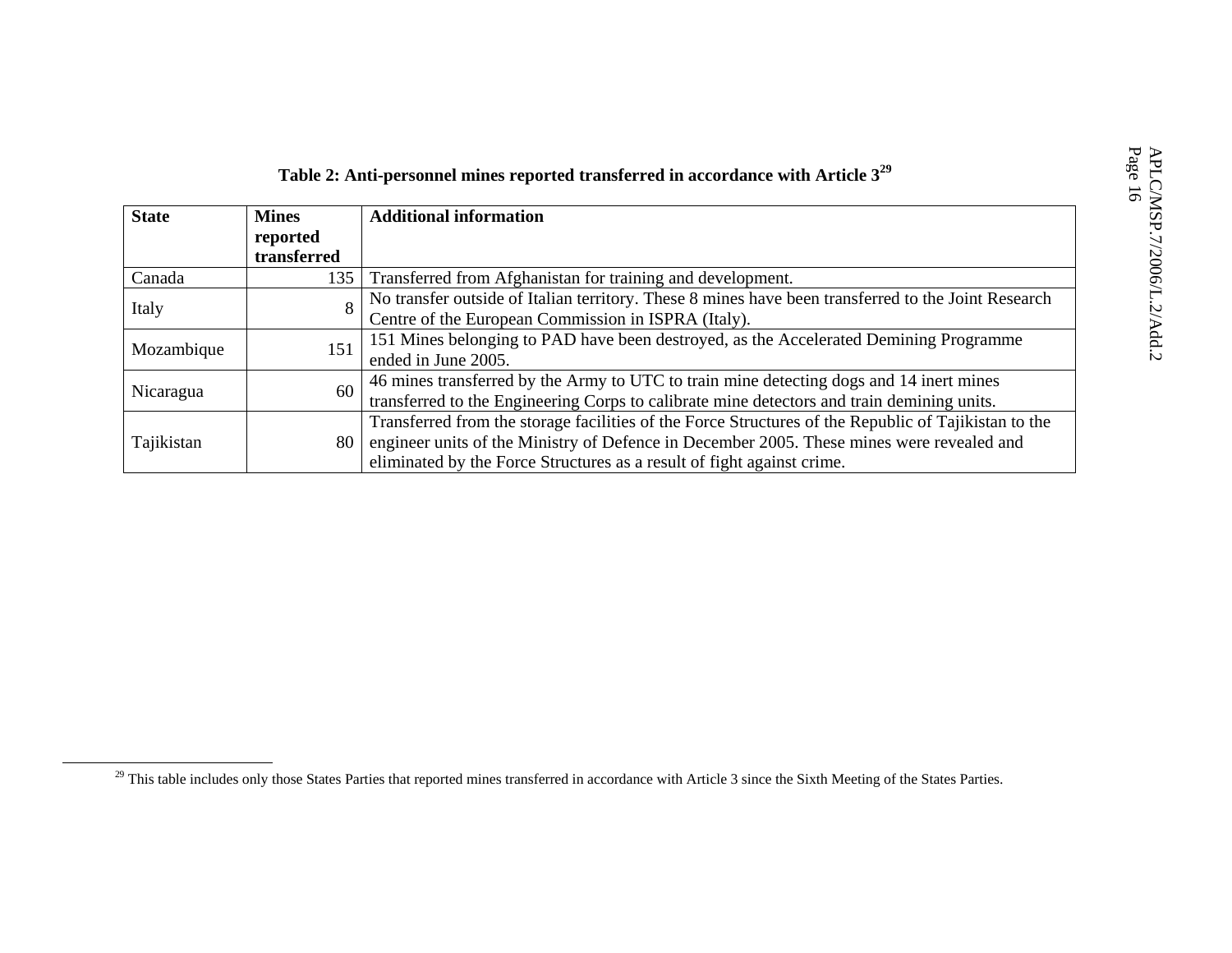#### Annex VI

# **The status of legal measures taken in accordance with Article 9**

| <b>States Parties which have reported that they have</b><br>fulfilled Article 9 legislative requirements                                                                                                                                                                                                                                                                                                                                                                                                                                                                                                                                                                                                                                                                                                                                                                                                                                                                                                                                                                             | States Parties which have not yet reported having either<br>adopted legislation in the context of Article 9 legislation or<br>that existing laws are sufficient                                                                                                                                                                                                                                                                                                                                                                                                                                                                                                                                                                                                                                                                                                                                                                                                                                                                                                                                                                                                                                                                                                                                                                                                                                                                                                                                                                                                                                                                                           |
|--------------------------------------------------------------------------------------------------------------------------------------------------------------------------------------------------------------------------------------------------------------------------------------------------------------------------------------------------------------------------------------------------------------------------------------------------------------------------------------------------------------------------------------------------------------------------------------------------------------------------------------------------------------------------------------------------------------------------------------------------------------------------------------------------------------------------------------------------------------------------------------------------------------------------------------------------------------------------------------------------------------------------------------------------------------------------------------|-----------------------------------------------------------------------------------------------------------------------------------------------------------------------------------------------------------------------------------------------------------------------------------------------------------------------------------------------------------------------------------------------------------------------------------------------------------------------------------------------------------------------------------------------------------------------------------------------------------------------------------------------------------------------------------------------------------------------------------------------------------------------------------------------------------------------------------------------------------------------------------------------------------------------------------------------------------------------------------------------------------------------------------------------------------------------------------------------------------------------------------------------------------------------------------------------------------------------------------------------------------------------------------------------------------------------------------------------------------------------------------------------------------------------------------------------------------------------------------------------------------------------------------------------------------------------------------------------------------------------------------------------------------|
| A. States Parties which have reported that they have<br>adopted legislation in the context of Article 9 obligations<br>Albania<br>Estonia<br>Nicaragua<br>$\blacksquare$<br>$\blacksquare$<br>٠<br>Niger Norway<br>Australia<br>France<br>٠<br>п<br>Saint Vincent and<br>Austria<br>Germany<br>п<br>٠<br>٠<br>the Grenadines<br><b>Belarus</b><br>Guatemala<br>$\blacksquare$<br>٠<br>Honduras<br>Belgium<br>Senegal<br>٠<br>п<br>п<br>Belize<br>Seychelles<br>Hungary<br>٠<br>٠<br>п<br>South Africa<br><b>Iceland</b><br>Bosnia<br>٠<br>п<br>and<br>Italy<br>Spain<br>٠<br>Sweden<br>Herzego<br>Japan<br>٠<br>п<br>Liechtenstein<br>Switzerland<br>vina<br><b>Brazil</b><br>Luxembourg<br>Trinidad and<br>$\blacksquare$<br>٠<br>п<br>Burkina<br>Malaysia<br>Tobago<br>٠<br>٠<br>Mali<br>Faso<br>Turkey<br>٠<br>Cambodi<br>Malta<br><b>United Kingdom</b><br>٠<br>٠<br>п<br>Mauritius<br>Yemen<br>٠<br>п<br>a<br>Canada<br>Zambia<br>Monaco<br>٠<br>Colombi<br>New Zealand<br>Zimbabwe<br>٠<br>٠<br>a<br>Costa<br>Rica<br>Croatia<br>Czech<br>٠<br>Republic<br>El<br>٠<br>Salvador | Dominican Rep.<br>Afghanistan<br>Panama<br>٠<br>٠<br>٠<br>Angola<br>Ecuador<br>$\blacksquare$<br>٠<br>Paraguay<br>Antigua and<br><b>Equatorial Guinea</b><br>Peru<br>٠<br>л<br>Barbuda<br>Philippines<br>Eritrea<br>$\blacksquare$<br>Argentina<br>Ethiopia<br>Oatar<br>$\blacksquare$<br>$\blacksquare$<br><b>Bahamas</b><br>Fiji<br>Rwanda<br>$\blacksquare$<br>Gabon<br>Saint Kitts and<br>Bangladesh<br>$\blacksquare$<br>٠<br><b>Barbados</b><br><b>Nevis</b><br>Gambia<br>$\blacksquare$<br>Ghana<br>Saint Lucia<br><b>Benin</b><br>$\blacksquare$<br>$\blacksquare$<br>٠<br>San Marino<br><b>Bhutan</b><br>Greece<br>$\blacksquare$<br>٠<br><b>Bolivia</b><br>Sao Tome and<br>Grenada<br>٠<br>Guinea<br><b>Botswana</b><br>Principe<br>$\blacksquare$<br>Brunei Darussalam<br>Serbia<br>Guyana<br>$\blacksquare$<br>٠<br>٠<br>Burundi<br>Sierra Leone<br>Haiti<br>$\blacksquare$<br>$\blacksquare$<br>Jamaica<br>Solomon Islands<br>Cameroon<br>$\blacksquare$<br>Sudan<br>Cape Verde<br>Kenya<br>٠<br>Chad<br>Suriname<br>Latvia<br>$\blacksquare$<br>Chile<br>Liberia<br>Swaziland<br>$\blacksquare$<br>٠<br>Madagascar<br>Thailand<br>Comoros<br>٠<br>٠<br>Malawi<br>Timor-Leste<br>Congo<br>$\blacksquare$<br>٠<br>Cook Islands<br>Maldives<br>Togo<br>$\blacksquare$<br>$\blacksquare$<br>Côte d'Ivoire<br>Mauritania<br>Turkmenistan<br>$\blacksquare$<br>в<br>Mozambique<br>Uganda<br>Cyprus<br>$\blacksquare$<br>$\blacksquare$<br>▪<br>Democratic Rep. of<br>Namibia<br>Ukraine<br>$\blacksquare$<br>the Congo<br>Nauru<br>Uruguay<br>Djibouti<br>Vanuatu<br>Nigeria<br>$\blacksquare$<br>Niue<br>Dominica<br>Venezuela<br>$\blacksquare$ |

 $\mathbf{Pa}$ APLC/MSP.7/2006/L.2/Add.2 ge 17